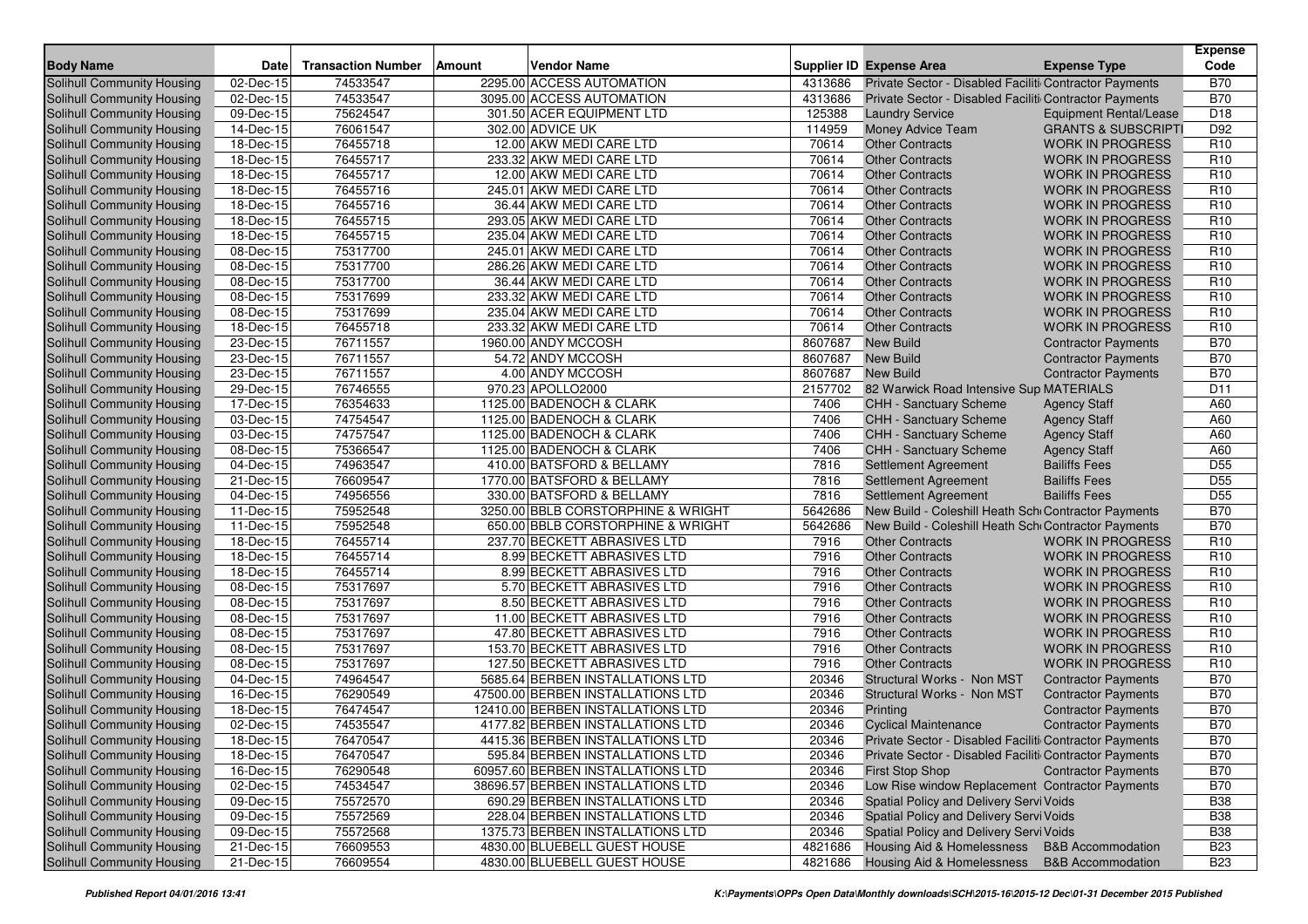| <b>Body Name</b>                                         | <b>Date</b>             | <b>Transaction Number</b> | Amount | <b>Vendor Name</b>                                  |                            | <b>Supplier ID Expense Area</b>                         | <b>Expense Type</b>                  | <b>Expense</b><br>Code   |
|----------------------------------------------------------|-------------------------|---------------------------|--------|-----------------------------------------------------|----------------------------|---------------------------------------------------------|--------------------------------------|--------------------------|
| Solihull Community Housing                               | 04-Dec-15               | 74957547                  |        | 4830.00 BLUEBELL GUEST HOUSE                        | 4821686                    | Housing Aid & Homelessness                              | <b>B&amp;B</b> Accommodation         | <b>B23</b>               |
| <b>Solihull Community Housing</b>                        | 29-Dec-15               | 76723547                  |        | 650.00 BOURTON LETTING & MANAGEMENT SERV            | 248921                     | Capital Expenditure (Non Currer Provision For Homelessn |                                      | U20                      |
| Solihull Community Housing                               | 03-Dec-15               | 74753547                  |        | 2115.00 BRITISH GAS NEW HEATING                     | 8811687                    | <b>Biomass System</b>                                   | <b>FOSTER PARENTS</b>                | D <sub>50</sub>          |
| Solihull Community Housing                               | 03-Dec-15               | 74753547                  |        | 5355.00 BRITISH GAS NEW HEATING                     | 8811687                    | <b>Biomass System</b>                                   | <b>FOSTER PARENTS</b>                | D <sub>50</sub>          |
| Solihull Community Housing                               | 03-Dec-15               | 74753547                  |        | 3600.00 BRITISH GAS NEW HEATING                     | 8811687                    | <b>Biomass System</b>                                   | <b>FOSTER PARENTS</b>                | D <sub>50</sub>          |
| Solihull Community Housing                               | 03-Dec-15               | 74753547                  |        | 3780.00 BRITISH GAS NEW HEATING                     | 8811687                    | <b>Biomass System</b>                                   | <b>FOSTER PARENTS</b>                | D <sub>50</sub>          |
| Solihull Community Housing                               | $\overline{0}$ 3-Dec-15 | 74753547                  |        | 4530.00 BRITISH GAS NEW HEATING                     | 8811687                    | <b>Biomass System</b>                                   | <b>FOSTER PARENTS</b>                | D <sub>50</sub>          |
| Solihull Community Housing                               | 03-Dec-15               | 74753547                  |        | 4050.00 BRITISH GAS NEW HEATING                     | 8811687                    | <b>Biomass System</b>                                   | <b>FOSTER PARENTS</b>                | D <sub>50</sub>          |
| Solihull Community Housing                               | 03-Dec-15               | 74753547                  |        | 1620.00 BRITISH GAS NEW HEATING                     | 8811687                    | <b>Biomass System</b>                                   | <b>FOSTER PARENTS</b>                | D <sub>50</sub>          |
| Solihull Community Housing                               | 03-Dec-15               | 74753547                  |        | 1470.00 BRITISH GAS NEW HEATING                     | 8811687                    | <b>Biomass System</b>                                   | <b>FOSTER PARENTS</b>                | D <sub>50</sub>          |
| Solihull Community Housing                               | 03-Dec-15               | 74753547                  |        | 2385.00 BRITISH GAS NEW HEATING                     | 8811687                    | <b>Biomass System</b>                                   | <b>FOSTER PARENTS</b>                | D <sub>50</sub>          |
| Solihull Community Housing                               | 03-Dec-15               | 74753547                  |        | 2145.00 BRITISH GAS NEW HEATING                     | 8811687                    | <b>Biomass System</b>                                   | <b>FOSTER PARENTS</b>                | D <sub>50</sub>          |
| Solihull Community Housing                               | 03-Dec-15               | 74753547                  |        | 13215.00 BRITISH GAS NEW HEATING                    | 8811687                    | <b>Biomass System</b>                                   | <b>FOSTER PARENTS</b>                | D <sub>50</sub>          |
| Solihull Community Housing                               | 03-Dec-15               | 74753547                  |        | 7785.00 BRITISH GAS NEW HEATING                     | 8811687                    | <b>Biomass System</b>                                   | <b>FOSTER PARENTS</b>                | D <sub>50</sub>          |
| Solihull Community Housing                               | 03-Dec-15               | 74753547                  |        | 1800.00 BRITISH GAS NEW HEATING                     | 8811687                    | <b>Biomass System</b>                                   | <b>FOSTER PARENTS</b>                | D <sub>50</sub>          |
| Solihull Community Housing                               | 09-Dec-15               | 75693547                  |        | 939.53 BRITISH GAS TRADING LTD                      | 9637                       | Subscriptions-Employees                                 | Bangor/Keele/Wham/Ww                 | <b>B11</b>               |
| Solihull Community Housing                               | 21-Dec-15               | 76550738                  |        | 297.45 BRITISH GAS TRADING LTD                      | 9637                       | Subscriptions-Employees                                 | Bangor/Keele/Wham/Ww                 | <b>B11</b>               |
| Solihull Community Housing                               | 21-Dec-15               | 76550738                  |        | -12.00 BRITISH GAS TRADING LTD                      | 9637                       | Subscriptions-Employees                                 | Bangor/Keele/Wham/Ww                 | <b>B11</b>               |
| Solihull Community Housing                               | 21-Dec-15               | 76550738                  |        | 36.00 BRITISH GAS TRADING LTD                       | 9637                       | <b>Subscriptions-Employees</b>                          | Bangor/Keele/Wham/Ww                 | <b>B11</b>               |
| Solihull Community Housing                               | 21-Dec-15               | 76550738                  |        | 35.00 BRITISH GAS TRADING LTD                       | 9637                       | Subscriptions-Employees                                 | Bangor/Keele/Wham/Ww                 | <b>B11</b>               |
| Solihull Community Housing                               | 21-Dec-15               | 76550738                  |        | 13.00 BRITISH GAS TRADING LTD                       | 9637                       | Subscriptions-Employees                                 | Bangor/Keele/Wham/Ww                 | <b>B11</b>               |
| Solihull Community Housing                               | 21-Dec-15               | 76603552                  |        | 379.69 BRITISH GAS TRADING LTD                      | 9637                       | Subscriptions-Employees                                 | Bangor/Keele/Wham/Ww                 | <b>B11</b>               |
| Solihull Community Housing                               | 21-Dec-15               | 76603552                  |        | -12.00 BRITISH GAS TRADING LTD                      | 9637                       | <b>Subscriptions-Employees</b>                          | Bangor/Keele/Wham/Ww                 | <b>B11</b>               |
| Solihull Community Housing                               | 21-Dec-15               | 76562548                  |        | 355.72 BRITISH GAS TRADING LTD                      | 9637                       | <b>Subscriptions-Employees</b>                          | Bangor/Keele/Wham/Ww                 | <b>B11</b>               |
| Solihull Community Housing                               | 21-Dec-15               | 76562548                  |        | -10.57 BRITISH GAS TRADING LTD                      | 9637                       | Subscriptions-Employees                                 | Bangor/Keele/Wham/Ww                 | <b>B11</b>               |
| Solihull Community Housing                               | $\overline{21}$ -Dec-15 | 76562548                  |        | -12.00 BRITISH GAS TRADING LTD                      | 9637                       | Subscriptions-Employees                                 | Bangor/Keele/Wham/Ww                 | <b>B11</b>               |
| Solihull Community Housing                               | 30-Dec-15               | 76772549                  |        | 453.33 BRITISH GAS TRADING LTD                      | 9637                       | Gas Warm Air/B'boiler/Storage I Contractor Payments     |                                      | <b>B70</b>               |
| Solihull Community Housing                               | 22-Dec-15               | 76645580                  |        | 387.33 BRITISH GAS TRADING LTD                      | 9637                       | Gas Warm Air/B'boiler/Storage I Contractor Payments     |                                      | <b>B70</b>               |
| Solihull Community Housing                               | 22-Dec-15               | 76645581                  |        | 736.33 BRITISH GAS TRADING LTD                      | 9637                       | Gas Warm Air/B'boiler/Storage I Contractor Payments     |                                      | <b>B70</b>               |
| Solihull Community Housing                               | 29-Dec-15               | 76746552                  |        | 246.10 BRITISH GAS TRADING LTD                      | 9637                       | Subscriptions-Employees                                 | Newham                               | <b>B10</b>               |
| Solihull Community Housing                               | 29-Dec-15               | 76746552                  |        | 35.00 BRITISH GAS TRADING LTD                       | 9637                       | <b>Subscriptions-Employees</b>                          | Newham                               | <b>B10</b>               |
| Solihull Community Housing                               | 08-Dec-15               | 75369547                  |        | 4081.00 BURROWS HOME COMFORTS LTD                   | 273054                     | <b>Fire Protection Works</b>                            | <b>Contractor Payments</b>           | <b>B70</b>               |
| Solihull Community Housing                               | 09-Dec-15               | 75572547                  |        | 256.17 C & C FLOORING                               | 164498                     | Decent Homes Prog - Internal                            | <b>Contractor Payments</b>           | <b>B70</b>               |
| Solihull Community Housing                               | 09-Dec-15               | 75572549                  |        | 1100.00 C & C FLOORING                              | 164498                     | Spatial Policy and Delivery Servi Voids                 |                                      | <b>B38</b>               |
| Solihull Community Housing                               | 09-Dec-15               | 75572563                  |        | 213.80 C & C FLOORING                               | 164498                     | <b>Adaptations Major</b>                                | <b>BUILDINGS</b>                     | <b>B31</b>               |
| Solihull Community Housing                               | 09-Dec-15               | 75572562                  |        | 213.80 C & C FLOORING                               | 164498                     | <b>Adaptations Major</b>                                | <b>BUILDINGS</b>                     | <b>B31</b>               |
| Solihull Community Housing                               | 09-Dec-15               | 75572561                  |        | 305.69 C & C FLOORING                               | 164498                     | <b>Adaptations Major</b>                                | <b>BUILDINGS</b>                     | <b>B31</b>               |
| Solihull Community Housing                               | 14-Dec-15               | 76133590<br>75572551      |        | 213.80 C & C FLOORING                               | 164498<br>164498           | <b>Adaptations Major</b>                                | <b>BUILDINGS</b><br><b>BUILDINGS</b> | <b>B31</b><br><b>B31</b> |
| Solihull Community Housing<br>Solihull Community Housing | 09-Dec-15               |                           |        | 215.34 C & C FLOORING                               |                            | <b>CHH - Sanctuary Scheme</b>                           |                                      |                          |
| Solihull Community Housing                               | 09-Dec-15<br>14-Dec-15  | 75572550<br>76133589      |        | 596.10 C & C FLOORING<br>225.72 C & C FLOORING      | 164498<br>164498           | CHH - Sanctuary Scheme                                  | <b>BUILDINGS</b><br><b>BUILDINGS</b> | <b>B31</b><br><b>B31</b> |
| Solihull Community Housing                               | 14-Dec-15               | 76133587                  |        | 264.57 C & C FLOORING                               | 164498                     | CHH - Sanctuary Scheme<br>CHH - Sanctuary Scheme        | <b>BUILDINGS</b>                     | <b>B31</b>               |
|                                                          |                         | 75572554                  |        |                                                     |                            |                                                         |                                      | <b>B31</b>               |
| Solihull Community Housing<br>Solihull Community Housing | 09-Dec-15<br>23-Dec-15  | 76698548                  |        | 295.42 C & C FLOORING<br>300.00 CAPITAL FURNISHINGS | 164498                     | <b>Fradley BID</b><br>2071841 Subscriptions-Employees   | <b>BUILDINGS</b><br><b>MATERIALS</b> | D11                      |
| Solihull Community Housing                               | 02-Dec-15               | 74545547                  |        | 508.99 CARETECH (UK) LTD                            |                            |                                                         |                                      | <b>B83</b>               |
| Solihull Community Housing                               | 02-Dec-15               | 74548548                  |        | 1191.54 CARETECH (UK) LTD                           | 1610610 Gas<br>1610610 Gas |                                                         | Adaptations<br>Adaptations           | <b>B83</b>               |
| Solihull Community Housing                               | 02-Dec-15               | 74548547                  |        | 252.00 CARETECH (UK) LTD                            | 1610610 Gas                |                                                         | Adaptations                          | <b>B83</b>               |
| Solihull Community Housing                               | 02-Dec-15               | 74543548                  |        | 508.31 CARETECH (UK) LTD                            | 1610610 Gas                |                                                         | Adaptations                          | <b>B83</b>               |
| Solihull Community Housing                               | 29-Dec-15               | 76718549                  |        | 888.00 CAVERSHAM ENTERPRISES LTD                    | 8261687                    | Business Support - MST Back O Agency Staff              |                                      | A60                      |
| Solihull Community Housing                               | 11-Dec-15               | 75953547                  |        | 888.00 CAVERSHAM ENTERPRISES LTD                    | 8261687                    | Business Support - MST Back O Agency Staff              |                                      | A60                      |
| Solihull Community Housing                               | 02-Dec-15               | 74541547                  |        | 888.00 CAVERSHAM ENTERPRISES LTD                    | 8261687                    | Business Support - MST Back O Agency Staff              |                                      | A60                      |
| Solihull Community Housing                               | 15-Dec-15               | 76255549                  |        | 888.00 CAVERSHAM ENTERPRISES LTD                    | 8261687                    | Business Support - MST Back O Agency Staff              |                                      | A60                      |
|                                                          |                         |                           |        |                                                     |                            |                                                         |                                      |                          |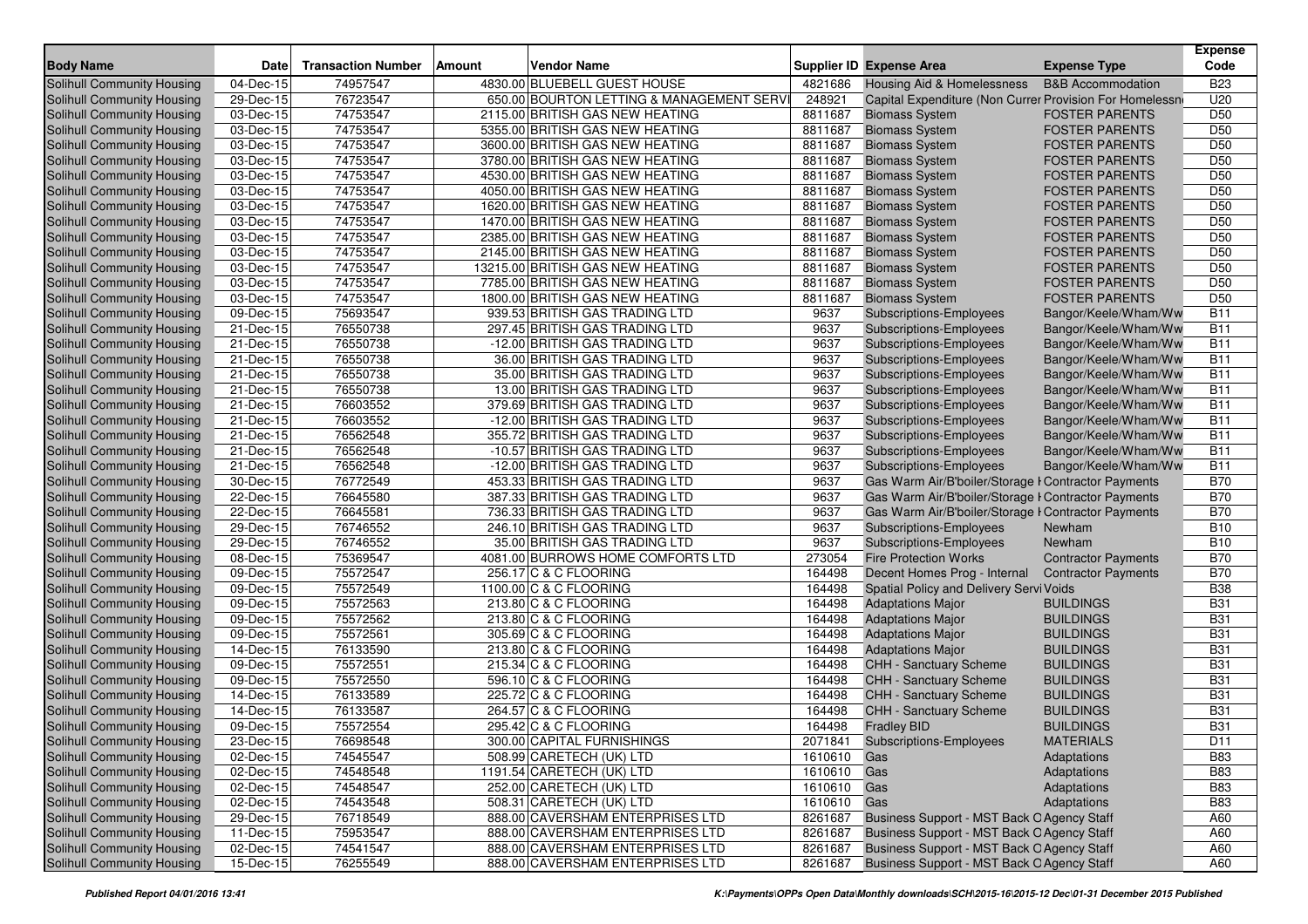| <b>Body Name</b><br><b>Date</b><br><b>Transaction Number</b><br>Amount<br><b>Vendor Name</b><br>Supplier ID Expense Area<br><b>Expense Type</b><br><b>Solihull Community Housing</b><br>1750.00 CDC TECHNICAL SERVICES LTD<br><b>SRB</b><br>$\overline{04}$ -Dec-15<br>74966547<br>2212688<br><b>Contractor Payments</b><br>08-Dec-15<br>75373547<br>552.80 CEL ELECTRICAL<br>138018<br>Solihull Community Housing<br>Catering<br><b>Utility Related Works</b><br>75375547<br>431.90 CEL ELECTRICAL<br>Solihull Community Housing<br>08-Dec-15<br>138018<br>Catering<br><b>Utility Related Works</b><br>76256547<br>9811.46 CLEARWATER TECHNOLOGY LTD<br>121213<br>Solihull Community Housing<br>15-Dec-15<br>Client ¿ H & S Water Risk<br>Kerble | Code<br><b>B70</b><br><b>B34</b><br><b>B34</b><br><b>B13</b><br>D71<br>D <sub>13</sub><br>D <sub>13</sub><br>A60 |
|---------------------------------------------------------------------------------------------------------------------------------------------------------------------------------------------------------------------------------------------------------------------------------------------------------------------------------------------------------------------------------------------------------------------------------------------------------------------------------------------------------------------------------------------------------------------------------------------------------------------------------------------------------------------------------------------------------------------------------------------------|------------------------------------------------------------------------------------------------------------------|
|                                                                                                                                                                                                                                                                                                                                                                                                                                                                                                                                                                                                                                                                                                                                                   |                                                                                                                  |
|                                                                                                                                                                                                                                                                                                                                                                                                                                                                                                                                                                                                                                                                                                                                                   |                                                                                                                  |
|                                                                                                                                                                                                                                                                                                                                                                                                                                                                                                                                                                                                                                                                                                                                                   |                                                                                                                  |
|                                                                                                                                                                                                                                                                                                                                                                                                                                                                                                                                                                                                                                                                                                                                                   |                                                                                                                  |
| 74562547<br>10140<br>Room Hire<br>Solihull Community Housing<br>02-Dec-15<br>760.00 CTC KINGSHURST ACADEMY<br><b>Garden Competition</b>                                                                                                                                                                                                                                                                                                                                                                                                                                                                                                                                                                                                           |                                                                                                                  |
| 75627547<br>Solihull Community Housing<br>09-Dec-15<br>218.00 DAMPCO (UK) LTD<br>5116<br>CHH - Sanctuary Scheme<br><b>DEPRECIATION</b>                                                                                                                                                                                                                                                                                                                                                                                                                                                                                                                                                                                                            |                                                                                                                  |
| 75629547<br>5116<br><b>DEPRECIATION</b><br>Solihull Community Housing<br>09-Dec-15<br>218.00 DAMPCO (UK) LTD<br>CHH - Sanctuary Scheme                                                                                                                                                                                                                                                                                                                                                                                                                                                                                                                                                                                                            |                                                                                                                  |
| 75635547<br>1748.44 DANIEL OWEN LTD<br>9360687<br>Solihull Community Housing<br>09-Dec-15<br><b>CHH - Sanctuary Scheme</b><br><b>Agency Staff</b>                                                                                                                                                                                                                                                                                                                                                                                                                                                                                                                                                                                                 |                                                                                                                  |
| 76354651<br>9360687<br>Solihull Community Housing<br>17-Dec-15<br>1129.98 DANIEL OWEN LTD<br><b>CHH - Sanctuary Scheme</b><br><b>Agency Staff</b>                                                                                                                                                                                                                                                                                                                                                                                                                                                                                                                                                                                                 | A60                                                                                                              |
| Solihull Community Housing<br>75835564<br>9360687<br>CHH - Sanctuary Scheme<br>10-Dec-15<br>1610.96 DANIEL OWEN LTD<br><b>Agency Staff</b>                                                                                                                                                                                                                                                                                                                                                                                                                                                                                                                                                                                                        | A60                                                                                                              |
| 76772550<br>1659.50 DANIEL OWEN LTD<br>9360687<br>Solihull Community Housing<br>30-Dec-15<br>CHH - Sanctuary Scheme<br><b>Agency Staff</b>                                                                                                                                                                                                                                                                                                                                                                                                                                                                                                                                                                                                        | A60                                                                                                              |
| 76711558<br>1634.91 DANIEL OWEN LTD<br>9360687<br>Solihull Community Housing<br>23-Dec-15<br>CHH - Sanctuary Scheme<br><b>Agency Staff</b>                                                                                                                                                                                                                                                                                                                                                                                                                                                                                                                                                                                                        | A60                                                                                                              |
| 76292561<br>9360687<br>Solihull Community Housing<br>16-Dec-15<br>408.16 DANIEL OWEN LTD<br><b>Other Contracts</b><br><b>Agency Staff</b>                                                                                                                                                                                                                                                                                                                                                                                                                                                                                                                                                                                                         | A60                                                                                                              |
| 76024547<br>402.16 DANIEL OWEN LTD<br>9360687<br>Solihull Community Housing<br>11-Dec-15<br><b>Other Contracts</b><br><b>Agency Staff</b>                                                                                                                                                                                                                                                                                                                                                                                                                                                                                                                                                                                                         | A60                                                                                                              |
| 75003547<br>408.59 DANIEL OWEN LTD<br>9360687<br>Solihull Community Housing<br>04-Dec-15<br><b>Other Contracts</b><br><b>Agency Staff</b>                                                                                                                                                                                                                                                                                                                                                                                                                                                                                                                                                                                                         | A60                                                                                                              |
| 76455552<br>120.00 DIRECT ROOFING SUPPLIES LTD<br>11346<br>Solihull Community Housing<br>18-Dec-15<br><b>Other Contracts</b><br><b>WORK IN PROGRESS</b>                                                                                                                                                                                                                                                                                                                                                                                                                                                                                                                                                                                           | R <sub>10</sub>                                                                                                  |
| 76455552<br>88.00 DIRECT ROOFING SUPPLIES LTD<br>11346<br><b>WORK IN PROGRESS</b><br>Solihull Community Housing<br>18-Dec-15<br><b>Other Contracts</b>                                                                                                                                                                                                                                                                                                                                                                                                                                                                                                                                                                                            | R <sub>10</sub>                                                                                                  |
| Solihull Community Housing<br>76455552<br>10.40 DIRECT ROOFING SUPPLIES LTD<br>11346<br><b>WORK IN PROGRESS</b><br>18-Dec-15<br><b>Other Contracts</b>                                                                                                                                                                                                                                                                                                                                                                                                                                                                                                                                                                                            | R <sub>10</sub>                                                                                                  |
| 75572598<br>Solihull Community Housing<br>09-Dec-15<br>85.00 DMW ENVIRONMENTAL<br>281856<br><b>Adaptations Major</b><br><b>BUILDINGS</b>                                                                                                                                                                                                                                                                                                                                                                                                                                                                                                                                                                                                          | <b>B31</b>                                                                                                       |
| 09-Dec-15<br>75572598<br>85.00 DMW ENVIRONMENTAL<br>281856<br><b>BUILDINGS</b><br>Solihull Community Housing<br><b>Adaptations Major</b>                                                                                                                                                                                                                                                                                                                                                                                                                                                                                                                                                                                                          | <b>B31</b>                                                                                                       |
| Solihull Community Housing<br>09-Dec-15<br>75572598<br>85.00 DMW ENVIRONMENTAL<br>281856<br><b>Adaptations Major</b><br><b>BUILDINGS</b>                                                                                                                                                                                                                                                                                                                                                                                                                                                                                                                                                                                                          | <b>B31</b>                                                                                                       |
| 75572598<br>Solihull Community Housing<br>85.00 DMW ENVIRONMENTAL<br>281856<br><b>BUILDINGS</b><br>09-Dec-15<br><b>Adaptations Major</b>                                                                                                                                                                                                                                                                                                                                                                                                                                                                                                                                                                                                          | <b>B31</b>                                                                                                       |
| 75572598<br>Solihull Community Housing<br>85.00 DMW ENVIRONMENTAL<br>281856<br><b>BUILDINGS</b><br>09-Dec-15<br><b>Adaptations Major</b>                                                                                                                                                                                                                                                                                                                                                                                                                                                                                                                                                                                                          | <b>B31</b>                                                                                                       |
| 75572598<br>Solihull Community Housing<br>09-Dec-15<br>85.00 DMW ENVIRONMENTAL<br>281856<br><b>Adaptations Major</b><br><b>BUILDINGS</b>                                                                                                                                                                                                                                                                                                                                                                                                                                                                                                                                                                                                          | <b>B31</b>                                                                                                       |
| 75572598<br>281856<br><b>BUILDINGS</b><br>Solihull Community Housing<br>09-Dec-15<br>85.00 DMW ENVIRONMENTAL<br><b>Adaptations Major</b>                                                                                                                                                                                                                                                                                                                                                                                                                                                                                                                                                                                                          | <b>B31</b>                                                                                                       |
| 75572598<br>281856<br><b>BUILDINGS</b><br>Solihull Community Housing<br>$\overline{09}$ -Dec-15<br>85.00 DMW ENVIRONMENTAL<br><b>Adaptations Major</b>                                                                                                                                                                                                                                                                                                                                                                                                                                                                                                                                                                                            | <b>B31</b>                                                                                                       |
| Solihull Community Housing<br>75572598<br>135.00 DMW ENVIRONMENTAL<br>281856<br><b>BUILDINGS</b><br>09-Dec-15<br><b>Adaptations Major</b>                                                                                                                                                                                                                                                                                                                                                                                                                                                                                                                                                                                                         | <b>B31</b>                                                                                                       |
| 75572598<br><b>BUILDINGS</b><br>Solihull Community Housing<br>09-Dec-15<br>135.00 DMW ENVIRONMENTAL<br>281856<br><b>Adaptations Major</b>                                                                                                                                                                                                                                                                                                                                                                                                                                                                                                                                                                                                         | <b>B31</b>                                                                                                       |
| 75572596<br>95.00 DMW ENVIRONMENTAL<br>281856<br><b>BUILDINGS</b><br>Solihull Community Housing<br>09-Dec-15<br>CHH - Sanctuary Scheme                                                                                                                                                                                                                                                                                                                                                                                                                                                                                                                                                                                                            | <b>B31</b>                                                                                                       |
| 75572596<br>281856<br><b>BUILDINGS</b><br>Solihull Community Housing<br>09-Dec-15<br>95.00 DMW ENVIRONMENTAL<br>CHH - Sanctuary Scheme                                                                                                                                                                                                                                                                                                                                                                                                                                                                                                                                                                                                            | <b>B31</b>                                                                                                       |
| Solihull Community Housing<br>09-Dec-15<br>75572596<br>95.00 DMW ENVIRONMENTAL<br>281856<br>CHH - Sanctuary Scheme<br><b>BUILDINGS</b>                                                                                                                                                                                                                                                                                                                                                                                                                                                                                                                                                                                                            | <b>B31</b>                                                                                                       |
| 75572596<br>281856<br>Solihull Community Housing<br>$\overline{0}9$ -Dec-15<br>95.00 DMW ENVIRONMENTAL<br>CHH - Sanctuary Scheme<br><b>BUILDINGS</b>                                                                                                                                                                                                                                                                                                                                                                                                                                                                                                                                                                                              | <b>B31</b>                                                                                                       |
| 75572596<br>281856<br><b>BUILDINGS</b><br>Solihull Community Housing<br>09-Dec-15<br>95.00 DMW ENVIRONMENTAL<br>CHH - Sanctuary Scheme                                                                                                                                                                                                                                                                                                                                                                                                                                                                                                                                                                                                            | <b>B31</b>                                                                                                       |
| 75572596<br>281856<br>09-Dec-15<br>95.00 DMW ENVIRONMENTAL<br><b>BUILDINGS</b><br>Solihull Community Housing<br>CHH - Sanctuary Scheme                                                                                                                                                                                                                                                                                                                                                                                                                                                                                                                                                                                                            | <b>B31</b>                                                                                                       |
| <b>Solihull Community Housing</b><br>75572596<br>281856<br><b>CHH - Sanctuary Scheme</b><br>09-Dec-15<br>95.00 DMW ENVIRONMENTAL<br><b>BUILDINGS</b>                                                                                                                                                                                                                                                                                                                                                                                                                                                                                                                                                                                              | <b>B31</b>                                                                                                       |
| 75572596<br>281856<br><b>BUILDINGS</b><br><b>Solihull Community Housing</b><br>09-Dec-15<br>95.00 DMW ENVIRONMENTAL<br>CHH - Sanctuary Scheme                                                                                                                                                                                                                                                                                                                                                                                                                                                                                                                                                                                                     | <b>B31</b>                                                                                                       |
| 75572596<br>281856<br><b>BUILDINGS</b><br>Solihull Community Housing<br>09-Dec-15<br>95.00 DMW ENVIRONMENTAL<br>CHH - Sanctuary Scheme                                                                                                                                                                                                                                                                                                                                                                                                                                                                                                                                                                                                            | <b>B31</b>                                                                                                       |
| 75572596<br>95.00 DMW ENVIRONMENTAL<br>281856<br>Solihull Community Housing<br>09-Dec-15<br>CHH - Sanctuary Scheme<br><b>BUILDINGS</b>                                                                                                                                                                                                                                                                                                                                                                                                                                                                                                                                                                                                            | <b>B31</b>                                                                                                       |
| 75572596<br>45.00 DMW ENVIRONMENTAL<br>281856<br><b>CHH - Sanctuary Scheme</b><br><b>BUILDINGS</b><br>Solihull Community Housing<br>09-Dec-15                                                                                                                                                                                                                                                                                                                                                                                                                                                                                                                                                                                                     | <b>B31</b>                                                                                                       |
| 75572596<br>55.00 DMW ENVIRONMENTAL<br>281856<br><b>BUILDINGS</b><br>Solihull Community Housing<br>09-Dec-15<br>CHH - Sanctuary Scheme                                                                                                                                                                                                                                                                                                                                                                                                                                                                                                                                                                                                            | <b>B31</b>                                                                                                       |
| 75572596<br>281856<br><b>BUILDINGS</b><br>Solihull Community Housing<br>09-Dec-15<br>50.00 DMW ENVIRONMENTAL<br>CHH - Sanctuary Scheme                                                                                                                                                                                                                                                                                                                                                                                                                                                                                                                                                                                                            | <b>B31</b>                                                                                                       |
| 75572599<br>281856<br><b>BUILDINGS</b><br><b>Solihull Community Housing</b><br>09-Dec-15<br>135.00 DMW ENVIRONMENTAL<br>CHH - Sanctuary Scheme                                                                                                                                                                                                                                                                                                                                                                                                                                                                                                                                                                                                    | <b>B31</b>                                                                                                       |
| 75572599<br>95.00 DMW ENVIRONMENTAL<br>281856<br><b>CHH - Sanctuary Scheme</b><br>Solihull Community Housing<br>09-Dec-15<br><b>BUILDINGS</b>                                                                                                                                                                                                                                                                                                                                                                                                                                                                                                                                                                                                     | <b>B31</b>                                                                                                       |
| <b>Solihull Community Housing</b><br>09-Dec-15<br>75572599<br>281856<br><b>BUILDINGS</b><br>135.00 DMW ENVIRONMENTAL<br>CHH - Sanctuary Scheme<br>75572599<br>09-Dec-15<br>95.00 DMW ENVIRONMENTAL<br>281856<br><b>BUILDINGS</b>                                                                                                                                                                                                                                                                                                                                                                                                                                                                                                                  | <b>B31</b><br><b>B31</b>                                                                                         |
| Solihull Community Housing<br>CHH - Sanctuary Scheme<br>Solihull Community Housing<br>09-Dec-15                                                                                                                                                                                                                                                                                                                                                                                                                                                                                                                                                                                                                                                   | <b>B31</b>                                                                                                       |
| 75572599<br><b>CHH - Sanctuary Scheme</b><br><b>BUILDINGS</b><br>95.00 DMW ENVIRONMENTAL<br>281856                                                                                                                                                                                                                                                                                                                                                                                                                                                                                                                                                                                                                                                |                                                                                                                  |
| Solihull Community Housing<br>09-Dec-15<br>75572599<br>95.00 DMW ENVIRONMENTAL<br>281856<br>CHH - Sanctuary Scheme<br><b>BUILDINGS</b><br>Solihull Community Housing<br>09-Dec-15<br>75572599<br>281856<br>CHH - Sanctuary Scheme<br><b>BUILDINGS</b><br>95.00 DMW ENVIRONMENTAL                                                                                                                                                                                                                                                                                                                                                                                                                                                                  | <b>B31</b><br><b>B31</b>                                                                                         |
| Solihull Community Housing<br>75572599<br>CHH - Sanctuary Scheme<br><b>BUILDINGS</b><br>09-Dec-15<br>95.00 DMW ENVIRONMENTAL<br>281856                                                                                                                                                                                                                                                                                                                                                                                                                                                                                                                                                                                                            | <b>B31</b>                                                                                                       |
| 75572599<br>Solihull Community Housing<br>09-Dec-15<br>95.00 DMW ENVIRONMENTAL<br>281856<br><b>CHH - Sanctuary Scheme</b><br><b>BUILDINGS</b>                                                                                                                                                                                                                                                                                                                                                                                                                                                                                                                                                                                                     | <b>B31</b>                                                                                                       |
| Solihull Community Housing<br>$\overline{09\text{-}$ Dec-15<br>95.00 DMW ENVIRONMENTAL<br>CHH - Sanctuary Scheme<br><b>BUILDINGS</b><br>75572599<br>281856                                                                                                                                                                                                                                                                                                                                                                                                                                                                                                                                                                                        | <b>B31</b>                                                                                                       |
| <b>Solihull Community Housing</b><br>09-Dec-15<br>75572599<br>95.00 DMW ENVIRONMENTAL<br>CHH - Sanctuary Scheme<br><b>BUILDINGS</b><br>281856                                                                                                                                                                                                                                                                                                                                                                                                                                                                                                                                                                                                     | <b>B31</b>                                                                                                       |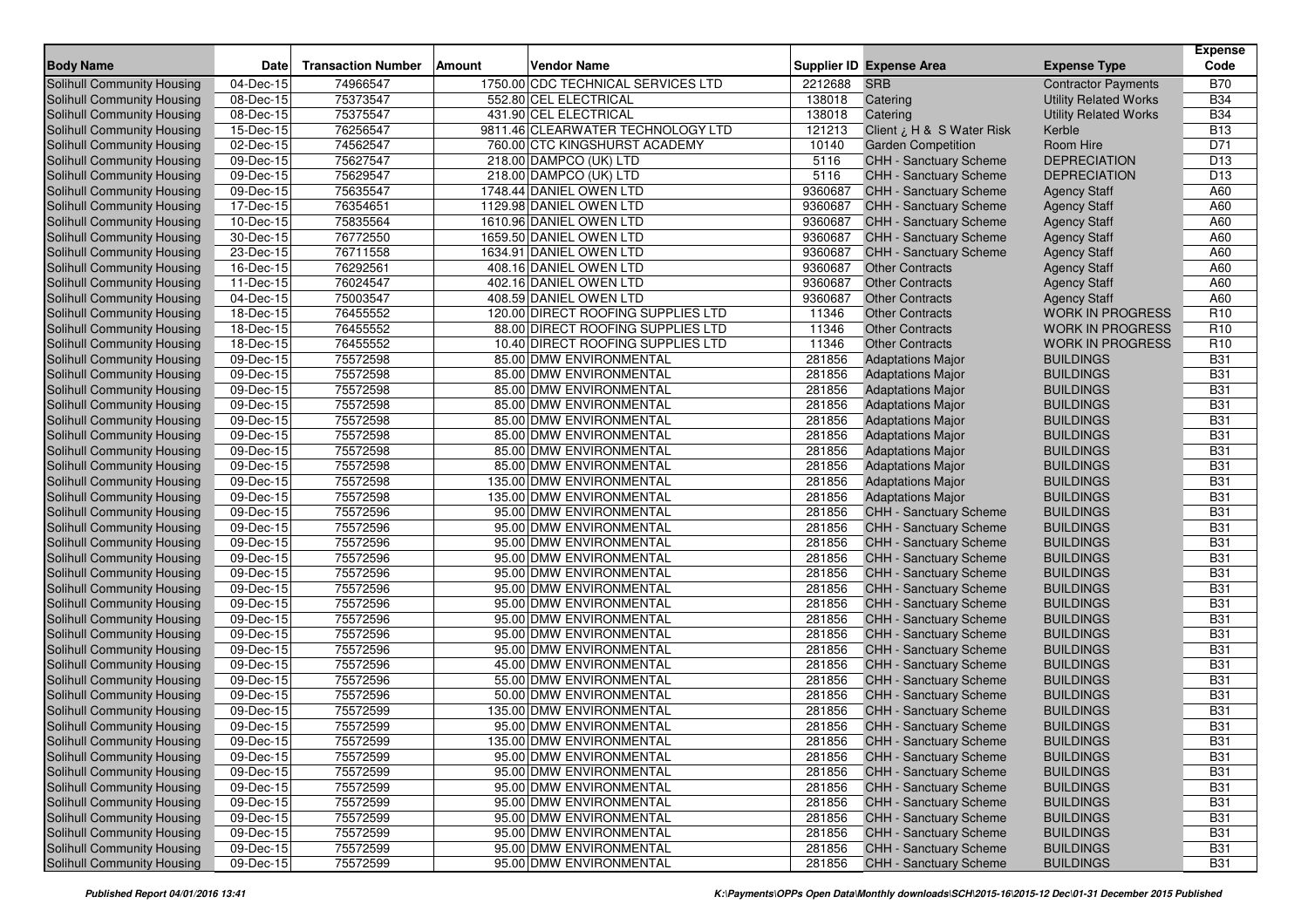| <b>Body Name</b>                  | <b>Date</b>  | <b>Transaction Number</b> | Vendor Name<br><b>Amount</b> |        | Supplier ID Expense Area                            | <b>Expense Type</b>        | <b>Expense</b><br>Code |
|-----------------------------------|--------------|---------------------------|------------------------------|--------|-----------------------------------------------------|----------------------------|------------------------|
| Solihull Community Housing        | 09-Dec-15    | 75572599                  | 95.00 DMW ENVIRONMENTAL      | 281856 | CHH - Sanctuary Scheme                              | <b>BUILDINGS</b>           | <b>B31</b>             |
| Solihull Community Housing        | 09-Dec-15    | 75572599                  | 95.00 DMW ENVIRONMENTAL      | 281856 | <b>CHH - Sanctuary Scheme</b>                       | <b>BUILDINGS</b>           | <b>B31</b>             |
| Solihull Community Housing        | 09-Dec-15    | 75572599                  | 95.00 DMW ENVIRONMENTAL      | 281856 | <b>CHH - Sanctuary Scheme</b>                       | <b>BUILDINGS</b>           | <b>B31</b>             |
| Solihull Community Housing        | 09-Dec-15    | 75572599                  | 95.00 DMW ENVIRONMENTAL      | 281856 | CHH - Sanctuary Scheme                              | <b>BUILDINGS</b>           | <b>B31</b>             |
| Solihull Community Housing        | 09-Dec-15    | 75572599                  | 95.00 DMW ENVIRONMENTAL      | 281856 | CHH - Sanctuary Scheme                              | <b>BUILDINGS</b>           | <b>B31</b>             |
| Solihull Community Housing        | 09-Dec-15    | 75572599                  | 135.00 DMW ENVIRONMENTAL     | 281856 | CHH - Sanctuary Scheme                              | <b>BUILDINGS</b>           | <b>B31</b>             |
| Solihull Community Housing        | 09-Dec-15    | 75572599                  | 135.00 DMW ENVIRONMENTAL     | 281856 | CHH - Sanctuary Scheme                              | <b>BUILDINGS</b>           | <b>B31</b>             |
| Solihull Community Housing        | 09-Dec-15    | 75572599                  | 225.00 DMW ENVIRONMENTAL     | 281856 | CHH - Sanctuary Scheme                              | <b>BUILDINGS</b>           | <b>B31</b>             |
| Solihull Community Housing        | 09-Dec-15    | 75572599                  | 95.00 DMW ENVIRONMENTAL      | 281856 | CHH - Sanctuary Scheme                              | <b>BUILDINGS</b>           | <b>B31</b>             |
| Solihull Community Housing        | 09-Dec-15    | 75572599                  | 95.00 DMW ENVIRONMENTAL      | 281856 | <b>CHH - Sanctuary Scheme</b>                       | <b>BUILDINGS</b>           | <b>B31</b>             |
| Solihull Community Housing        | 09-Dec-15    | 75572599                  | 95.00 DMW ENVIRONMENTAL      | 281856 | CHH - Sanctuary Scheme                              | <b>BUILDINGS</b>           | <b>B31</b>             |
| Solihull Community Housing        | 09-Dec-15    | 75572599                  | 95.00 DMW ENVIRONMENTAL      | 281856 | CHH - Sanctuary Scheme                              | <b>BUILDINGS</b>           | <b>B31</b>             |
| Solihull Community Housing        | 09-Dec-15    | 75572599                  | 95.00 DMW ENVIRONMENTAL      | 281856 | CHH - Sanctuary Scheme                              | <b>BUILDINGS</b>           | <b>B31</b>             |
| Solihull Community Housing        | 09-Dec-15    | 75572599                  | 95.00 DMW ENVIRONMENTAL      | 281856 | <b>CHH - Sanctuary Scheme</b>                       | <b>BUILDINGS</b>           | <b>B31</b>             |
| Solihull Community Housing        | 09-Dec-15    | 75572599                  | 95.00 DMW ENVIRONMENTAL      | 281856 | <b>CHH - Sanctuary Scheme</b>                       | <b>BUILDINGS</b>           | <b>B31</b>             |
| Solihull Community Housing        | 09-Dec-15    | 75572599                  | 95.00 DMW ENVIRONMENTAL      | 281856 | CHH - Sanctuary Scheme                              | <b>BUILDINGS</b>           | <b>B31</b>             |
| Solihull Community Housing        | 09-Dec-15    | 75572599                  | 95.00 DMW ENVIRONMENTAL      | 281856 | CHH - Sanctuary Scheme                              | <b>BUILDINGS</b>           | <b>B31</b>             |
| Solihull Community Housing        | 09-Dec-15    | 75572599                  | 95.00 DMW ENVIRONMENTAL      | 281856 | CHH - Sanctuary Scheme                              | <b>BUILDINGS</b>           | <b>B31</b>             |
| Solihull Community Housing        | 09-Dec-15    | 75572599                  | 85.00 DMW ENVIRONMENTAL      | 281856 | <b>CHH - Sanctuary Scheme</b>                       | <b>BUILDINGS</b>           | <b>B31</b>             |
| Solihull Community Housing        | 09-Dec-15    | 75572599                  | 95.00 DMW ENVIRONMENTAL      | 281856 | CHH - Sanctuary Scheme                              | <b>BUILDINGS</b>           | <b>B31</b>             |
| Solihull Community Housing        | 09-Dec-15    | 75572599                  | 95.00 DMW ENVIRONMENTAL      | 281856 | CHH - Sanctuary Scheme                              | <b>BUILDINGS</b>           | <b>B31</b>             |
| Solihull Community Housing        | 09-Dec-15    | 75572599                  | 95.00 DMW ENVIRONMENTAL      | 281856 | CHH - Sanctuary Scheme                              | <b>BUILDINGS</b>           | <b>B31</b>             |
| Solihull Community Housing        | 09-Dec-15    | 75572599                  | 95.00 DMW ENVIRONMENTAL      | 281856 | CHH - Sanctuary Scheme                              | <b>BUILDINGS</b>           | <b>B31</b>             |
| Solihull Community Housing        | 09-Dec-15    | 75572599                  | 95.00 DMW ENVIRONMENTAL      | 281856 | <b>CHH - Sanctuary Scheme</b>                       | <b>BUILDINGS</b>           | <b>B31</b>             |
| Solihull Community Housing        | 09-Dec-15    | 75572599                  | 95.00 DMW ENVIRONMENTAL      | 281856 | CHH - Sanctuary Scheme                              | <b>BUILDINGS</b>           | <b>B31</b>             |
| Solihull Community Housing        | 09-Dec-15    | 75572599                  | 95.00 DMW ENVIRONMENTAL      | 281856 | CHH - Sanctuary Scheme                              | <b>BUILDINGS</b>           | <b>B31</b>             |
| Solihull Community Housing        | 09-Dec-15    | 75572599                  | 95.00 DMW ENVIRONMENTAL      | 281856 | <b>CHH - Sanctuary Scheme</b>                       | <b>BUILDINGS</b>           | <b>B31</b>             |
| Solihull Community Housing        | 09-Dec-15    | 75572599                  | 225.00 DMW ENVIRONMENTAL     | 281856 | <b>CHH - Sanctuary Scheme</b>                       | <b>BUILDINGS</b>           | <b>B31</b>             |
| Solihull Community Housing        | 09-Dec-15    | 75572596                  | 95.00 DMW ENVIRONMENTAL      | 281856 | CHH - Sanctuary Scheme                              | <b>BUILDINGS</b>           | <b>B31</b>             |
| Solihull Community Housing        | 09-Dec-15    | 75572596                  | 95.00 DMW ENVIRONMENTAL      | 281856 | CHH - Sanctuary Scheme                              | <b>BUILDINGS</b>           | <b>B31</b>             |
| Solihull Community Housing        | 09-Dec-15    | 75572596                  | 95.00 DMW ENVIRONMENTAL      | 281856 | <b>CHH - Sanctuary Scheme</b>                       | <b>BUILDINGS</b>           | <b>B31</b>             |
| Solihull Community Housing        | 09-Dec-15    | 75572596                  | 95.00 DMW ENVIRONMENTAL      | 281856 | CHH - Sanctuary Scheme                              | <b>BUILDINGS</b>           | <b>B31</b>             |
| Solihull Community Housing        | 09-Dec-15    | 75572596                  | 95.00 DMW ENVIRONMENTAL      | 281856 | CHH - Sanctuary Scheme                              | <b>BUILDINGS</b>           | <b>B31</b>             |
| Solihull Community Housing        | 09-Dec-15    | 75572596                  | 95.00 DMW ENVIRONMENTAL      | 281856 | CHH - Sanctuary Scheme                              | <b>BUILDINGS</b>           | <b>B31</b>             |
| Solihull Community Housing        | 09-Dec-15    | 75572596                  | 95.00 DMW ENVIRONMENTAL      | 281856 | <b>CHH - Sanctuary Scheme</b>                       | <b>BUILDINGS</b>           | <b>B31</b>             |
| Solihull Community Housing        | 09-Dec-15    | 75572596                  | 95.00 DMW ENVIRONMENTAL      | 281856 | CHH - Sanctuary Scheme                              | <b>BUILDINGS</b>           | <b>B31</b>             |
| Solihull Community Housing        | 09-Dec-15    | 75572596                  | 95.00 DMW ENVIRONMENTAL      | 281856 | CHH - Sanctuary Scheme                              | <b>BUILDINGS</b>           | <b>B31</b>             |
| Solihull Community Housing        | 09-Dec-15    | 75572596                  | 95.00 DMW ENVIRONMENTAL      | 281856 | CHH - Sanctuary Scheme                              | <b>BUILDINGS</b>           | <b>B31</b>             |
| Solihull Community Housing        | 09-Dec-15    | 75572596                  | 95.00 DMW ENVIRONMENTAL      | 281856 | <b>CHH - Sanctuary Scheme</b>                       | <b>BUILDINGS</b>           | <b>B31</b>             |
| Solihull Community Housing        | 09-Dec-15    | 75572596                  | 95.00 DMW ENVIRONMENTAL      | 281856 | CHH - Sanctuary Scheme                              | <b>BUILDINGS</b>           | <b>B31</b>             |
| Solihull Community Housing        | 09-Dec-15    | 75572596                  | 95.00 DMW ENVIRONMENTAL      | 281856 | CHH - Sanctuary Scheme                              | <b>BUILDINGS</b>           | <b>B31</b>             |
| <b>Solihull Community Housing</b> | 09-Dec-15    | 75572596                  | 95.00 DMW ENVIRONMENTAL      | 281856 | CHH - Sanctuary Scheme                              | <b>BUILDINGS</b>           | <b>B31</b>             |
| Solihull Community Housing        | 09-Dec-15    | 75572596                  | 95.00 DMW ENVIRONMENTAL      | 281856 | <b>CHH - Sanctuary Scheme</b>                       | <b>BUILDINGS</b>           | <b>B31</b>             |
| Solihull Community Housing        | 09-Dec-15    | 75572596                  | 95.00 DMW ENVIRONMENTAL      | 281856 | CHH - Sanctuary Scheme                              | <b>BUILDINGS</b>           | <b>B31</b>             |
| Solihull Community Housing        | 09-Dec-15    | 75572596                  | 95.00 DMW ENVIRONMENTAL      | 281856 | CHH - Sanctuary Scheme                              | <b>BUILDINGS</b>           | <b>B31</b>             |
| Solihull Community Housing        | 09-Dec-15    | 75572596                  | 95.00 DMW ENVIRONMENTAL      | 281856 | <b>CHH - Sanctuary Scheme</b>                       | <b>BUILDINGS</b>           | <b>B31</b>             |
| Solihull Community Housing        | 09-Dec-15    | 75572596                  | 95.00 DMW ENVIRONMENTAL      | 281856 | CHH - Sanctuary Scheme                              | <b>BUILDINGS</b>           | <b>B31</b>             |
| Solihull Community Housing        | 04-Dec-15    | 74971547                  | 63800.00 DODD GROUP          | 164798 | Gas Warm Air/B'boiler/Storage I Contractor Payments |                            | <b>B70</b>             |
| Solihull Community Housing        | 08-Dec-15    | 75308547                  | 279.01 DODD GROUP            | 164798 | Low Rise Overcladding                               | <b>Contractor Payments</b> | <b>B70</b>             |
| Solihull Community Housing        | 08-Dec-15    | 75308559                  | 218.58 DODD GROUP            | 164798 | Low Rise Overcladding                               | <b>Contractor Payments</b> | <b>B70</b>             |
| Solihull Community Housing        | 02-Dec-15    | 74546758                  | 232.07 DODD GROUP            | 164798 | Low Rise Overcladding                               | <b>Contractor Payments</b> | <b>B70</b>             |
| Solihull Community Housing        | $02$ -Dec-15 | 74546757                  | 225.17 DODD GROUP            | 164798 | Low Rise Overcladding                               | <b>Contractor Payments</b> | <b>B70</b>             |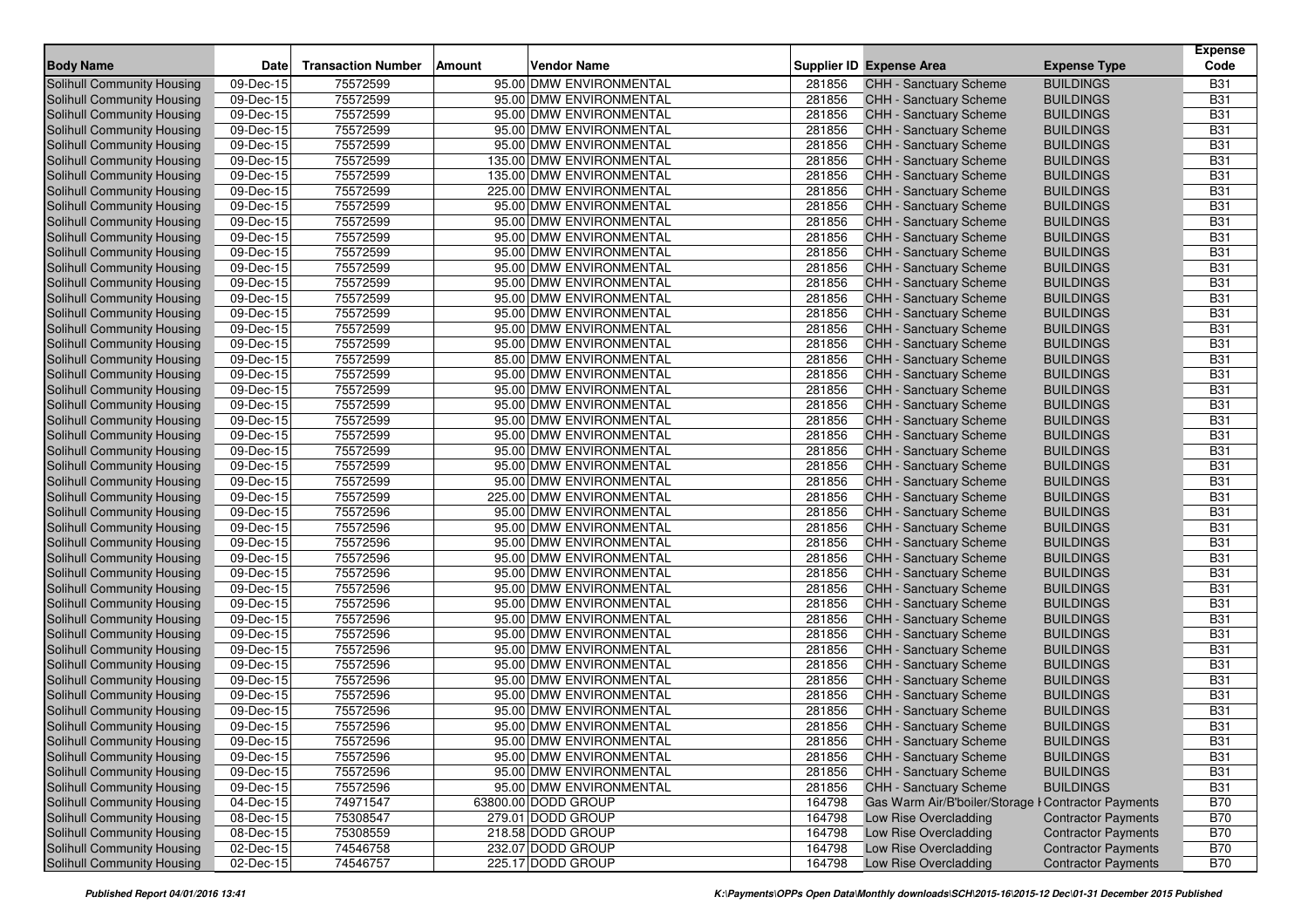|                                   |             |                           |        |                    |        |                                                  |                              | <b>Expense</b> |
|-----------------------------------|-------------|---------------------------|--------|--------------------|--------|--------------------------------------------------|------------------------------|----------------|
| <b>Body Name</b>                  | <b>Date</b> | <b>Transaction Number</b> | Amount | <b>Vendor Name</b> |        | <b>Supplier ID Expense Area</b>                  | <b>Expense Type</b>          | Code           |
| <b>Solihull Community Housing</b> | 02-Dec-15   | 74546756                  |        | 259.39 DODD GROUP  | 164798 | Low Rise Overcladding                            | <b>Contractor Payments</b>   | <b>B70</b>     |
| Solihull Community Housing        | 02-Dec-15   | 74580554                  |        | 475.39 DODD GROUP  | 164798 | Printing                                         | <b>Contractor Payments</b>   | <b>B70</b>     |
| Solihull Community Housing        | 14-Dec-15   | 76079547                  |        | 471.82 DODD GROUP  | 164798 | Decent Homes Prog - Internal Contractor Payments |                              | <b>B70</b>     |
| Solihull Community Housing        | 02-Dec-15   | 74576625                  |        | 543.69 DODD GROUP  | 164798 | Spatial Policy and Delivery Servi Voids          |                              | <b>B38</b>     |
| Solihull Community Housing        | 02-Dec-15   | 74576624                  |        | 1309.07 DODD GROUP | 164798 | Spatial Policy and Delivery Servi Voids          |                              | <b>B38</b>     |
| Solihull Community Housing        | 02-Dec-15   | 74576619                  |        | 695.58 DODD GROUP  | 164798 | Spatial Policy and Delivery Servi Voids          |                              | <b>B38</b>     |
| Solihull Community Housing        | 02-Dec-15   | 74576617                  |        | 466.02 DODD GROUP  | 164798 | Spatial Policy and Delivery Servi Voids          |                              | <b>B38</b>     |
| Solihull Community Housing        | 02-Dec-15   | 74576616                  |        | 451.29 DODD GROUP  | 164798 | Spatial Policy and Delivery Servi Voids          |                              | <b>B38</b>     |
| Solihull Community Housing        | 14-Dec-15   | 76093562                  |        | 209.03 DODD GROUP  | 164798 | Spatial Policy and Delivery Servi Voids          |                              | <b>B38</b>     |
| Solihull Community Housing        | 14-Dec-15   | 76093561                  |        | 251.55 DODD GROUP  | 164798 | Spatial Policy and Delivery Servi Voids          |                              | <b>B38</b>     |
| Solihull Community Housing        | 14-Dec-15   | 76093551                  |        | 639.24 DODD GROUP  | 164798 | Spatial Policy and Delivery Servi Voids          |                              | <b>B38</b>     |
| Solihull Community Housing        | 14-Dec-15   | 76093577                  |        | 214.76 DODD GROUP  | 164798 | Spatial Policy and Delivery Servi Voids          |                              | <b>B38</b>     |
| Solihull Community Housing        | 14-Dec-15   | 76093572                  |        | 528.08 DODD GROUP  | 164798 | Spatial Policy and Delivery Servi Voids          |                              | <b>B38</b>     |
| Solihull Community Housing        | 14-Dec-15   | 76093569                  |        | 530.52 DODD GROUP  | 164798 | Spatial Policy and Delivery Servi Voids          |                              | <b>B38</b>     |
| Solihull Community Housing        | 14-Dec-15   | 76093589                  |        | 338.83 DODD GROUP  | 164798 | Spatial Policy and Delivery Servi Voids          |                              | <b>B38</b>     |
| Solihull Community Housing        | 14-Dec-15   | 76093582                  |        | 302.36 DODD GROUP  | 164798 | Spatial Policy and Delivery Servi Voids          |                              | <b>B38</b>     |
| Solihull Community Housing        | 14-Dec-15   | 76093581                  |        | 317.30 DODD GROUP  | 164798 | Spatial Policy and Delivery Servi Voids          |                              | <b>B38</b>     |
| Solihull Community Housing        | 02-Dec-15   | 74576583                  |        | 241.70 DODD GROUP  | 164798 | Spatial Policy and Delivery Servi Voids          |                              | <b>B38</b>     |
| Solihull Community Housing        | 02-Dec-15   | 74576582                  |        | 481.70 DODD GROUP  | 164798 | Spatial Policy and Delivery Servi Voids          |                              | <b>B38</b>     |
| Solihull Community Housing        | 02-Dec-15   | 74576581                  |        | 395.75 DODD GROUP  | 164798 | Spatial Policy and Delivery Servi Voids          |                              | <b>B38</b>     |
| Solihull Community Housing        | 02-Dec-15   | 74576576                  |        | 333.16 DODD GROUP  | 164798 | Spatial Policy and Delivery Servi Voids          |                              | <b>B38</b>     |
| Solihull Community Housing        | 02-Dec-15   | 74576569                  |        | 363.44 DODD GROUP  | 164798 | Spatial Policy and Delivery Servi Voids          |                              | <b>B38</b>     |
| Solihull Community Housing        | 02-Dec-15   | 74576563                  |        | 287.81 DODD GROUP  | 164798 | Spatial Policy and Delivery Servi Voids          |                              | <b>B38</b>     |
| Solihull Community Housing        | 02-Dec-15   | 74576561                  |        | 396.77 DODD GROUP  | 164798 | Spatial Policy and Delivery Servi Voids          |                              | <b>B38</b>     |
| Solihull Community Housing        | 02-Dec-15   | 74576560                  |        | 359.89 DODD GROUP  | 164798 | Spatial Policy and Delivery Servi Voids          |                              | <b>B38</b>     |
| Solihull Community Housing        | 02-Dec-15   | 74576556                  |        | 237.24 DODD GROUP  | 164798 | Spatial Policy and Delivery Servi Voids          |                              | <b>B38</b>     |
| Solihull Community Housing        | 02-Dec-15   | 74576550                  |        | 295.87 DODD GROUP  | 164798 | Spatial Policy and Delivery Servi Voids          |                              | <b>B38</b>     |
| Solihull Community Housing        | 02-Dec-15   | 74576548                  |        | 232.54 DODD GROUP  | 164798 | Spatial Policy and Delivery Servi Voids          |                              | <b>B38</b>     |
| Solihull Community Housing        | 02-Dec-15   | 74576644                  |        | 763.88 DODD GROUP  | 164798 | Spatial Policy and Delivery Servi Voids          |                              | <b>B38</b>     |
| Solihull Community Housing        | 02-Dec-15   | 74576642                  |        | 465.79 DODD GROUP  | 164798 | Spatial Policy and Delivery Servi Voids          |                              | <b>B38</b>     |
| Solihull Community Housing        | 02-Dec-15   | 74576641                  |        | 242.48 DODD GROUP  | 164798 | Spatial Policy and Delivery Servi Voids          |                              | <b>B38</b>     |
| Solihull Community Housing        | 02-Dec-15   | 74576639                  |        | 239.11 DODD GROUP  | 164798 | Spatial Policy and Delivery Servi Voids          |                              | <b>B38</b>     |
| Solihull Community Housing        | 02-Dec-15   | 74576637                  |        | 821.16 DODD GROUP  | 164798 | Spatial Policy and Delivery Servi Voids          |                              | <b>B38</b>     |
| Solihull Community Housing        | 02-Dec-15   | 74576632                  |        | 262.44 DODD GROUP  | 164798 | Spatial Policy and Delivery Servi Voids          |                              | <b>B38</b>     |
| Solihull Community Housing        | 02-Dec-15   | 74576629                  |        | 371.81 DODD GROUP  | 164798 | Spatial Policy and Delivery Servi Voids          |                              | <b>B38</b>     |
| Solihull Community Housing        | 02-Dec-15   | 74576628                  |        | 576.78 DODD GROUP  | 164798 | Spatial Policy and Delivery Servi Voids          |                              | <b>B38</b>     |
| Solihull Community Housing        | 02-Dec-15   | 74576627                  |        | 333.27 DODD GROUP  | 164798 | <b>Spatial Policy and Delivery Servi Voids</b>   |                              | <b>B38</b>     |
| Solihull Community Housing        | 02-Dec-15   | 74576626                  |        | 602.41 DODD GROUP  | 164798 | Spatial Policy and Delivery Servi Voids          |                              | <b>B38</b>     |
| Solihull Community Housing        | 02-Dec-15   | 74580558                  |        | 414.68 DODD GROUP  | 164798 | <b>Adaptations Major</b>                         | <b>BUILDINGS</b>             | <b>B31</b>     |
| Solihull Community Housing        | 02-Dec-15   | 74580557                  |        | 416.58 DODD GROUP  | 164798 | <b>Adaptations Major</b>                         | <b>BUILDINGS</b>             | <b>B31</b>     |
| Solihull Community Housing        | 02-Dec-15   | 74580556                  |        | 460.66 DODD GROUP  | 164798 | <b>Adaptations Major</b>                         | <b>BUILDINGS</b>             | <b>B31</b>     |
| Solihull Community Housing        | 02-Dec-15   | 74580549                  |        | 224.97 DODD GROUP  | 164798 | <b>Adaptations Major</b>                         | <b>BUILDINGS</b>             | <b>B31</b>     |
| Solihull Community Housing        | 02-Dec-15   | 74580553                  |        | 870.07 DODD GROUP  | 164798 | <b>Adaptations Major</b>                         | <b>BUILDINGS</b>             | <b>B31</b>     |
| Solihull Community Housing        | 02-Dec-15   | 74580552                  |        | 747.76 DODD GROUP  | 164798 | <b>Adaptations Major</b>                         | <b>BUILDINGS</b>             | <b>B31</b>     |
| Solihull Community Housing        | 02-Dec-15   | 74580551                  |        | 463.49 DODD GROUP  | 164798 | <b>Adaptations Major</b>                         | <b>BUILDINGS</b>             | <b>B31</b>     |
| Solihull Community Housing        | 14-Dec-15   | 76097554                  |        | 758.09 DODD GROUP  | 164798 | <b>Adaptations Major</b>                         | <b>BUILDINGS</b>             | <b>B31</b>     |
| Solihull Community Housing        | 14-Dec-15   | 76097553                  |        | 387.54 DODD GROUP  | 164798 | <b>Adaptations Major</b>                         | <b>BUILDINGS</b>             | <b>B31</b>     |
| Solihull Community Housing        | 14-Dec-15   | 76097552                  |        | 563.31 DODD GROUP  | 164798 | <b>Adaptations Major</b>                         | <b>BUILDINGS</b>             | <b>B31</b>     |
| Solihull Community Housing        | 14-Dec-15   | 76097550                  |        | 602.53 DODD GROUP  | 164798 | <b>Adaptations Major</b>                         | <b>BUILDINGS</b>             | <b>B31</b>     |
| Solihull Community Housing        | 14-Dec-15   | 76097551                  |        | 481.95 DODD GROUP  | 164798 | <b>Adaptations Major</b>                         | <b>BUILDINGS</b>             | <b>B31</b>     |
| Solihull Community Housing        | 04-Dec-15   | 74967547                  |        | 1689.36 DODD GROUP | 164798 | <b>Electrical Testing</b>                        | <b>Utility Related Works</b> | <b>B34</b>     |
| <b>Solihull Community Housing</b> | 04-Dec-15   | 74969547                  |        | 2322.84 DODD GROUP | 164798 | <b>Electrical Testing</b>                        | <b>Utility Related Works</b> | <b>B34</b>     |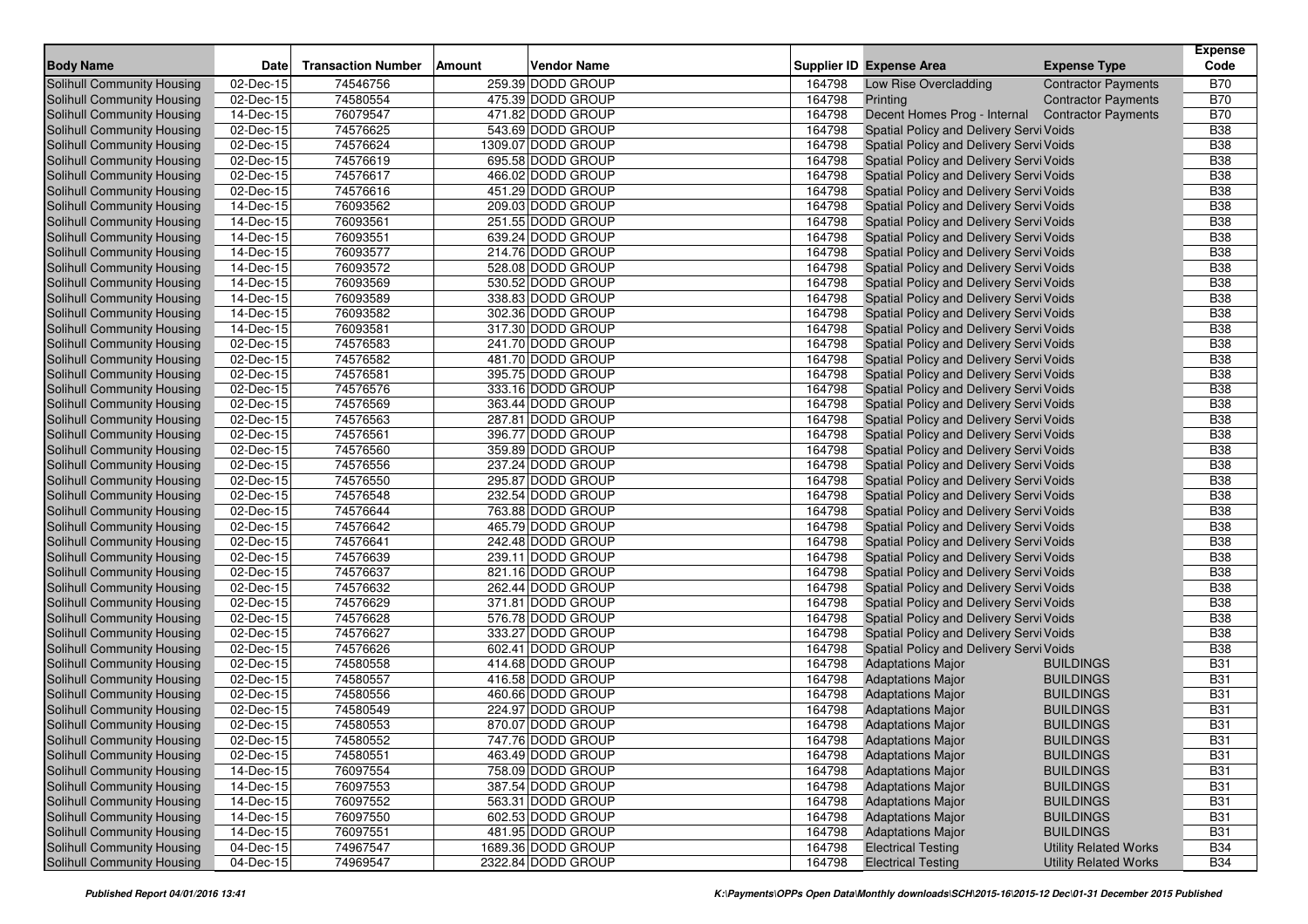|                                                          |                               | <b>Transaction Number</b> |                                        |                  |                                 |                                                              | <b>Expense</b><br>Code   |
|----------------------------------------------------------|-------------------------------|---------------------------|----------------------------------------|------------------|---------------------------------|--------------------------------------------------------------|--------------------------|
| <b>Body Name</b>                                         | <b>Date</b>                   |                           | <b>Vendor Name</b><br><b>Amount</b>    |                  | <b>Supplier ID Expense Area</b> | <b>Expense Type</b>                                          |                          |
| <b>Solihull Community Housing</b>                        | 21-Dec-15                     | 76562552                  | 3519.50 DODD GROUP                     | 164798           | <b>Electrical Testing</b>       | <b>Utility Related Works</b>                                 | <b>B34</b>               |
| Solihull Community Housing                               | 21-Dec-15                     | 76562550                  | 2041.31 DODD GROUP                     | 164798           | <b>Electrical Testing</b>       | <b>Utility Related Works</b>                                 | <b>B34</b>               |
| Solihull Community Housing                               | $16$ -Dec-15                  | 76276576                  | 254.32 DODD GROUP                      | 164798           | Catering                        | <b>Utility Related Works</b>                                 | <b>B34</b>               |
| Solihull Community Housing                               | 02-Dec-15                     | 74547194                  | 558.18 DODD GROUP                      | 164798           | Catering                        | <b>Utility Related Works</b>                                 | <b>B34</b>               |
| Solihull Community Housing                               | 08-Dec-15                     | 75308562                  | 357.00 DODD GROUP                      | 164798           | Catering                        | <b>Utility Related Works</b>                                 | <b>B34</b>               |
| Solihull Community Housing                               | 08-Dec-15                     | 75308560                  | 503.35 DODD GROUP                      | 164798           | Catering                        | <b>Utility Related Works</b>                                 | <b>B34</b>               |
| <b>Solihull Community Housing</b>                        | 08-Dec-15                     | 75308553                  | 208.57 DODD GROUP                      | 164798           | Catering                        | <b>Utility Related Works</b>                                 | <b>B34</b>               |
| Solihull Community Housing                               | 08-Dec-15                     | 75308551<br>75308561      | 454.98 DODD GROUP<br>361.18 DODD GROUP | 164798           | Catering                        | <b>Utility Related Works</b>                                 | <b>B34</b><br><b>B34</b> |
| Solihull Community Housing                               | 08-Dec-15                     |                           |                                        | 164798           | Catering                        | <b>Utility Related Works</b>                                 |                          |
| Solihull Community Housing                               | 02-Dec-15                     | 74546716<br>74546707      | 215.14 DODD GROUP<br>219.31 DODD GROUP | 164798           | Catering                        | <b>Utility Related Works</b>                                 | <b>B34</b><br><b>B34</b> |
| Solihull Community Housing<br>Solihull Community Housing | 02-Dec-15                     |                           |                                        | 164798           | Catering                        | <b>Utility Related Works</b>                                 | <b>B34</b>               |
|                                                          | 02-Dec-15<br>02-Dec-15        | 74546750<br>74546914      | 241.11 DODD GROUP<br>424.20 DODD GROUP | 164798<br>164798 | Catering                        | <b>Utility Related Works</b>                                 | <b>B34</b>               |
| Solihull Community Housing                               |                               | 74546795                  | 219.39 DODD GROUP                      | 164798           | Catering                        | <b>Utility Related Works</b>                                 | <b>B34</b>               |
| Solihull Community Housing                               | 02-Dec-15                     |                           | 312.52 DODD GROUP                      |                  | Catering                        | <b>Utility Related Works</b>                                 | <b>B34</b>               |
| Solihull Community Housing                               | 02-Dec-15<br>16-Dec-15        | 74546775<br>76276571      | 427.33 DODD GROUP                      | 164798<br>164798 | Catering                        | <b>Utility Related Works</b>                                 | <b>B34</b>               |
| Solihull Community Housing                               | 16-Dec-15                     | 76276570                  | 270.76 DODD GROUP                      | 164798           | Catering                        | <b>Utility Related Works</b>                                 | <b>B34</b>               |
| Solihull Community Housing<br>Solihull Community Housing | 16-Dec-15                     | 76276565                  | 394.61 DODD GROUP                      | 164798           | Catering<br>Catering            | <b>Utility Related Works</b>                                 | <b>B34</b>               |
| Solihull Community Housing                               | 16-Dec-15                     | 76276564                  | 236.92 DODD GROUP                      | 164798           | Catering                        | <b>Utility Related Works</b><br><b>Utility Related Works</b> | <b>B34</b>               |
| Solihull Community Housing                               | 16-Dec-15                     | 76276563                  | 449.78 DODD GROUP                      | 164798           | Catering                        | <b>Utility Related Works</b>                                 | <b>B34</b>               |
| Solihull Community Housing                               | 02-Dec-15                     | 74546691                  | 241.50 DODD GROUP                      | 164798           | Catering                        | <b>Utility Related Works</b>                                 | <b>B34</b>               |
| Solihull Community Housing                               | 02-Dec-15                     | 74546689                  | 395.16 DODD GROUP                      | 164798           | Catering                        | <b>Utility Related Works</b>                                 | <b>B34</b>               |
| Solihull Community Housing                               | 02-Dec-15                     | 74546577                  | 398.20 DODD GROUP                      | 164798           | Catering                        | <b>Utility Related Works</b>                                 | <b>B34</b>               |
| Solihull Community Housing                               | 02-Dec-15                     | 74546573                  | 365.35 DODD GROUP                      | 164798           | Catering                        | <b>Utility Related Works</b>                                 | <b>B34</b>               |
| Solihull Community Housing                               | 02-Dec-15                     | 74546570                  | 423.20 DODD GROUP                      | 164798           | Catering                        | <b>Utility Related Works</b>                                 | <b>B34</b>               |
| Solihull Community Housing                               | 02-Dec-15                     | 74546569                  | 290.71 DODD GROUP                      | 164798           | Catering                        | <b>Utility Related Works</b>                                 | <b>B34</b>               |
| Solihull Community Housing                               | 02-Dec-15                     | 74546568                  | 440.16 DODD GROUP                      | 164798           | Catering                        | <b>Utility Related Works</b>                                 | <b>B34</b>               |
| Solihull Community Housing                               | $\overline{02\text{-}$ Dec-15 | 74546565                  | 355.94 DODD GROUP                      | 164798           | Catering                        | <b>Utility Related Works</b>                                 | <b>B34</b>               |
| Solihull Community Housing                               | 02-Dec-15                     | 74546564                  | 226.88 DODD GROUP                      | 164798           | Catering                        | <b>Utility Related Works</b>                                 | <b>B34</b>               |
| Solihull Community Housing                               | 02-Dec-15                     | 74546563                  | 248.53 DODD GROUP                      | 164798           | Catering                        | <b>Utility Related Works</b>                                 | <b>B34</b>               |
| Solihull Community Housing                               | 02-Dec-15                     | 74546561                  | 369.67 DODD GROUP                      | 164798           | Catering                        | <b>Utility Related Works</b>                                 | <b>B34</b>               |
| Solihull Community Housing                               | $\overline{02}$ -Dec-15       | 74546557                  | 333.36 DODD GROUP                      | 164798           | Catering                        | <b>Utility Related Works</b>                                 | <b>B34</b>               |
| Solihull Community Housing                               | 02-Dec-15                     | 74546555                  | 225.12 DODD GROUP                      | 164798           | Catering                        | <b>Utility Related Works</b>                                 | <b>B34</b>               |
| Solihull Community Housing                               | 02-Dec-15                     | 74546550                  | 287.58 DODD GROUP                      | 164798           | Catering                        | <b>Utility Related Works</b>                                 | <b>B34</b>               |
| Solihull Community Housing                               | 02-Dec-15                     | 74546549                  | 284.64 DODD GROUP                      | 164798           | Catering                        | <b>Utility Related Works</b>                                 | <b>B34</b>               |
| Solihull Community Housing                               | 02-Dec-15                     | 74546548                  | 348.98 DODD GROUP                      | 164798           | Catering                        | <b>Utility Related Works</b>                                 | <b>B34</b>               |
| Solihull Community Housing                               | 02-Dec-15                     | 74546669                  | 284.44 DODD GROUP                      | 164798           | Catering                        | <b>Utility Related Works</b>                                 | <b>B34</b>               |
| Solihull Community Housing                               | 02-Dec-15                     | 74546660                  | 418.41 DODD GROUP                      | 164798           | Catering                        | <b>Utility Related Works</b>                                 | <b>B34</b>               |
| <b>Solihull Community Housing</b>                        | 04-Dec-15                     | 74958552                  | 252.71 DODD GROUP                      | 164798           | Catering                        | <b>Utility Related Works</b>                                 | <b>B34</b>               |
| Solihull Community Housing                               | $\overline{04}$ -Dec-15       | 74958550                  | 425.70 DODD GROUP                      | 164798           | Catering                        | <b>Utility Related Works</b>                                 | <b>B34</b>               |
| Solihull Community Housing                               | 02-Dec-15                     | 74546625                  | 353.45 DODD GROUP                      | 164798           | Catering                        | <b>Utility Related Works</b>                                 | <b>B34</b>               |
| Solihull Community Housing                               | 02-Dec-15                     | 74546620                  | 370.91 DODD GROUP                      | 164798           | Catering                        | <b>Utility Related Works</b>                                 | <b>B34</b>               |
| Solihull Community Housing                               | 02-Dec-15                     | 74546619                  | 219.68 DODD GROUP                      | 164798           | Catering                        | <b>Utility Related Works</b>                                 | <b>B34</b>               |
| Solihull Community Housing                               | 02-Dec-15                     | 74546648                  | 327.41 DODD GROUP                      | 164798           | Catering                        | <b>Utility Related Works</b>                                 | <b>B34</b>               |
| Solihull Community Housing                               | 16-Dec-15                     | 76276560                  | 322.70 DODD GROUP                      | 164798           | Catering                        | <b>Utility Related Works</b>                                 | <b>B34</b>               |
| Solihull Community Housing                               | 18-Dec-15                     | 76455569                  | 479.80 DOORFIT PRODUCTS LTD            | 5228             | <b>Other Contracts</b>          | <b>WORK IN PROGRESS</b>                                      | R <sub>10</sub>          |
| Solihull Community Housing                               | 18-Dec-15                     | 76455566                  | 30.00 DOORFIT PRODUCTS LTD             | 5228             | <b>Other Contracts</b>          | <b>WORK IN PROGRESS</b>                                      | R <sub>10</sub>          |
| Solihull Community Housing                               | 18-Dec-15                     | 76455566                  | 162.50 DOORFIT PRODUCTS LTD            | 5228             | <b>Other Contracts</b>          | <b>WORK IN PROGRESS</b>                                      | R <sub>10</sub>          |
| Solihull Community Housing                               | 18-Dec-15                     | 76455566                  | 23.00 DOORFIT PRODUCTS LTD             | 5228             | <b>Other Contracts</b>          | <b>WORK IN PROGRESS</b>                                      | R <sub>10</sub>          |
| Solihull Community Housing                               | 18-Dec-15                     | 76455566                  | 37.60 DOORFIT PRODUCTS LTD             | 5228             | <b>Other Contracts</b>          | <b>WORK IN PROGRESS</b>                                      | R <sub>10</sub>          |
| Solihull Community Housing                               | $18 - Dec - 15$               | 76455563                  | 640.00 DOORFIT PRODUCTS LTD            | 5228             | <b>Other Contracts</b>          | <b>WORK IN PROGRESS</b>                                      | R <sub>10</sub>          |
| Solihull Community Housing                               | $\overline{08}$ -Dec-15       | 75317553                  | 560.00 DOORFIT PRODUCTS LTD            | 5228             | <b>Other Contracts</b>          | <b>WORK IN PROGRESS</b>                                      | R <sub>10</sub>          |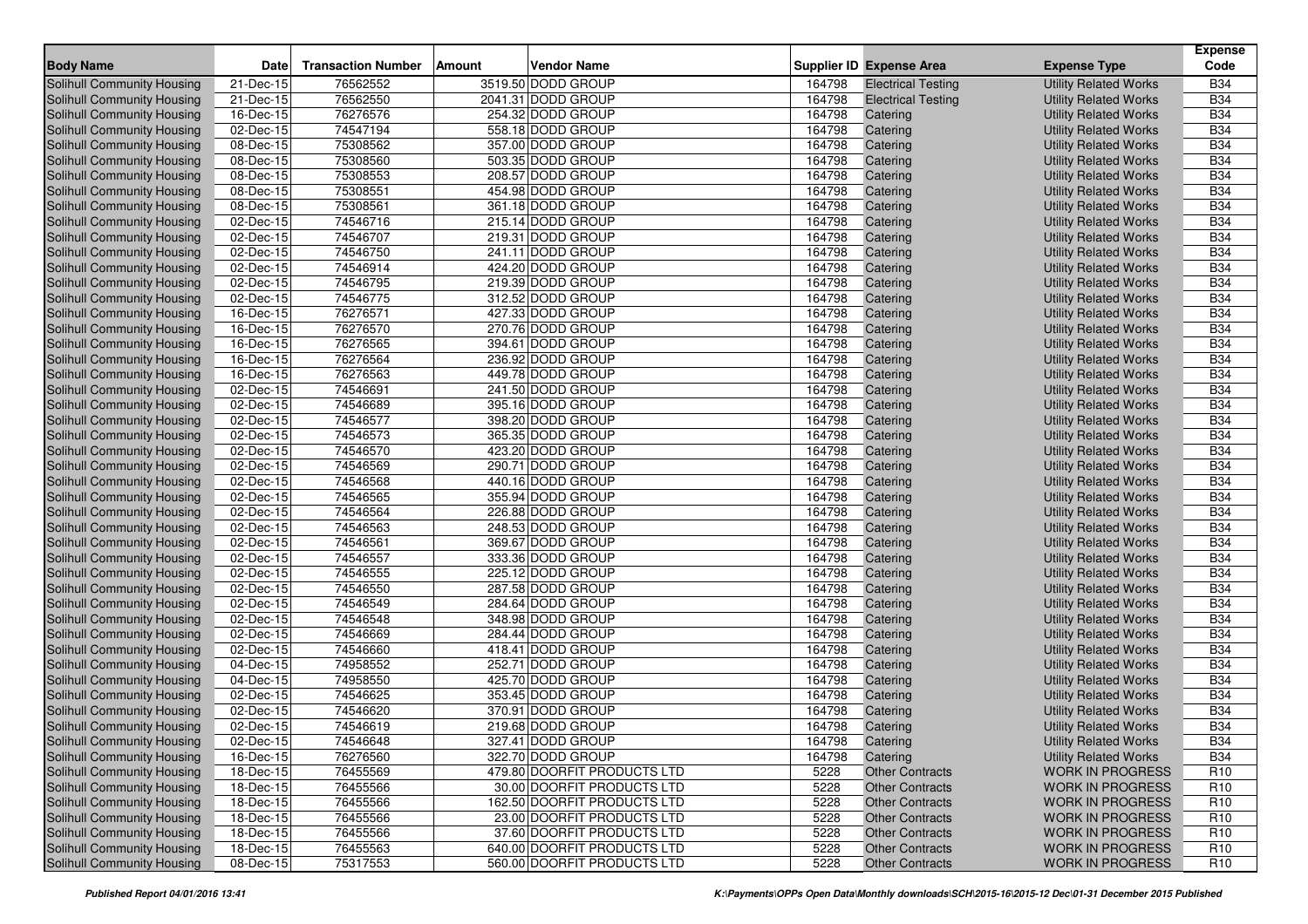| <b>Body Name</b>           | <b>Date</b>             | <b>Transaction Number</b> | <b>Vendor Name</b><br>Amount               |         | Supplier ID Expense Area                                  | <b>Expense Type</b>           | <b>Expense</b><br>Code |
|----------------------------|-------------------------|---------------------------|--------------------------------------------|---------|-----------------------------------------------------------|-------------------------------|------------------------|
| Solihull Community Housing | 09-Dec-15               | 75676547                  | 401.40 DR GAIL YOUNG                       | 221701  | Housing Aid & Homelessness                                | <b>EXPENSES: VOLUNTEE</b>     | D63                    |
| Solihull Community Housing | 22-Dec-15               | 76654580                  | 215.00 DRAINTECH SERVICES (MIDLANDS) LTD   | 338596  | Emergency Planning and Busine Other Building Costs        |                               | <b>B39</b>             |
| Solihull Community Housing | 22-Dec-15               | 76654584                  | 1077.00 DRAINTECH SERVICES (MIDLANDS) LTD  | 338596  | <b>Food Festival</b>                                      | <b>Contractor Payments</b>    | <b>B70</b>             |
| Solihull Community Housing | 09-Dec-15               | 75572647                  | 255.00 DRAINTECH SERVICES (MIDLANDS) LTD   | 338596  | CHH - Sanctuary Scheme                                    | <b>Other Works</b>            | <b>B32</b>             |
| Solihull Community Housing | 09-Dec-15               | 75572635                  | 393.00 DRAINTECH SERVICES (MIDLANDS) LTD   | 338596  | CHH - Sanctuary Scheme                                    | <b>Other Works</b>            | <b>B32</b>             |
| Solihull Community Housing | 09-Dec-15               | 75572632                  | 279.00 DRAINTECH SERVICES (MIDLANDS) LTD   | 338596  | CHH - Sanctuary Scheme                                    | <b>Other Works</b>            | <b>B32</b>             |
| Solihull Community Housing | 17-Dec-15               | 76354608                  | 488.48 DRAINTECH SERVICES (MIDLANDS) LTD   | 338596  | <b>CHH - Sanctuary Scheme</b>                             | <b>Other Works</b>            | <b>B32</b>             |
| Solihull Community Housing | 17-Dec-15               | 76354592                  | 264.50 DRAINTECH SERVICES (MIDLANDS) LTD   | 338596  | CHH - Sanctuary Scheme                                    | <b>Other Works</b>            | <b>B32</b>             |
| Solihull Community Housing | 08-Dec-15               | 75317602                  | 240.00 DRS LTD                             | 272292  | <b>Other Contracts</b>                                    | <b>WORK IN PROGRESS</b>       | R <sub>10</sub>        |
| Solihull Community Housing | 03-Dec-15               | 74794547                  | 455.44 DULUX DECORATOR CENTRES             | 69460   | Gas Warm Air/B'boiler/Storage I Contractor Payments       |                               | <b>B70</b>             |
| Solihull Community Housing | 02-Dec-15               | 74714548                  | 777.30 DULUX DECORATOR CENTRES             | 69460   | Gas Warm Air/B'boiler/Storage I Contractor Payments       |                               | <b>B70</b>             |
| Solihull Community Housing | 02-Dec-15               | 74722547                  | 1199.26 DULUX DECORATOR CENTRES            | 69460   | Gas Warm Air/B'boiler/Storage I Contractor Payments       |                               | <b>B70</b>             |
| Solihull Community Housing | 01-Dec-15               | 74516550                  | 678.20 DULUX DECORATOR CENTRES             | 69460   | Gas Warm Air/B'boiler/Storage I Contractor Payments       |                               | <b>B70</b>             |
| Solihull Community Housing | 03-Dec-15               | 74784547                  | 657.16 DULUX DECORATOR CENTRES             | 69460   | Gas Warm Air/B'boiler/Storage I Contractor Payments       |                               | <b>B70</b>             |
| Solihull Community Housing | 03-Dec-15               | 74794547                  | 38.44 DULUX DECORATOR CENTRES              | 69460   | Electrical Improvement Works Contractor Payments          |                               | <b>B70</b>             |
| Solihull Community Housing | 03-Dec-15               | 74784547                  | 41.67 DULUX DECORATOR CENTRES              | 69460   | Electrical Improvement Works Contractor Payments          |                               | <b>B70</b>             |
| Solihull Community Housing | 02-Dec-15               | 74713547                  | 570.03 DULUX DECORATOR CENTRES             | 69460   | Spatial Policy and Delivery Servi BUILDINGS               |                               | <b>B31</b>             |
| Solihull Community Housing | 02-Dec-15               | 74721547                  | 1058.96 DULUX DECORATOR CENTRES            | 69460   | Spatial Policy and Delivery Servi BUILDINGS               |                               | <b>B31</b>             |
| Solihull Community Housing | 01-Dec-15               | 74516552                  | 361.22 DULUX DECORATOR CENTRES             | 69460   | Spatial Policy and Delivery Servi BUILDINGS               |                               | <b>B31</b>             |
| Solihull Community Housing | 03-Dec-15               | 74782547                  | 708.56 DULUX DECORATOR CENTRES             | 69460   | Spatial Policy and Delivery Servi BUILDINGS               |                               | <b>B31</b>             |
| Solihull Community Housing | 03-Dec-15               | 74791547                  | 949.01 DULUX DECORATOR CENTRES             | 69460   | Spatial Policy and Delivery Servi BUILDINGS               |                               | <b>B31</b>             |
| Solihull Community Housing | 18-Dec-15               | 76455573                  | 334.22 E J GILBERT & SONS                  | 5296    | <b>Other Contracts</b>                                    | <b>WORK IN PROGRESS</b>       | R <sub>10</sub>        |
| Solihull Community Housing | 18-Dec-15               | 76455573                  | 15.15 E J GILBERT & SONS                   | 5296    | <b>Other Contracts</b>                                    | <b>WORK IN PROGRESS</b>       | R <sub>10</sub>        |
| Solihull Community Housing | 30-Dec-15               | 76767581                  | 432.44 E.ON ENERGY                         | 108799  | Private Sector Leasing - 87 War Newham                    |                               | <b>B10</b>             |
| Solihull Community Housing | 21-Dec-15               | 76562553                  | 820.00 ECLIPSE ACCESS SOLUTIONS LTD        | 141696  | Private Sector - Disabled Faciliti Contractor Payments    |                               | <b>B70</b>             |
| Solihull Community Housing | 09-Dec-15               | 75628547                  | 265.05 ECO RESIDENTIAL LTD                 | 9130687 | Insulation                                                | <b>Contractor Payments</b>    | <b>B70</b>             |
| Solihull Community Housing | 15-Dec-15               | 76185547                  | -481.87 ECO RESIDENTIAL LTD                | 9130687 | Community Child & Family Tean INLAND REVENUE              |                               | S02                    |
| Solihull Community Housing | 16-Dec-15               | 76294547                  | 1506.29 EDEN ADAPTIONS LTD                 | 267999  | <b>Falls Prevention Services</b>                          | OTHER OPERATIONAL             | <b>B43</b>             |
| Solihull Community Housing | 02-Dec-15               | 74624547                  | -318.98 EDEN ADAPTIONS LTD                 | 267999  | Community Child & Family Tean INLAND REVENUE              |                               | S02                    |
| Solihull Community Housing | 21-Dec-15               | 76573552                  | 301.26 EDEN ADAPTIONS LTD                  | 267999  | Community Child & Family Tean INLAND REVENUE              |                               | S <sub>02</sub>        |
| Solihull Community Housing | 21-Dec-15               | 76573552                  | -301.26 EDEN ADAPTIONS LTD                 | 267999  | Community Child & Family Tean INLAND REVENUE              |                               | S02                    |
| Solihull Community Housing | 21-Dec-15               | 76573552                  | -301.26 EDEN ADAPTIONS LTD                 | 267999  | Community Child & Family Tean INLAND REVENUE              |                               | S02                    |
| Solihull Community Housing | 23-Dec-15               | 76711551                  | 450.00 EDEN BUILD LTD BUILDING CONTRACTORS | 5243773 | Printing                                                  | <b>Contractor Payments</b>    | <b>B70</b>             |
| Solihull Community Housing | 30-Dec-15               | 76772551                  | 1228.70 EDENRED                            | 276843  | CASH - Call Accounts (HBOS)                               | PWLB                          | S01                    |
| Solihull Community Housing | 02-Dec-15               | 74531547                  | 1143.70 EDENRED                            | 276843  | CASH - Call Accounts (HBOS)                               | <b>PWLB</b>                   | S01                    |
| Solihull Community Housing | 30-Dec-15               | 76772551                  | 4.91 EDENRED                               | 276843  | Director - Leisure & Parks                                | Other Fees & Charges          | D <sub>59</sub>        |
| Solihull Community Housing | 02-Dec-15               | 74531547                  | 4.57 EDENRED                               | 276843  | Director - Leisure & Parks                                | Other Fees & Charges          | D <sub>59</sub>        |
| Solihull Community Housing | 03-Dec-15               | 74802561                  | 324.65 EDSTROM OF SWEDEN LTD               | 45148   | CCC - Sustainability Challenge (Vehicle service and repai |                               | C60                    |
| Solihull Community Housing | 15-Dec-15               | 76258549                  | 271.80 ELDERCARE                           | 78964   | <b>Wellbeing Service</b>                                  | <b>Equipment Rental/Lease</b> | D <sub>18</sub>        |
| Solihull Community Housing | 15-Dec-15               | 76258553                  | 271.80 ELDERCARE                           | 78964   | <b>Wellbeing Service</b>                                  | Equipment Rental/Lease        | D18                    |
| Solihull Community Housing | 15-Dec-15               | 76256552                  | 347.17 ELDERCARE                           | 78964   | <b>Wellbeing Service</b>                                  | <b>CONTRIBUTION TO PRO</b>    | D90                    |
| Solihull Community Housing | 15-Dec-15               | 76258547                  | 373.17 ELDERCARE                           | 78964   | <b>Wellbeing Service</b>                                  | <b>CONTRIBUTION TO PRO</b>    | D90                    |
| Solihull Community Housing | 15-Dec-15               | 76256550                  | 3315.92 ELDERCARE                          | 78964   | <b>Wellbeing Service</b>                                  | <b>CONTRIBUTION TO PRO</b>    | D90                    |
| Solihull Community Housing | 15-Dec-15               | 76258551                  | 3281.89 ELDERCARE                          | 78964   | <b>Wellbeing Service</b>                                  | <b>CONTRIBUTION TO PRO</b>    | D90                    |
| Solihull Community Housing | 14-Dec-15               | 76072548                  | 681.00 ENCOMPASSED LTD                     | 1153667 | Training                                                  | Training                      | A80                    |
| Solihull Community Housing | 09-Dec-15               | 75625547                  | 10076.60 ENTERPRISE MANAGED SERVICES LTD   | 206418  | CHH - Mgt Support Costs                                   | <b>Contractor Payments</b>    | <b>B70</b>             |
| Solihull Community Housing | 14-Dec-15               | 76070547                  | 619.24 ENTERPRISE MANAGED SERVICES LTD     | 206418  | Local Land Charges-LDC                                    | <b>ASC</b>                    | E20                    |
| Solihull Community Housing | 14-Dec-15               | 76070547                  | 18311.54 ENTERPRISE MANAGED SERVICES LTD   | 206418  | <b>Other Contracts</b>                                    | <b>ASC</b>                    | E20                    |
| Solihull Community Housing | 09-Dec-15               | 75572801                  | 32.25 ENVIROCALL LTD                       | 105902  | Gas Warm Air/B'boiler/Storage I Contractor Payments       |                               | <b>B70</b>             |
| Solihull Community Housing | 09-Dec-15               | 75572802                  | 77.60 ENVIROCALL LTD                       | 105902  | Low Rise - Envelope Programm Contractor Payments          |                               | <b>B70</b>             |
| Solihull Community Housing | $\overline{09}$ -Dec-15 | 75572802                  | 107.20 ENVIROCALL LTD                      | 105902  | Low Rise - Envelope Programm Contractor Payments          |                               | <b>B70</b>             |
| Solihull Community Housing | 09-Dec-15               | 75572802                  | 29.60 ENVIROCALL LTD                       | 105902  | Low Rise - Envelope Programm Contractor Payments          |                               | <b>B70</b>             |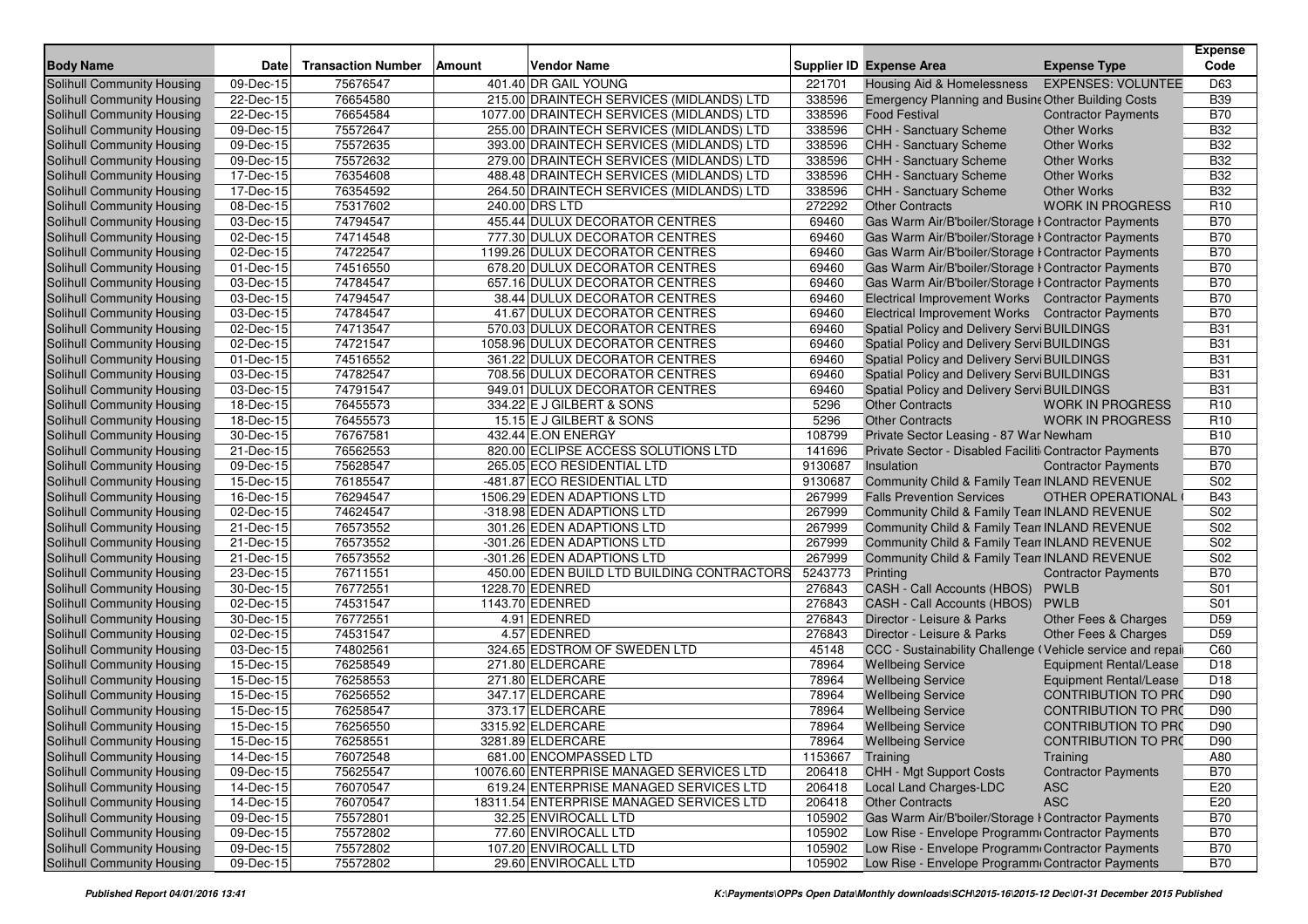|                                                          |             |                           |        |                                              |                  |                                                         |                                      | <b>Expense</b>           |
|----------------------------------------------------------|-------------|---------------------------|--------|----------------------------------------------|------------------|---------------------------------------------------------|--------------------------------------|--------------------------|
| <b>Body Name</b>                                         | <b>Date</b> | <b>Transaction Number</b> | Amount | <b>Vendor Name</b>                           |                  | <b>Supplier ID Expense Area</b>                         | <b>Expense Type</b>                  | Code                     |
| <b>Solihull Community Housing</b>                        | 09-Dec-15   | 75572800                  |        | 250.00 ENVIROCALL LTD                        | 105902           | Health & Safety - Other                                 | <b>Contractor Payments</b>           | <b>B70</b>               |
| <b>Solihull Community Housing</b>                        | 09-Dec-15   | 75572798                  |        | 570.80 ENVIROCALL LTD                        | 105902           | Health & Safety - Other                                 | <b>Contractor Payments</b>           | <b>B70</b>               |
| Solihull Community Housing                               | 09-Dec-15   | 75572802                  |        | 1095.60 ENVIROCALL LTD                       | 105902           | <b>CHH - Sanctuary Scheme</b>                           | <b>BUILDINGS</b>                     | <b>B31</b>               |
| Solihull Community Housing                               | 09-Dec-15   | 75572802                  |        | 794.30 ENVIROCALL LTD                        | 105902           | CHH - Sanctuary Scheme                                  | <b>BUILDINGS</b>                     | <b>B31</b>               |
| Solihull Community Housing                               | 09-Dec-15   | 75572802                  |        | 98.35 ENVIROCALL LTD                         | 105902           | CHH - Sanctuary Scheme                                  | <b>BUILDINGS</b>                     | <b>B31</b>               |
| Solihull Community Housing                               | 09-Dec-15   | 75572802                  |        | 229.80 ENVIROCALL LTD                        | 105902           | <b>CHH - Sanctuary Scheme</b>                           | <b>BUILDINGS</b>                     | <b>B31</b>               |
| Solihull Community Housing                               | 09-Dec-15   | 75572802                  |        | 63.60 ENVIROCALL LTD                         | 105902           | CHH - Sanctuary Scheme                                  | <b>BUILDINGS</b>                     | <b>B31</b>               |
| Solihull Community Housing                               | 09-Dec-15   | 75572802                  |        | 161.10 ENVIROCALL LTD                        | 105902           | CHH - Sanctuary Scheme                                  | <b>BUILDINGS</b>                     | <b>B31</b>               |
| Solihull Community Housing                               | 09-Dec-15   | 75572802                  |        | 84.70 ENVIROCALL LTD                         | 105902           | <b>CHH - Sanctuary Scheme</b>                           | <b>BUILDINGS</b>                     | <b>B31</b>               |
| Solihull Community Housing                               | 09-Dec-15   | 75572801                  |        | 619.20 ENVIROCALL LTD                        | 105902           | CHH - Sanctuary Scheme                                  | <b>BUILDINGS</b>                     | <b>B31</b>               |
| Solihull Community Housing                               | 09-Dec-15   | 75572801                  |        | 54.00 ENVIROCALL LTD                         | 105902           | <b>CHH - Sanctuary Scheme</b>                           | <b>BUILDINGS</b>                     | <b>B31</b>               |
| Solihull Community Housing                               | 09-Dec-15   | 75572801                  |        | 11.20 ENVIROCALL LTD                         | 105902           | <b>CHH - Sanctuary Scheme</b>                           | <b>BUILDINGS</b>                     | <b>B31</b>               |
| Solihull Community Housing                               | 09-Dec-15   | 75572801                  |        | 30.90 ENVIROCALL LTD                         | 105902           | CHH - Sanctuary Scheme                                  | <b>BUILDINGS</b>                     | <b>B31</b>               |
| Solihull Community Housing                               | 09-Dec-15   | 75572801                  |        | 162.00 ENVIROCALL LTD                        | 105902           | <b>CHH - Sanctuary Scheme</b>                           | <b>BUILDINGS</b>                     | <b>B31</b>               |
| Solihull Community Housing                               | 09-Dec-15   | 75572801                  |        | 162.00 ENVIROCALL LTD                        | 105902           | <b>CHH - Sanctuary Scheme</b>                           | <b>BUILDINGS</b>                     | <b>B31</b>               |
| Solihull Community Housing                               | 09-Dec-15   | 75572801                  |        | 71.60 ENVIROCALL LTD                         | 105902           | CHH - Sanctuary Scheme                                  | <b>BUILDINGS</b>                     | <b>B31</b>               |
| <b>Solihull Community Housing</b>                        | 09-Dec-15   | 75572801                  |        | 665.00 ENVIROCALL LTD                        | 105902           | CHH - Sanctuary Scheme                                  | <b>BUILDINGS</b>                     | <b>B31</b>               |
| Solihull Community Housing                               | 09-Dec-15   | 75572801                  |        | 125.00 ENVIROCALL LTD                        | 105902           | <b>CHH - Sanctuary Scheme</b>                           | <b>BUILDINGS</b>                     | <b>B31</b>               |
| Solihull Community Housing                               | 09-Dec-15   | 75572801                  |        | 26.00 ENVIROCALL LTD                         | 105902           | CHH - Sanctuary Scheme                                  | <b>BUILDINGS</b>                     | <b>B31</b>               |
| Solihull Community Housing                               | 09-Dec-15   | 75572800                  |        | 38.50 ENVIROCALL LTD                         | 105902           | <b>CHH - Sanctuary Scheme</b>                           | <b>BUILDINGS</b>                     | <b>B31</b>               |
| Solihull Community Housing                               | 09-Dec-15   | 75572800                  |        | 19.75 ENVIROCALL LTD                         | 105902           | CHH - Sanctuary Scheme                                  | <b>BUILDINGS</b>                     | <b>B31</b>               |
| Solihull Community Housing                               | 09-Dec-15   | 75572800                  |        | 176.00 ENVIROCALL LTD                        | 105902           | <b>CHH - Sanctuary Scheme</b>                           | <b>BUILDINGS</b>                     | <b>B31</b>               |
| Solihull Community Housing                               | 09-Dec-15   | 75572800                  |        | 136.00 ENVIROCALL LTD                        | 105902           | <b>CHH - Sanctuary Scheme</b>                           | <b>BUILDINGS</b>                     | <b>B31</b>               |
| Solihull Community Housing                               | 09-Dec-15   | 75572800                  |        | 19.75 ENVIROCALL LTD                         | 105902           | CHH - Sanctuary Scheme                                  | <b>BUILDINGS</b>                     | <b>B31</b>               |
| Solihull Community Housing                               | 09-Dec-15   | 75572800                  |        | 19.75 ENVIROCALL LTD                         | 105902           | CHH - Sanctuary Scheme                                  | <b>BUILDINGS</b>                     | <b>B31</b>               |
| Solihull Community Housing                               | 09-Dec-15   | 75572800                  |        | 418.00 ENVIROCALL LTD                        | 105902           | CHH - Sanctuary Scheme                                  | <b>BUILDINGS</b>                     | <b>B31</b>               |
| Solihull Community Housing                               | 09-Dec-15   | 75572800                  |        | 82.50 ENVIROCALL LTD                         | 105902           | <b>CHH - Sanctuary Scheme</b>                           | <b>BUILDINGS</b>                     | <b>B31</b>               |
| Solihull Community Housing                               | 09-Dec-15   | 75572800                  |        | 255.00 ENVIROCALL LTD                        | 105902           | <b>CHH - Sanctuary Scheme</b>                           | <b>BUILDINGS</b>                     | <b>B31</b>               |
| Solihull Community Housing                               | 09-Dec-15   | 75572800                  |        | 57.40 ENVIROCALL LTD                         | 105902           | CHH - Sanctuary Scheme                                  | <b>BUILDINGS</b>                     | <b>B31</b>               |
| Solihull Community Housing                               | 09-Dec-15   | 75572800                  |        | 11.20 ENVIROCALL LTD                         | 105902           | CHH - Sanctuary Scheme                                  | <b>BUILDINGS</b>                     | <b>B31</b>               |
| Solihull Community Housing                               | 09-Dec-15   | 75572800                  |        | 295.00 ENVIROCALL LTD                        | 105902           | CHH - Sanctuary Scheme                                  | <b>BUILDINGS</b>                     | <b>B31</b>               |
| Solihull Community Housing                               | 09-Dec-15   | 75572800                  |        | 508.00 ENVIROCALL LTD                        | 105902           | CHH - Sanctuary Scheme                                  | <b>BUILDINGS</b>                     | <b>B31</b>               |
| Solihull Community Housing                               | 09-Dec-15   | 75572799                  |        | 49.60 ENVIROCALL LTD                         | 105902           | CHH - Sanctuary Scheme                                  | <b>BUILDINGS</b>                     | <b>B31</b>               |
| Solihull Community Housing                               | 09-Dec-15   | 75572799                  |        | 102.00 ENVIROCALL LTD                        | 105902           | <b>CHH - Sanctuary Scheme</b>                           | <b>BUILDINGS</b>                     | <b>B31</b>               |
| Solihull Community Housing                               | 09-Dec-15   | 75572799                  |        | 46.60 ENVIROCALL LTD                         | 105902           | <b>CHH - Sanctuary Scheme</b>                           | <b>BUILDINGS</b>                     | <b>B31</b>               |
| Solihull Community Housing                               | 09-Dec-15   | 75572799                  |        | 106.50 ENVIROCALL LTD                        | 105902           | <b>CHH - Sanctuary Scheme</b>                           | <b>BUILDINGS</b>                     | <b>B31</b>               |
| Solihull Community Housing                               | 09-Dec-15   | 75572799                  |        | 26.00 ENVIROCALL LTD                         | 105902           | <b>CHH - Sanctuary Scheme</b>                           | <b>BUILDINGS</b>                     | <b>B31</b>               |
| Solihull Community Housing                               | 09-Dec-15   | 75572799                  |        | 26.00 ENVIROCALL LTD                         | 105902           | CHH - Sanctuary Scheme                                  | <b>BUILDINGS</b>                     | <b>B31</b>               |
| Solihull Community Housing                               | 09-Dec-15   | 75572799                  |        | 38.80 ENVIROCALL LTD                         | 105902           | <b>CHH - Sanctuary Scheme</b>                           | <b>BUILDINGS</b>                     | <b>B31</b>               |
| Solihull Community Housing                               | 09-Dec-15   | 75572799                  |        | 41.00 ENVIROCALL LTD                         | 105902           | CHH - Sanctuary Scheme                                  | <b>BUILDINGS</b>                     | <b>B31</b>               |
| Solihull Community Housing                               | 09-Dec-15   | 75572799                  |        | 38.50 ENVIROCALL LTD                         | 105902           | CHH - Sanctuary Scheme                                  | <b>BUILDINGS</b>                     | <b>B31</b>               |
| <b>Solihull Community Housing</b>                        | 09-Dec-15   | 75572799                  |        | 90.20 ENVIROCALL LTD                         | 105902           | CHH - Sanctuary Scheme                                  | <b>BUILDINGS</b>                     | <b>B31</b>               |
| Solihull Community Housing                               | 09-Dec-15   | 75572799                  |        | 103.00 ENVIROCALL LTD                        | 105902           | <b>CHH - Sanctuary Scheme</b>                           | <b>BUILDINGS</b>                     | <b>B31</b>               |
| Solihull Community Housing                               | 09-Dec-15   | 75572799                  |        | 49.60 ENVIROCALL LTD                         |                  | 105902 CHH - Sanctuary Scheme                           | <b>BUILDINGS</b>                     | <b>B31</b>               |
| Solihull Community Housing                               | 09-Dec-15   | 75572798                  |        | 636.00 ENVIROCALL LTD                        | 105902           | <b>CHH - Sanctuary Scheme</b>                           | <b>BUILDINGS</b>                     | <b>B31</b>               |
| Solihull Community Housing                               | 09-Dec-15   | 75572798                  |        | 626.00 ENVIROCALL LTD                        | 105902           | CHH - Sanctuary Scheme                                  | <b>BUILDINGS</b>                     | <b>B31</b>               |
| Solihull Community Housing                               | 09-Dec-15   | 75572798                  |        | 668.40 ENVIROCALL LTD                        | 105902           | CHH - Sanctuary Scheme                                  | <b>BUILDINGS</b>                     | <b>B31</b>               |
| Solihull Community Housing<br>Solihull Community Housing | 09-Dec-15   | 75572798                  |        | 84.65 ENVIROCALL LTD                         | 105902           | <b>CHH - Sanctuary Scheme</b>                           | <b>BUILDINGS</b>                     | <b>B31</b>               |
|                                                          | 09-Dec-15   | 75572798                  |        | 521.90 ENVIROCALL LTD                        | 105902           | CHH - Sanctuary Scheme                                  | <b>BUILDINGS</b>                     | <b>B31</b>               |
| Solihull Community Housing                               | 09-Dec-15   | 75572798                  |        | 178.50 ENVIROCALL LTD                        | 105902<br>105902 | <b>CHH - Sanctuary Scheme</b><br>CHH - Sanctuary Scheme | <b>BUILDINGS</b>                     | <b>B31</b>               |
| Solihull Community Housing<br>Solihull Community Housing | 09-Dec-15   | 75572798<br>75572798      |        | 44.75 ENVIROCALL LTD<br>49.60 ENVIROCALL LTD | 105902           | <b>CHH - Sanctuary Scheme</b>                           | <b>BUILDINGS</b><br><b>BUILDINGS</b> | <b>B31</b><br><b>B31</b> |
|                                                          | 09-Dec-15   |                           |        |                                              |                  |                                                         |                                      |                          |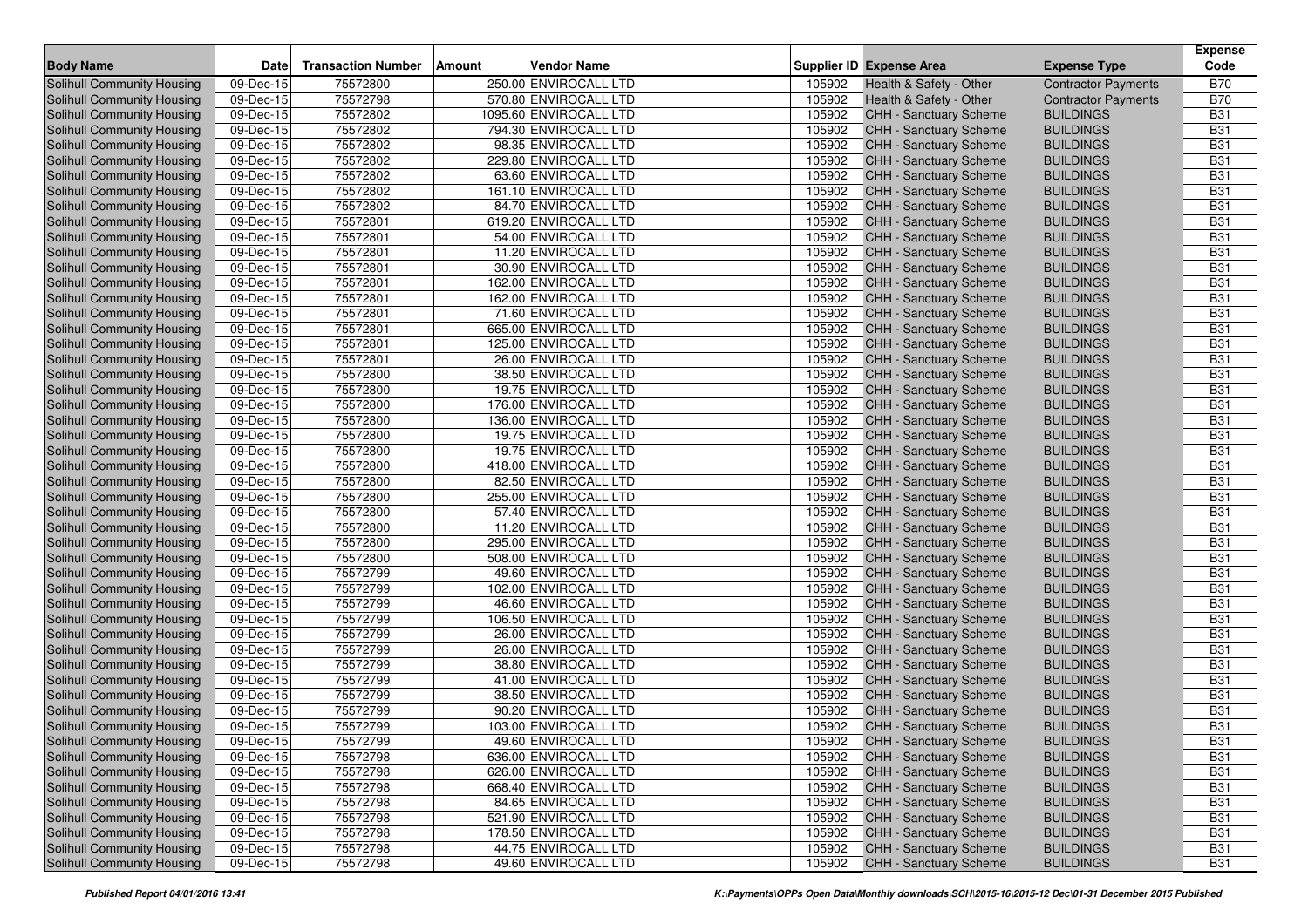| <b>Body Name</b>                  | <b>Date</b>             | <b>Transaction Number</b> | Amount | <b>Vendor Name</b>                          |         | Supplier ID Expense Area                                   | <b>Expense Type</b>        | Expense<br>Code |
|-----------------------------------|-------------------------|---------------------------|--------|---------------------------------------------|---------|------------------------------------------------------------|----------------------------|-----------------|
| <b>Solihull Community Housing</b> | $\overline{09}$ -Dec-15 | 75572798                  |        | 26.00 ENVIROCALL LTD                        | 105902  | CHH - Sanctuary Scheme                                     | <b>BUILDINGS</b>           | <b>B31</b>      |
| Solihull Community Housing        | 09-Dec-15               | 75572798                  |        | 32.25 ENVIROCALL LTD                        | 105902  | <b>CHH - Sanctuary Scheme</b>                              | <b>BUILDINGS</b>           | <b>B31</b>      |
| Solihull Community Housing        | $\overline{09}$ -Dec-15 | 75572798                  |        | 19.75 ENVIROCALL LTD                        | 105902  | CHH - Sanctuary Scheme                                     | <b>BUILDINGS</b>           | <b>B31</b>      |
| Solihull Community Housing        | 09-Dec-15               | 75572798                  |        | 56.00 ENVIROCALL LTD                        | 105902  | CHH - Sanctuary Scheme                                     | <b>BUILDINGS</b>           | <b>B31</b>      |
| Solihull Community Housing        | 16-Dec-15               | 76293547                  |        | 342.80 ENVIRONMENTAL CONTRACTS LTD          | 9435687 | Local Land Charges-LDC                                     | <b>ASC</b>                 | E20             |
| Solihull Community Housing        | 16-Dec-15               | 76293547                  |        | 14536.80 ENVIRONMENTAL CONTRACTS LTD        | 9435687 | <b>Other Contracts</b>                                     | <b>ASC</b>                 | E20             |
| Solihull Community Housing        | 03-Dec-15               | 74806552                  |        | 1621.42 EUROPCAR GROUP UK LTD               | 233610  | CCC - Sustainability Challenge (Vehicle service and repail |                            | C60             |
| Solihull Community Housing        | 02-Dec-15               | 74530547                  |        | 2380.00 FAMILY CARE TRUST (SOLIHULL)        | 5472    | Spatial Policy and Delivery Servi Voids                    |                            | <b>B38</b>      |
| Solihull Community Housing        | 18-Dec-15               | 76469547                  |        | 500.00 GEMINI ARC NUNEATON                  | 7688686 | CCC - Sustainability Challenge (Vehicle service and repail |                            | C60             |
| Solihull Community Housing        | 30-Dec-15               | 76775547                  |        | 230.00 GRANGE REMOVAL CO LTD                | 5676    | <b>Welfare Reform Work</b>                                 | <b>FOSTER PARENTS</b>      | D <sub>50</sub> |
| Solihull Community Housing        | 30-Dec-15               | 76775548                  |        | 155.00 GRANGE REMOVAL CO LTD                | 5676    | <b>Welfare Reform Work</b>                                 | <b>FOSTER PARENTS</b>      | D <sub>50</sub> |
| Solihull Community Housing        | $\overline{30}$ -Dec-15 | 76775548                  |        | 75.00 GRANGE REMOVAL CO LTD                 | 5676    | <b>Welfare Reform Work</b>                                 | <b>FOSTER PARENTS</b>      | D <sub>50</sub> |
| Solihull Community Housing        | 30-Dec-15               | 76775549                  |        | 230.00 GRANGE REMOVAL CO LTD                | 5676    | <b>Welfare Reform Work</b>                                 | <b>FOSTER PARENTS</b>      | D <sub>50</sub> |
| Solihull Community Housing        | 30-Dec-15               | 76775550                  |        | 230.00 GRANGE REMOVAL CO LTD                | 5676    | <b>Welfare Reform Work</b>                                 | <b>FOSTER PARENTS</b>      | D <sub>50</sub> |
| Solihull Community Housing        | 04-Dec-15               | 74980547                  |        | 88458.92 HAMILTON BUILDING CONTRACTORS LTD  | 9453687 | Low Rise Overcladding                                      | <b>Contractor Payments</b> | <b>B70</b>      |
| Solihull Community Housing        | 22-Dec-15               | 76648549                  |        | 253301.81 HAMILTON BUILDING CONTRACTORS LTD | 9453687 | Low Rise Overcladding                                      | <b>Contractor Payments</b> | <b>B70</b>      |
| Solihull Community Housing        | 09-Dec-15               | 75572593                  |        | 4541.00 HANDICARE ACCESSIBILITY LTD         | 277953  | Printing                                                   | <b>Contractor Payments</b> | <b>B70</b>      |
| Solihull Community Housing        | 22-Dec-15               | 76654569                  |        | 3831.00 HANDICARE ACCESSIBILITY LTD         | 277953  | Printing                                                   | <b>Contractor Payments</b> | <b>B70</b>      |
| Solihull Community Housing        | 22-Dec-15               | 76654568                  |        | 1794.00 HANDICARE ACCESSIBILITY LTD         | 277953  | Private Sector - Disabled Faciliti Contractor Payments     |                            | <b>B70</b>      |
| <b>Solihull Community Housing</b> | 22-Dec-15               | 76654567                  |        | 3385.00 HANDICARE ACCESSIBILITY LTD         | 277953  | Private Sector - Disabled Faciliti Contractor Payments     |                            | <b>B70</b>      |
| Solihull Community Housing        | 22-Dec-15               | 76654566                  |        | 3550.00 HANDICARE ACCESSIBILITY LTD         | 277953  | Private Sector - Disabled Faciliti Contractor Payments     |                            | <b>B70</b>      |
| Solihull Community Housing        | 30-Dec-15               | 76772553                  |        | 1070.00 HERON PRESS                         | 42709   | Overtime - Salaries                                        | <b>Printing</b>            | D80             |
| Solihull Community Housing        | 03-Dec-15               | 74752547                  |        | 152080.00 HM REVENUE & CUSTOMS              | 121335  | <b>VAT</b>                                                 | <b>GOVERNMENT DEPART</b>   | S04             |
| Solihull Community Housing        | 09-Dec-15               | 75572668                  |        | 100.00 HUNTLEY REFRIGERATION LTD            | 2041642 | <b>CHH - Sanctuary Scheme</b>                              | <b>Other Works</b>         | <b>B32</b>      |
| Solihull Community Housing        | 09-Dec-15               | 75572668                  |        | -100.00 HUNTLEY REFRIGERATION LTD           | 2041642 | <b>CHH - Sanctuary Scheme</b>                              | <b>Other Works</b>         | <b>B32</b>      |
| Solihull Community Housing        | $\overline{09}$ -Dec-15 | 75572668                  |        | 213.88 HUNTLEY REFRIGERATION LTD            | 2041642 | <b>Frontline Offices</b>                                   | <b>GROUNDS</b>             | <b>B30</b>      |
| Solihull Community Housing        | 07-Dec-15               | 75133621                  |        | 19841.40 INLAND REVENUE ONLY                | 5962    | Director - Leisure & Parks                                 | Other Fees & Charges       | D59             |
| Solihull Community Housing        | 08-Dec-15               | 75433548                  |        | 488.98 INLAND REVENUE ONLY                  | 5962    | Community Child & Family Tean INLAND REVENUE               |                            | S02             |
| Solihull Community Housing        | 08-Dec-15               | 75392548                  |        | 480.00 IONICS RECRUITMENT LTD               | 8687687 | <b>Other Contracts</b>                                     | <b>Agency Staff</b>        | A60             |
| Solihull Community Housing        | 17-Dec-15               | 76363553                  |        | 592.00 IONICS RECRUITMENT LTD               | 8687687 | <b>Other Contracts</b>                                     | <b>Agency Staff</b>        | A60             |
| Solihull Community Housing        | 03-Dec-15               | 74806563                  |        | 596.00 IONICS RECRUITMENT LTD               | 8687687 | <b>Other Contracts</b>                                     | <b>Agency Staff</b>        | A60             |
| Solihull Community Housing        | 23-Dec-15               | 76711562                  |        | 488.00 IONICS RECRUITMENT LTD               | 8687687 | <b>Other Contracts</b>                                     | <b>Agency Staff</b>        | A60             |
| Solihull Community Housing        | 21-Dec-15               | 76609555                  |        | -5746.81 J C S COCHRANE ELECTRICAL LTD      | 4056686 | <b>Electrical Improvement Works</b>                        | <b>Contractor Payments</b> | <b>B70</b>      |
| Solihull Community Housing        | 16-Dec-15               | 76295547                  |        | 3910.24 J C S COCHRANE ELECTRICAL LTD       | 4056686 | <b>Electrical Improvement Works</b>                        | <b>Contractor Payments</b> | <b>B70</b>      |
| Solihull Community Housing        | 21-Dec-15               | 76609555                  |        | 5522.80 J C S COCHRANE ELECTRICAL LTD       | 4056686 | <b>Electrical Improvement Works</b>                        | <b>Contractor Payments</b> | <b>B70</b>      |
| Solihull Community Housing        | 21-Dec-15               | 76609557                  |        | 5746.81 J C S COCHRANE ELECTRICAL LTD       | 4056686 | <b>Electrical Improvement Works</b>                        | <b>Contractor Payments</b> | <b>B70</b>      |
| Solihull Community Housing        | 21-Dec-15               | 76609555                  |        | -5522.80 J C S COCHRANE ELECTRICAL LTD      | 4056686 | Electrical Improvement Works                               | <b>Contractor Payments</b> | <b>B70</b>      |
| Solihull Community Housing        | 21-Dec-15               | 76609555                  |        | 5746.81 J C S COCHRANE ELECTRICAL LTD       | 4056686 | <b>Electrical Improvement Works</b>                        | <b>Contractor Payments</b> | <b>B70</b>      |
| Solihull Community Housing        | 21-Dec-15               | 76609555                  |        | 5522.80 J C S COCHRANE ELECTRICAL LTD       | 4056686 | <b>Electrical Improvement Works</b>                        | <b>Contractor Payments</b> | <b>B70</b>      |
| Solihull Community Housing        | 21-Dec-15               | 76608548                  |        | 2877.08 J C S COCHRANE ELECTRICAL LTD       | 4056686 | <b>Electrical Improvement Works</b>                        | <b>Contractor Payments</b> | <b>B70</b>      |
| Solihull Community Housing        | 15-Dec-15               | 76258555                  |        | 779.44 J C S COCHRANE ELECTRICAL LTD        | 4056686 | <b>Electrical Improvement Works</b>                        | <b>Contractor Payments</b> | <b>B70</b>      |
| <b>Solihull Community Housing</b> | 15-Dec-15               | 76258555                  |        | 7421.41 J C S COCHRANE ELECTRICAL LTD       | 4056686 | <b>Electrical Improvement Works</b>                        | <b>Contractor Payments</b> | <b>B70</b>      |
| Solihull Community Housing        | 23-Dec-15               | 76711554                  |        | 1882.48 J C S COCHRANE ELECTRICAL LTD       | 4056686 | Electrical Improvement Works Contractor Payments           |                            | <b>B70</b>      |
| Solihull Community Housing        | 15-Dec-15               | 76258556                  |        | 4622.35 J C S COCHRANE ELECTRICAL LTD       | 4056686 | Electrical Improvement Works Contractor Payments           |                            | <b>B70</b>      |
| Solihull Community Housing        | 15-Dec-15               | 76258558                  |        | 3851.29 J C S COCHRANE ELECTRICAL LTD       | 4056686 | Electrical Improvement Works Contractor Payments           |                            | <b>B70</b>      |
| Solihull Community Housing        | 15-Dec-15               | 76258560                  |        | 4599.76 J C S COCHRANE ELECTRICAL LTD       | 4056686 | <b>Electrical Improvement Works</b>                        | <b>Contractor Payments</b> | <b>B70</b>      |
| Solihull Community Housing        | 15-Dec-15               | 76258563                  |        | 2587.10 J C S COCHRANE ELECTRICAL LTD       | 4056686 | <b>Electrical Improvement Works</b>                        | <b>Contractor Payments</b> | <b>B70</b>      |
| Solihull Community Housing        | 15-Dec-15               | 76258567                  |        | 3317.97 J C S COCHRANE ELECTRICAL LTD       | 4056686 | <b>Electrical Improvement Works</b>                        | <b>Contractor Payments</b> | <b>B70</b>      |
| Solihull Community Housing        | 15-Dec-15               | 76258569                  |        | 2580.34 J C S COCHRANE ELECTRICAL LTD       | 4056686 | <b>Electrical Improvement Works</b>                        | <b>Contractor Payments</b> | <b>B70</b>      |
| Solihull Community Housing        | 15-Dec-15               | 76258571                  |        | 5563.73 J C S COCHRANE ELECTRICAL LTD       | 4056686 | <b>Electrical Improvement Works</b>                        | <b>Contractor Payments</b> | <b>B70</b>      |
| Solihull Community Housing        | $21 - Dec-15$           | 76579710                  |        | 525.00 JAMES ANDREWS RECRUITMENT SOLUTIO    | 673596  | <b>Estate Mgmt Team</b>                                    | <b>Agency Staff</b>        | A60             |
| Solihull Community Housing        | 09-Dec-15               | 75638547                  |        | 645.20 JAMES ANDREWS RECRUITMENT SOLUTIO    | 673596  | <b>Estate Mgmt Team</b>                                    | <b>Agency Staff</b>        | A60             |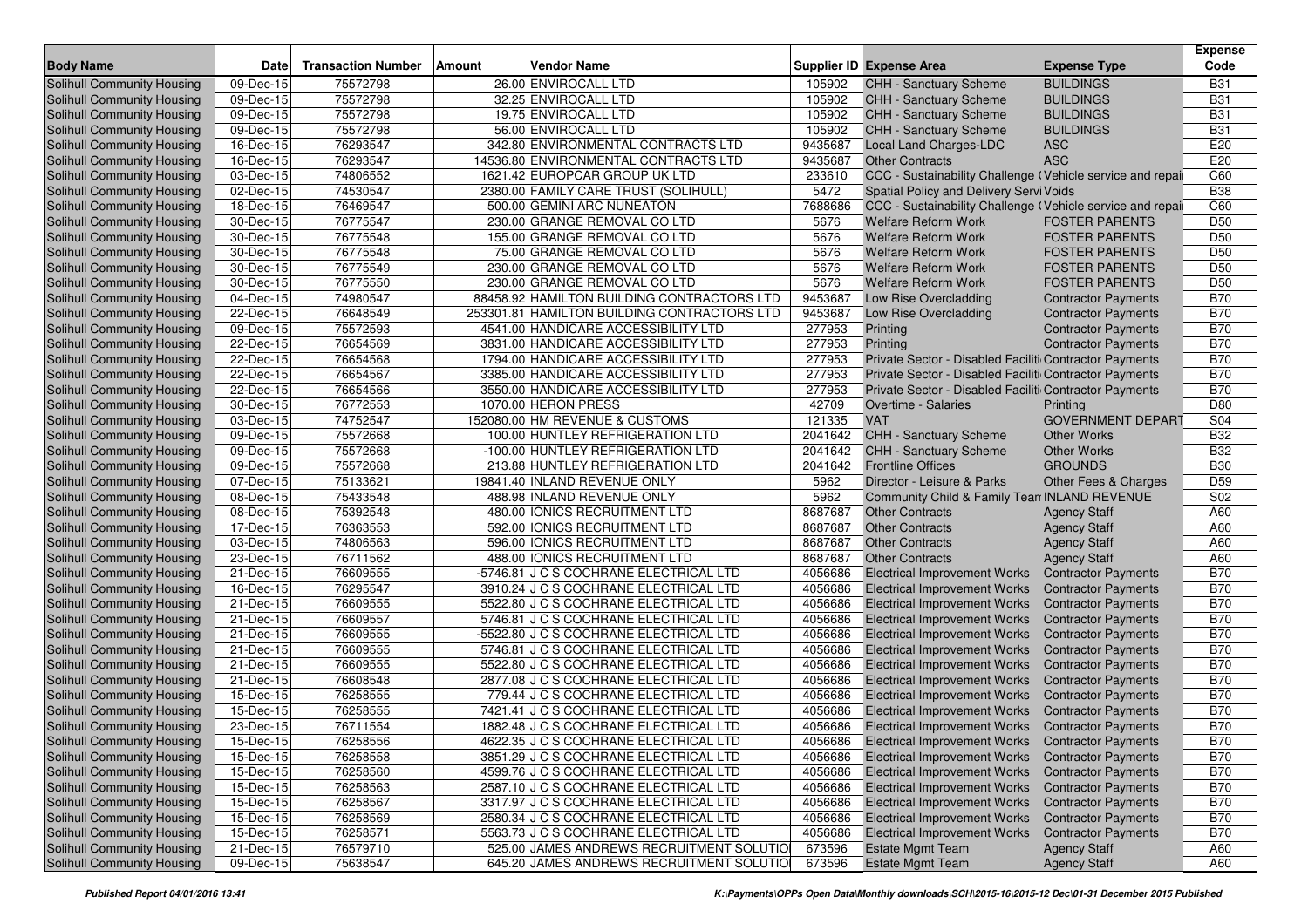| <b>Body Name</b>                  | <b>Date</b>             | <b>Transaction Number</b> | <b>Vendor Name</b><br>Amount              |         | <b>Supplier ID Expense Area</b> | <b>Expense Type</b>        | <b>Expense</b><br>Code |
|-----------------------------------|-------------------------|---------------------------|-------------------------------------------|---------|---------------------------------|----------------------------|------------------------|
| Solihull Community Housing        | 09-Dec-15               | 75641547                  | 653.60 JAMES ANDREWS RECRUITMENT SOLUTIO  | 673596  | <b>Estate Mgmt Team</b>         | <b>Agency Staff</b>        | A60                    |
| <b>Solihull Community Housing</b> | 30-Dec-15               | 76772552                  | 440.00 JAMES ANDREWS RECRUITMENT SOLUTIO  | 673596  | <b>Estate Mgmt Team</b>         | <b>Agency Staff</b>        | A60                    |
| <b>Solihull Community Housing</b> | 21-Dec-15               | 76579711                  | 644.00 JAMES ANDREWS RECRUITMENT SOLUTIO  | 673596  | <b>Estate Mgmt Team</b>         | <b>Agency Staff</b>        | A60                    |
| Solihull Community Housing        | 21-Dec-15               | 76579712                  | 637.60 JAMES ANDREWS RECRUITMENT SOLUTIO  | 673596  | <b>Estate Mgmt Team</b>         | <b>Agency Staff</b>        | A60                    |
| Solihull Community Housing        | 09-Dec-15               | 75643547                  | 258.50 JAMES ANDREWS RECRUITMENT SOLUTIO  | 673596  | Housing Aid & Homelessness      | <b>Agency Staff</b>        | A60                    |
| Solihull Community Housing        | 03-Dec-15               | 74806565                  | 793.13 JAMES ANDREWS RECRUITMENT SOLUTIO  | 673596  | Housing Aid & Homelessness      | <b>Agency Staff</b>        | A60                    |
| Solihull Community Housing        | 21-Dec-15               | 76579717                  | 734.38 JAMES ANDREWS RECRUITMENT SOLUTIO  | 673596  | Housing Aid & Homelessness      | <b>Agency Staff</b>        | A60                    |
| Solihull Community Housing        | 21-Dec-15               | 76579718                  | 634.50 JAMES ANDREWS RECRUITMENT SOLUTIO  | 673596  | Housing Aid & Homelessness      | <b>Agency Staff</b>        | A60                    |
| Solihull Community Housing        | 11-Dec-15               | 75950547                  | -645.20 JAMES ANDREWS RECRUITMENT SOLUTIO | 673596  | <b>Estate Mgmt Team</b>         | <b>Agency Staff</b>        | A60                    |
| Solihull Community Housing        | 04-Dec-15               | 74956554                  | 1300.00 JAMES K JACKSON                   | 6082    | <b>Chapelhouse Depot</b>        | <b>Contractor Payments</b> | <b>B70</b>             |
| Solihull Community Housing        | 21-Dec-15               | 76608610                  | 81696.31 JESSUP BROTHERS LTD              | 3190686 | New Build - Oakthorpe Drive     | <b>Contractor Payments</b> | <b>B70</b>             |
| Solihull Community Housing        | 08-Dec-15               | 75317646                  | 267.00 JEWSON LTD                         | 6111    | <b>Other Contracts</b>          | <b>WORK IN PROGRESS</b>    | R <sub>10</sub>        |
| <b>Solihull Community Housing</b> | 08-Dec-15               | 75317645                  | 424.75 JEWSON LTD                         | 6111    | <b>Other Contracts</b>          | <b>WORK IN PROGRESS</b>    | R <sub>10</sub>        |
| <b>Solihull Community Housing</b> | 08-Dec-15               | 75317638                  | 45.40 JEWSON LTD                          | 6111    | <b>Other Contracts</b>          | <b>WORK IN PROGRESS</b>    | R <sub>10</sub>        |
| Solihull Community Housing        | 08-Dec-15               | 75317638                  | 11.60 JEWSON LTD                          | 6111    | <b>Other Contracts</b>          | <b>WORK IN PROGRESS</b>    | R <sub>10</sub>        |
| <b>Solihull Community Housing</b> | 08-Dec-15               | 75317638                  | 57.20 JEWSON LTD                          | 6111    | <b>Other Contracts</b>          | <b>WORK IN PROGRESS</b>    | R <sub>10</sub>        |
| Solihull Community Housing        | 08-Dec-15               | 75317638                  | 210.00 JEWSON LTD                         | 6111    | <b>Other Contracts</b>          | <b>WORK IN PROGRESS</b>    | R <sub>10</sub>        |
| Solihull Community Housing        | 08-Dec-15               | 75317638                  | 367.40 JEWSON LTD                         | 6111    | <b>Other Contracts</b>          | <b>WORK IN PROGRESS</b>    | R <sub>10</sub>        |
| Solihull Community Housing        | 08-Dec-15               | 75317638                  | 158.28 JEWSON LTD                         | 6111    | <b>Other Contracts</b>          | <b>WORK IN PROGRESS</b>    | R <sub>10</sub>        |
| Solihull Community Housing        | 08-Dec-15               | 75317638                  | 13.34 JEWSON LTD                          | 6111    | <b>Other Contracts</b>          | <b>WORK IN PROGRESS</b>    | R <sub>10</sub>        |
| Solihull Community Housing        | $\overline{0}8$ -Dec-15 | 75317638                  | 23.01 JEWSON LTD                          | 6111    | <b>Other Contracts</b>          | <b>WORK IN PROGRESS</b>    | R <sub>10</sub>        |
| Solihull Community Housing        | 08-Dec-15               | 75317638                  | 81.00 JEWSON LTD                          | 6111    | <b>Other Contracts</b>          | <b>WORK IN PROGRESS</b>    | R <sub>10</sub>        |
| Solihull Community Housing        | 08-Dec-15               | 75317638                  | 192.00 JEWSON LTD                         | 6111    | <b>Other Contracts</b>          | <b>WORK IN PROGRESS</b>    | R <sub>10</sub>        |
| <b>Solihull Community Housing</b> | 08-Dec-15               | 75317638                  | 632.82 JEWSON LTD                         | 6111    | <b>Other Contracts</b>          | <b>WORK IN PROGRESS</b>    | R <sub>10</sub>        |
| Solihull Community Housing        | 08-Dec-15               | 75317638                  | 574.40 JEWSON LTD                         | 6111    | <b>Other Contracts</b>          | <b>WORK IN PROGRESS</b>    | R <sub>10</sub>        |
| Solihull Community Housing        | 08-Dec-15               | 75317635                  | 326.00 JEWSON LTD                         | 6111    | <b>Other Contracts</b>          | <b>WORK IN PROGRESS</b>    | R <sub>10</sub>        |
| <b>Solihull Community Housing</b> | 08-Dec-15               | 75317635                  | 106.80 JEWSON LTD                         | 6111    | <b>Other Contracts</b>          | <b>WORK IN PROGRESS</b>    | R <sub>10</sub>        |
| Solihull Community Housing        | 08-Dec-15               | 75317635                  | 3.80 JEWSON LTD                           | 6111    | <b>Other Contracts</b>          | <b>WORK IN PROGRESS</b>    | R <sub>10</sub>        |
| Solihull Community Housing        | 08-Dec-15               | 75317635                  | 5.00 JEWSON LTD                           | 6111    | <b>Other Contracts</b>          | <b>WORK IN PROGRESS</b>    | R <sub>10</sub>        |
| Solihull Community Housing        | 08-Dec-15               | 75317635                  | 54.40 JEWSON LTD                          | 6111    | <b>Other Contracts</b>          | <b>WORK IN PROGRESS</b>    | R <sub>10</sub>        |
| Solihull Community Housing        | $\overline{08}$ -Dec-15 | 75317635                  | 6.40 JEWSON LTD                           | 6111    | <b>Other Contracts</b>          | <b>WORK IN PROGRESS</b>    | R <sub>10</sub>        |
| Solihull Community Housing        | 08-Dec-15               | 75317632                  | 494.40 JEWSON LTD                         | 6111    | <b>Other Contracts</b>          | <b>WORK IN PROGRESS</b>    | R <sub>10</sub>        |
| Solihull Community Housing        | 08-Dec-15               | 75317630                  | 498.36 JEWSON LTD                         | 6111    | <b>Other Contracts</b>          | <b>WORK IN PROGRESS</b>    | R <sub>10</sub>        |
| Solihull Community Housing        | 08-Dec-15               | 75317629                  | 477.59 JEWSON LTD                         | 6111    | <b>Other Contracts</b>          | <b>WORK IN PROGRESS</b>    | R <sub>10</sub>        |
| Solihull Community Housing        | 08-Dec-15               | 75317627                  | 560.00 JEWSON LTD                         | 6111    | <b>Other Contracts</b>          | <b>WORK IN PROGRESS</b>    | R <sub>10</sub>        |
| Solihull Community Housing        | 08-Dec-15               | 75317624                  | 96.00 JEWSON LTD                          | 6111    | <b>Other Contracts</b>          | <b>WORK IN PROGRESS</b>    | R <sub>10</sub>        |
| <b>Solihull Community Housing</b> | 08-Dec-15               | 75317624                  | 100.16 JEWSON LTD                         | 6111    | <b>Other Contracts</b>          | <b>WORK IN PROGRESS</b>    | R <sub>10</sub>        |
| Solihull Community Housing        | 08-Dec-15               | 75317624                  | 9.70 JEWSON LTD                           | 6111    | <b>Other Contracts</b>          | <b>WORK IN PROGRESS</b>    | R <sub>10</sub>        |
| Solihull Community Housing        | 08-Dec-15               | 75317624                  | 231.66 JEWSON LTD                         | 6111    | <b>Other Contracts</b>          | <b>WORK IN PROGRESS</b>    | R <sub>10</sub>        |
| Solihull Community Housing        | $\overline{08}$ -Dec-15 | 75317624                  | 18.60 JEWSON LTD                          | 6111    | <b>Other Contracts</b>          | <b>WORK IN PROGRESS</b>    | R <sub>10</sub>        |
| <b>Solihull Community Housing</b> | 08-Dec-15               | 75317624                  | 62.55 JEWSON LTD                          | 6111    | <b>Other Contracts</b>          | <b>WORK IN PROGRESS</b>    | R <sub>10</sub>        |
| Solihull Community Housing        | 08-Dec-15               | 75317624                  | 33.20 JEWSON LTD                          | 6111    | <b>Other Contracts</b>          | <b>WORK IN PROGRESS</b>    | R <sub>10</sub>        |
| Solihull Community Housing        | $\overline{08}$ -Dec-15 | 75317624                  | 29.10 JEWSON LTD                          | 6111    | <b>Other Contracts</b>          | <b>WORK IN PROGRESS</b>    | R <sub>10</sub>        |
| Solihull Community Housing        | 08-Dec-15               | 75317624                  | 10.60 JEWSON LTD                          | 6111    | <b>Other Contracts</b>          | <b>WORK IN PROGRESS</b>    | R <sub>10</sub>        |
| Solihull Community Housing        | 08-Dec-15               | 75317624                  | 27.00 JEWSON LTD                          | 6111    | <b>Other Contracts</b>          | <b>WORK IN PROGRESS</b>    | R <sub>10</sub>        |
| Solihull Community Housing        | $\overline{08}$ -Dec-15 | 75317624                  | 10.00 JEWSON LTD                          | 6111    | <b>Other Contracts</b>          | <b>WORK IN PROGRESS</b>    | R <sub>10</sub>        |
| <b>Solihull Community Housing</b> | 08-Dec-15               | 75317622                  | 84.00 JEWSON LTD                          | 6111    | <b>Other Contracts</b>          | <b>WORK IN PROGRESS</b>    | R <sub>10</sub>        |
| <b>Solihull Community Housing</b> | 08-Dec-15               | 75317622                  | 62.50 JEWSON LTD                          | 6111    | <b>Other Contracts</b>          | <b>WORK IN PROGRESS</b>    | R <sub>10</sub>        |
| Solihull Community Housing        | 08-Dec-15               | 75317622                  | 5.80 JEWSON LTD                           | 6111    | <b>Other Contracts</b>          | <b>WORK IN PROGRESS</b>    | R <sub>10</sub>        |
| Solihull Community Housing        | 08-Dec-15               | 75317622                  | 163.00 JEWSON LTD                         | 6111    | <b>Other Contracts</b>          | <b>WORK IN PROGRESS</b>    | R <sub>10</sub>        |
| Solihull Community Housing        | 08-Dec-15               | 75317622                  | 130.80 JEWSON LTD                         | 6111    | <b>Other Contracts</b>          | <b>WORK IN PROGRESS</b>    | R <sub>10</sub>        |
| Solihull Community Housing        | 08-Dec-15               | 75317616                  | 414.48 JEWSON LTD                         | 6111    | <b>Other Contracts</b>          | WORK IN PROGRESS           | R <sub>10</sub>        |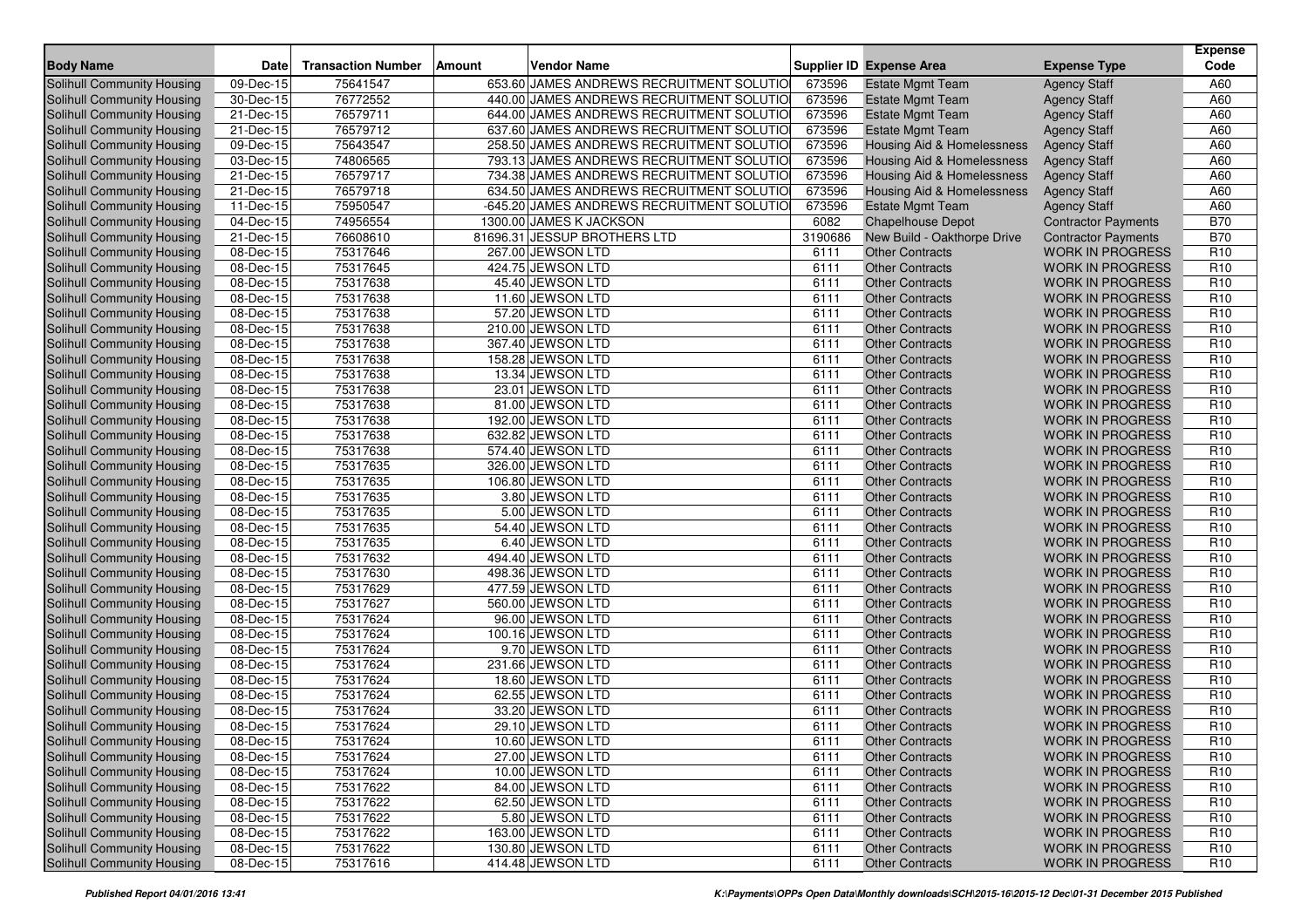| <b>Body Name</b>                  | <b>Date</b>             | <b>Transaction Number</b> | Amount | <b>Vendor Name</b> |      | <b>Supplier ID Expense Area</b> | <b>Expense Type</b>     | <b>Expense</b><br>Code |
|-----------------------------------|-------------------------|---------------------------|--------|--------------------|------|---------------------------------|-------------------------|------------------------|
| Solihull Community Housing        | 08-Dec-15               | 75317616                  |        | 382.80 JEWSON LTD  | 6111 | Other Contracts                 | <b>WORK IN PROGRESS</b> | R <sub>10</sub>        |
| <b>Solihull Community Housing</b> | 08-Dec-15               | 75317614                  |        | 86.40 JEWSON LTD   | 6111 | <b>Other Contracts</b>          | <b>WORK IN PROGRESS</b> | R <sub>10</sub>        |
| <b>Solihull Community Housing</b> | $\overline{08}$ -Dec-15 | 75317614                  |        | 78.00 JEWSON LTD   | 6111 | <b>Other Contracts</b>          | <b>WORK IN PROGRESS</b> | R <sub>10</sub>        |
| Solihull Community Housing        | 08-Dec-15               | 75317614                  |        | 160.80 JEWSON LTD  | 6111 | <b>Other Contracts</b>          | <b>WORK IN PROGRESS</b> | R <sub>10</sub>        |
| Solihull Community Housing        | 08-Dec-15               | 75317614                  |        | 59.85 JEWSON LTD   | 6111 | <b>Other Contracts</b>          | <b>WORK IN PROGRESS</b> | R <sub>10</sub>        |
| Solihull Community Housing        | 08-Dec-15               | 75317608                  |        | 257.29 JEWSON LTD  | 6111 | <b>Other Contracts</b>          | <b>WORK IN PROGRESS</b> | R <sub>10</sub>        |
| Solihull Community Housing        | 08-Dec-15               | 75317607                  |        | 93.24 JEWSON LTD   | 6111 | <b>Other Contracts</b>          | <b>WORK IN PROGRESS</b> | R <sub>10</sub>        |
| <b>Solihull Community Housing</b> | $18 - Dec - 15$         | 76455685                  |        | 68.34 JEWSON LTD   | 6111 | <b>Other Contracts</b>          | <b>WORK IN PROGRESS</b> | R <sub>10</sub>        |
| Solihull Community Housing        | 18-Dec-15               | 76455685                  |        | 141.98 JEWSON LTD  | 6111 | <b>Other Contracts</b>          | <b>WORK IN PROGRESS</b> | R <sub>10</sub>        |
| <b>Solihull Community Housing</b> | 18-Dec-15               | 76455685                  |        | 11.38 JEWSON LTD   | 6111 | <b>Other Contracts</b>          | <b>WORK IN PROGRESS</b> | R <sub>10</sub>        |
| Solihull Community Housing        | 18-Dec-15               | 76455685                  |        | 9.72 JEWSON LTD    | 6111 | <b>Other Contracts</b>          | <b>WORK IN PROGRESS</b> | R <sub>10</sub>        |
| Solihull Community Housing        | 18-Dec-15               | 76455682                  |        | 278.40 JEWSON LTD  | 6111 | <b>Other Contracts</b>          | <b>WORK IN PROGRESS</b> | R <sub>10</sub>        |
| <b>Solihull Community Housing</b> | 18-Dec-15               | 76455682                  |        | 140.70 JEWSON LTD  | 6111 | <b>Other Contracts</b>          | <b>WORK IN PROGRESS</b> | R <sub>10</sub>        |
| <b>Solihull Community Housing</b> | 18-Dec-15               | 76455682                  |        | 127.70 JEWSON LTD  | 6111 | <b>Other Contracts</b>          | <b>WORK IN PROGRESS</b> | R <sub>10</sub>        |
| Solihull Community Housing        | 18-Dec-15               | 76455682                  |        | 63.85 JEWSON LTD   | 6111 | <b>Other Contracts</b>          | <b>WORK IN PROGRESS</b> | R <sub>10</sub>        |
| Solihull Community Housing        | 18-Dec-15               | 76455682                  |        | 56.20 JEWSON LTD   | 6111 | <b>Other Contracts</b>          | <b>WORK IN PROGRESS</b> | R <sub>10</sub>        |
| Solihull Community Housing        | 18-Dec-15               | 76455682                  |        | 121.80 JEWSON LTD  | 6111 | <b>Other Contracts</b>          | <b>WORK IN PROGRESS</b> | R <sub>10</sub>        |
| Solihull Community Housing        | 18-Dec-15               | 76455682                  |        | 11.48 JEWSON LTD   | 6111 | <b>Other Contracts</b>          | <b>WORK IN PROGRESS</b> | R <sub>10</sub>        |
| Solihull Community Housing        | 18-Dec-15               | 76455682                  |        | 57.50 JEWSON LTD   | 6111 | <b>Other Contracts</b>          | <b>WORK IN PROGRESS</b> | R <sub>10</sub>        |
| Solihull Community Housing        | 18-Dec-15               | 76455682                  |        | 72.60 JEWSON LTD   | 6111 | <b>Other Contracts</b>          | <b>WORK IN PROGRESS</b> | R <sub>10</sub>        |
| Solihull Community Housing        | 18-Dec-15               | 76455682                  |        | 24.30 JEWSON LTD   | 6111 | <b>Other Contracts</b>          | <b>WORK IN PROGRESS</b> | R <sub>10</sub>        |
| Solihull Community Housing        | 18-Dec-15               | 76455679                  |        | 262.20 JEWSON LTD  | 6111 | <b>Other Contracts</b>          | <b>WORK IN PROGRESS</b> | R <sub>10</sub>        |
| Solihull Community Housing        | 18-Dec-15               | 76455676                  |        | 158.86 JEWSON LTD  | 6111 | <b>Other Contracts</b>          | <b>WORK IN PROGRESS</b> | R <sub>10</sub>        |
| <b>Solihull Community Housing</b> | 18-Dec-15               | 76455676                  |        | 21.60 JEWSON LTD   | 6111 | <b>Other Contracts</b>          | <b>WORK IN PROGRESS</b> | R <sub>10</sub>        |
| Solihull Community Housing        | 18-Dec-15               | 76455676                  |        | 326.00 JEWSON LTD  | 6111 | <b>Other Contracts</b>          | <b>WORK IN PROGRESS</b> | R <sub>10</sub>        |
| Solihull Community Housing        | 18-Dec-15               | 76455676                  |        | 56.59 JEWSON LTD   | 6111 | <b>Other Contracts</b>          | <b>WORK IN PROGRESS</b> | R <sub>10</sub>        |
| <b>Solihull Community Housing</b> | 18-Dec-15               | 76455676                  |        | 59.85 JEWSON LTD   | 6111 | <b>Other Contracts</b>          | <b>WORK IN PROGRESS</b> | R <sub>10</sub>        |
| Solihull Community Housing        | 18-Dec-15               | 76455676                  |        | 85.44 JEWSON LTD   | 6111 | <b>Other Contracts</b>          | <b>WORK IN PROGRESS</b> | R <sub>10</sub>        |
| Solihull Community Housing        | 18-Dec-15               | 76455676                  |        | 47.60 JEWSON LTD   | 6111 | <b>Other Contracts</b>          | <b>WORK IN PROGRESS</b> | R <sub>10</sub>        |
| Solihull Community Housing        | 18-Dec-15               | 76455676                  |        | 249.20 JEWSON LTD  | 6111 | <b>Other Contracts</b>          | <b>WORK IN PROGRESS</b> | R <sub>10</sub>        |
| Solihull Community Housing        | 18-Dec-15               | 76455676                  |        | 13.00 JEWSON LTD   | 6111 | <b>Other Contracts</b>          | <b>WORK IN PROGRESS</b> | R <sub>10</sub>        |
| Solihull Community Housing        | 18-Dec-15               | 76455673                  |        | 142.60 JEWSON LTD  | 6111 | <b>Other Contracts</b>          | <b>WORK IN PROGRESS</b> | R <sub>10</sub>        |
| Solihull Community Housing        | 18-Dec-15               | 76455673                  |        | 257.18 JEWSON LTD  | 6111 | <b>Other Contracts</b>          | <b>WORK IN PROGRESS</b> | R <sub>10</sub>        |
| Solihull Community Housing        | 18-Dec-15               | 76455661                  |        | 569.69 JEWSON LTD  | 6111 | <b>Other Contracts</b>          | <b>WORK IN PROGRESS</b> | R <sub>10</sub>        |
| <b>Solihull Community Housing</b> | 18-Dec-15               | 76455655                  |        | 163.60 JEWSON LTD  | 6111 | <b>Other Contracts</b>          | <b>WORK IN PROGRESS</b> | R <sub>10</sub>        |
| <b>Solihull Community Housing</b> | 18-Dec-15               | 76455655                  |        | 364.86 JEWSON LTD  | 6111 | <b>Other Contracts</b>          | <b>WORK IN PROGRESS</b> | R <sub>10</sub>        |
| Solihull Community Housing        | 18-Dec-15               | 76455655                  |        | 12.00 JEWSON LTD   | 6111 | <b>Other Contracts</b>          | <b>WORK IN PROGRESS</b> | R <sub>10</sub>        |
| <b>Solihull Community Housing</b> | 18-Dec-15               | 76455655                  |        | 163.50 JEWSON LTD  | 6111 | <b>Other Contracts</b>          | <b>WORK IN PROGRESS</b> | R <sub>10</sub>        |
| <b>Solihull Community Housing</b> | 18-Dec-15               | 76455655                  |        | 46.50 JEWSON LTD   | 6111 | <b>Other Contracts</b>          | <b>WORK IN PROGRESS</b> | R <sub>10</sub>        |
| Solihull Community Housing        | 18-Dec-15               | 76455655                  |        | 14.60 JEWSON LTD   | 6111 | <b>Other Contracts</b>          | <b>WORK IN PROGRESS</b> | R <sub>10</sub>        |
| Solihull Community Housing        | 18-Dec-15               | 76455655                  |        | 17.94 JEWSON LTD   | 6111 | <b>Other Contracts</b>          | <b>WORK IN PROGRESS</b> | R <sub>10</sub>        |
| Solihull Community Housing        | 18-Dec-15               | 76455655                  |        | 70.00 JEWSON LTD   | 6111 | <b>Other Contracts</b>          | <b>WORK IN PROGRESS</b> | R <sub>10</sub>        |
| Solihull Community Housing        | 18-Dec-15               | 76455654                  |        | 473.70 JEWSON LTD  | 6111 | <b>Other Contracts</b>          | <b>WORK IN PROGRESS</b> | R <sub>10</sub>        |
| Solihull Community Housing        | 18-Dec-15               | 76455653                  |        | 484.75 JEWSON LTD  | 6111 | Other Contracts                 | WORK IN PROGRESS        | R <sub>10</sub>        |
| Solihull Community Housing        | 18-Dec-15               | 76455649                  |        | 89.40 JEWSON LTD   | 6111 | <b>Other Contracts</b>          | <b>WORK IN PROGRESS</b> | R <sub>10</sub>        |
| Solihull Community Housing        | 18-Dec-15               | 76455649                  |        | 133.08 JEWSON LTD  | 6111 | <b>Other Contracts</b>          | <b>WORK IN PROGRESS</b> | R <sub>10</sub>        |
| Solihull Community Housing        | 18-Dec-15               | 76455649                  |        | 8.60 JEWSON LTD    | 6111 | <b>Other Contracts</b>          | <b>WORK IN PROGRESS</b> | R <sub>10</sub>        |
| Solihull Community Housing        | 18-Dec-15               | 76455649                  |        | 1950.00 JEWSON LTD | 6111 | <b>Other Contracts</b>          | <b>WORK IN PROGRESS</b> | R <sub>10</sub>        |
| Solihull Community Housing        | 18-Dec-15               | 76455649                  |        | 574.40 JEWSON LTD  | 6111 | <b>Other Contracts</b>          | <b>WORK IN PROGRESS</b> | R <sub>10</sub>        |
| Solihull Community Housing        | 18-Dec-15               | 76455649                  |        | 88.68 JEWSON LTD   | 6111 | <b>Other Contracts</b>          | <b>WORK IN PROGRESS</b> | R <sub>10</sub>        |
| Solihull Community Housing        | $\overline{18}$ -Dec-15 | 76455649                  |        | 94.50 JEWSON LTD   | 6111 | <b>Other Contracts</b>          | <b>WORK IN PROGRESS</b> | R <sub>10</sub>        |
| Solihull Community Housing        | 18-Dec-15               | 76455649                  |        | 104.90 JEWSON LTD  | 6111 | <b>Other Contracts</b>          | WORK IN PROGRESS        | R <sub>10</sub>        |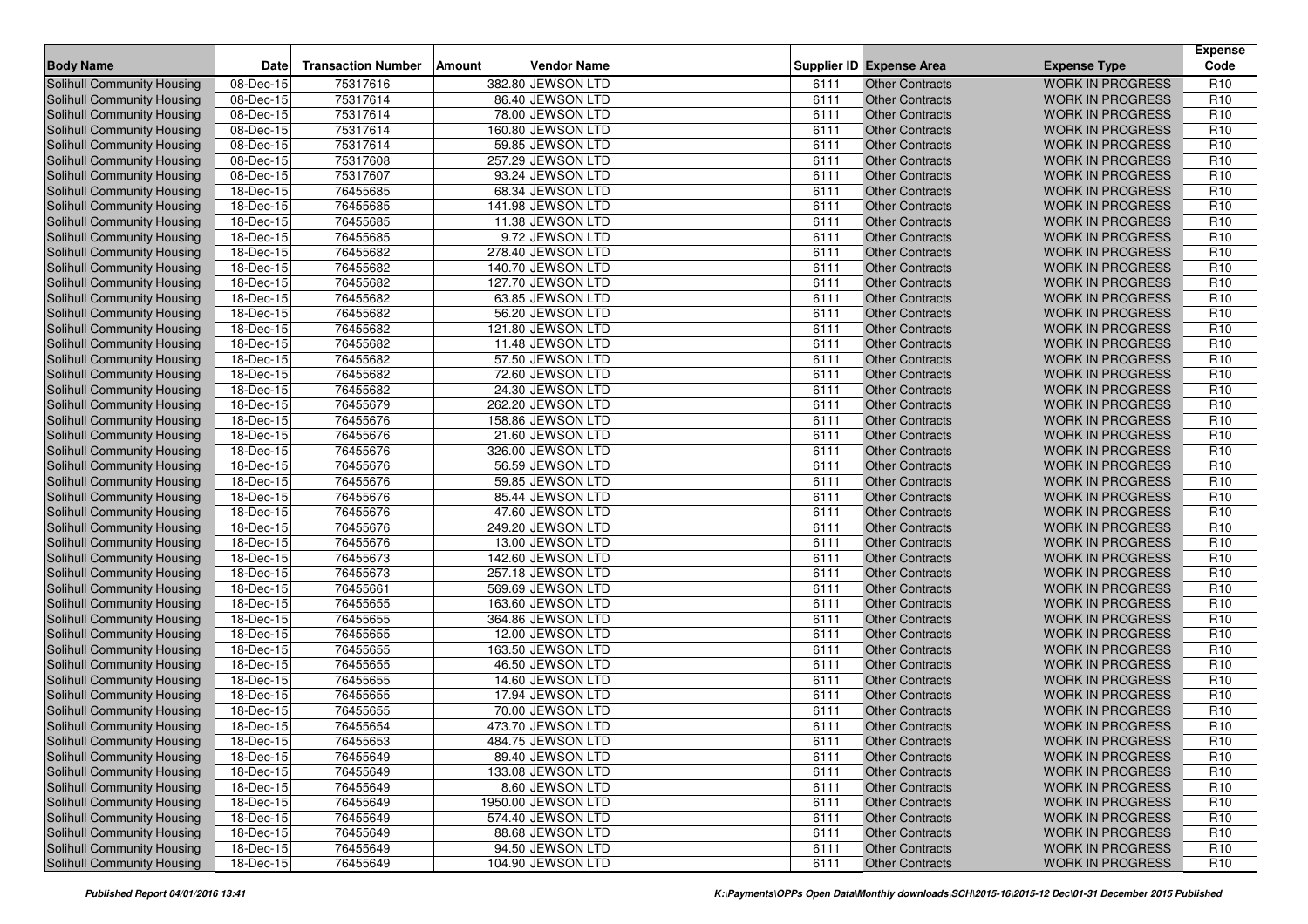| <b>Body Name</b>                  | <b>Date</b>             | <b>Transaction Number</b> | Amount | <b>Vendor Name</b> |      | <b>Supplier ID Expense Area</b> | <b>Expense Type</b>     | <b>Expense</b><br>Code |
|-----------------------------------|-------------------------|---------------------------|--------|--------------------|------|---------------------------------|-------------------------|------------------------|
| Solihull Community Housing        | 18-Dec-15               | 76455671                  |        | 267.00 JEWSON LTD  | 6111 | <b>Other Contracts</b>          | <b>WORK IN PROGRESS</b> | R <sub>10</sub>        |
| <b>Solihull Community Housing</b> | 18-Dec-15               | 76455671                  |        | 78.75 JEWSON LTD   | 6111 | <b>Other Contracts</b>          | <b>WORK IN PROGRESS</b> | R <sub>10</sub>        |
| <b>Solihull Community Housing</b> | $18 - Dec - 15$         | 76455671                  |        | 82.90 JEWSON LTD   | 6111 | <b>Other Contracts</b>          | <b>WORK IN PROGRESS</b> | R <sub>10</sub>        |
| Solihull Community Housing        | 18-Dec-15               | 76455671                  |        | 367.40 JEWSON LTD  | 6111 | <b>Other Contracts</b>          | <b>WORK IN PROGRESS</b> | R <sub>10</sub>        |
| Solihull Community Housing        | 18-Dec-15               | 76455671                  |        | 47.10 JEWSON LTD   | 6111 | <b>Other Contracts</b>          | <b>WORK IN PROGRESS</b> | R <sub>10</sub>        |
| Solihull Community Housing        | 18-Dec-15               | 76455671                  |        | 153.40 JEWSON LTD  | 6111 | <b>Other Contracts</b>          | <b>WORK IN PROGRESS</b> | R <sub>10</sub>        |
| Solihull Community Housing        | 18-Dec-15               | 76455671                  |        | 146.40 JEWSON LTD  | 6111 | <b>Other Contracts</b>          | <b>WORK IN PROGRESS</b> | R <sub>10</sub>        |
| <b>Solihull Community Housing</b> | $18 - Dec - 15$         | 76455671                  |        | 280.00 JEWSON LTD  | 6111 | <b>Other Contracts</b>          | <b>WORK IN PROGRESS</b> | R <sub>10</sub>        |
| Solihull Community Housing        | 18-Dec-15               | 76455663                  |        | 390.00 JEWSON LTD  | 6111 | <b>Other Contracts</b>          | <b>WORK IN PROGRESS</b> | R <sub>10</sub>        |
| <b>Solihull Community Housing</b> | 18-Dec-15               | 76455624                  |        | 585.20 JEWSON LTD  | 6111 | <b>Other Contracts</b>          | <b>WORK IN PROGRESS</b> | R <sub>10</sub>        |
| Solihull Community Housing        | 18-Dec-15               | 76455623                  |        | 143.00 JEWSON LTD  | 6111 | <b>Other Contracts</b>          | <b>WORK IN PROGRESS</b> | R <sub>10</sub>        |
| Solihull Community Housing        | 18-Dec-15               | 76455623                  |        | 560.00 JEWSON LTD  | 6111 | <b>Other Contracts</b>          | <b>WORK IN PROGRESS</b> | R <sub>10</sub>        |
| <b>Solihull Community Housing</b> | 18-Dec-15               | 76455623                  |        | 151.50 JEWSON LTD  | 6111 | <b>Other Contracts</b>          | <b>WORK IN PROGRESS</b> | R <sub>10</sub>        |
| <b>Solihull Community Housing</b> | 18-Dec-15               | 76455622                  |        | 312.00 JEWSON LTD  | 6111 | <b>Other Contracts</b>          | <b>WORK IN PROGRESS</b> | R <sub>10</sub>        |
| Solihull Community Housing        | 18-Dec-15               | 76455621                  |        | 316.00 JEWSON LTD  | 6111 | <b>Other Contracts</b>          | <b>WORK IN PROGRESS</b> | R <sub>10</sub>        |
| Solihull Community Housing        | 18-Dec-15               | 76455619                  |        | 275.94 JEWSON LTD  | 6111 | <b>Other Contracts</b>          | <b>WORK IN PROGRESS</b> | R <sub>10</sub>        |
| Solihull Community Housing        | 18-Dec-15               | 76455616                  |        | 924.16 JEWSON LTD  | 6111 | <b>Other Contracts</b>          | <b>WORK IN PROGRESS</b> | R <sub>10</sub>        |
| Solihull Community Housing        | 18-Dec-15               | 76455616                  |        | 235.80 JEWSON LTD  | 6111 | <b>Other Contracts</b>          | <b>WORK IN PROGRESS</b> | R <sub>10</sub>        |
| Solihull Community Housing        | 18-Dec-15               | 76455616                  |        | 48.00 JEWSON LTD   | 6111 | <b>Other Contracts</b>          | <b>WORK IN PROGRESS</b> | R <sub>10</sub>        |
| Solihull Community Housing        | 18-Dec-15               | 76455616                  |        | 69.50 JEWSON LTD   | 6111 | <b>Other Contracts</b>          | <b>WORK IN PROGRESS</b> | R <sub>10</sub>        |
| Solihull Community Housing        | 18-Dec-15               | 76455616                  |        | 57.00 JEWSON LTD   | 6111 | <b>Other Contracts</b>          | <b>WORK IN PROGRESS</b> | R <sub>10</sub>        |
| Solihull Community Housing        | 18-Dec-15               | 76455616                  |        | 141.30 JEWSON LTD  | 6111 | <b>Other Contracts</b>          | <b>WORK IN PROGRESS</b> | R <sub>10</sub>        |
| Solihull Community Housing        | 18-Dec-15               | 76455616                  |        | 94.80 JEWSON LTD   | 6111 | <b>Other Contracts</b>          | <b>WORK IN PROGRESS</b> | R <sub>10</sub>        |
| <b>Solihull Community Housing</b> | 18-Dec-15               | 76455616                  |        | 112.50 JEWSON LTD  | 6111 | <b>Other Contracts</b>          | <b>WORK IN PROGRESS</b> | R <sub>10</sub>        |
| Solihull Community Housing        | 18-Dec-15               | 76455615                  |        | 418.00 JEWSON LTD  | 6111 | <b>Other Contracts</b>          | <b>WORK IN PROGRESS</b> | R <sub>10</sub>        |
| Solihull Community Housing        | 18-Dec-15               | 76455614                  |        | 27.10 JEWSON LTD   | 6111 | <b>Other Contracts</b>          | <b>WORK IN PROGRESS</b> | R <sub>10</sub>        |
| <b>Solihull Community Housing</b> | 18-Dec-15               | 76455614                  |        | 21.90 JEWSON LTD   | 6111 | <b>Other Contracts</b>          | <b>WORK IN PROGRESS</b> | R <sub>10</sub>        |
| Solihull Community Housing        | 18-Dec-15               | 76455614                  |        | 250.80 JEWSON LTD  | 6111 | <b>Other Contracts</b>          | <b>WORK IN PROGRESS</b> | R <sub>10</sub>        |
| Solihull Community Housing        | 18-Dec-15               | 76455614                  |        | 400.00 JEWSON LTD  | 6111 | <b>Other Contracts</b>          | <b>WORK IN PROGRESS</b> | R <sub>10</sub>        |
| Solihull Community Housing        | 18-Dec-15               | 76455614                  |        | 101.82 JEWSON LTD  | 6111 | <b>Other Contracts</b>          | <b>WORK IN PROGRESS</b> | R <sub>10</sub>        |
| Solihull Community Housing        | 18-Dec-15               | 76455614                  |        | 53.50 JEWSON LTD   | 6111 | <b>Other Contracts</b>          | <b>WORK IN PROGRESS</b> | R <sub>10</sub>        |
| Solihull Community Housing        | 18-Dec-15               | 76455614                  |        | 127.00 JEWSON LTD  | 6111 | <b>Other Contracts</b>          | <b>WORK IN PROGRESS</b> | R <sub>10</sub>        |
| Solihull Community Housing        | 18-Dec-15               | 76455614                  |        | 471.10 JEWSON LTD  | 6111 | <b>Other Contracts</b>          | <b>WORK IN PROGRESS</b> | R <sub>10</sub>        |
| Solihull Community Housing        | 18-Dec-15               | 76455614                  |        | 13.40 JEWSON LTD   | 6111 | <b>Other Contracts</b>          | <b>WORK IN PROGRESS</b> | R <sub>10</sub>        |
| <b>Solihull Community Housing</b> | 18-Dec-15               | 76455614                  |        | 78.60 JEWSON LTD   | 6111 | <b>Other Contracts</b>          | <b>WORK IN PROGRESS</b> | R <sub>10</sub>        |
| <b>Solihull Community Housing</b> | 18-Dec-15               | 76455614                  |        | 195.13 JEWSON LTD  | 6111 | <b>Other Contracts</b>          | <b>WORK IN PROGRESS</b> | R <sub>10</sub>        |
| Solihull Community Housing        | 18-Dec-15               | 76455614                  |        | 42.60 JEWSON LTD   | 6111 | <b>Other Contracts</b>          | <b>WORK IN PROGRESS</b> | R <sub>10</sub>        |
| <b>Solihull Community Housing</b> | 18-Dec-15               | 76455614                  |        | 80.80 JEWSON LTD   | 6111 | <b>Other Contracts</b>          | <b>WORK IN PROGRESS</b> | R <sub>10</sub>        |
| <b>Solihull Community Housing</b> | 18-Dec-15               | 76455614                  |        | 4.80 JEWSON LTD    | 6111 | <b>Other Contracts</b>          | <b>WORK IN PROGRESS</b> | R <sub>10</sub>        |
| Solihull Community Housing        | 18-Dec-15               | 76455614                  |        | 6.70 JEWSON LTD    | 6111 | <b>Other Contracts</b>          | <b>WORK IN PROGRESS</b> | R <sub>10</sub>        |
| Solihull Community Housing        | 18-Dec-15               | 76455614                  |        | 96.50 JEWSON LTD   | 6111 | <b>Other Contracts</b>          | <b>WORK IN PROGRESS</b> | R <sub>10</sub>        |
| Solihull Community Housing        | 18-Dec-15               | 76455614                  |        | 29.85 JEWSON LTD   | 6111 | <b>Other Contracts</b>          | <b>WORK IN PROGRESS</b> | R <sub>10</sub>        |
| Solihull Community Housing        | 18-Dec-15               | 76455614                  |        | 49.80 JEWSON LTD   | 6111 | <b>Other Contracts</b>          | <b>WORK IN PROGRESS</b> | R <sub>10</sub>        |
| Solihull Community Housing        | 18-Dec-15               | 76455614                  |        | 16.00 JEWSON LTD   | 6111 | Other Contracts                 | WORK IN PROGRESS        | R <sub>10</sub>        |
| Solihull Community Housing        | 18-Dec-15               | 76455612                  |        | 771.38 JEWSON LTD  | 6111 | <b>Other Contracts</b>          | <b>WORK IN PROGRESS</b> | R <sub>10</sub>        |
| Solihull Community Housing        | 18-Dec-15               | 76455612                  |        | 30.00 JEWSON LTD   | 6111 | <b>Other Contracts</b>          | <b>WORK IN PROGRESS</b> | R <sub>10</sub>        |
| Solihull Community Housing        | 18-Dec-15               | 76455611                  |        | 111.02 JEWSON LTD  | 6111 | <b>Other Contracts</b>          | <b>WORK IN PROGRESS</b> | R <sub>10</sub>        |
| Solihull Community Housing        | 18-Dec-15               | 76455611                  |        | 145.18 JEWSON LTD  | 6111 | <b>Other Contracts</b>          | <b>WORK IN PROGRESS</b> | R <sub>10</sub>        |
| Solihull Community Housing        | 18-Dec-15               | 76455609                  |        | 37.00 JEWSON LTD   | 6111 | <b>Other Contracts</b>          | <b>WORK IN PROGRESS</b> | R <sub>10</sub>        |
| Solihull Community Housing        | 18-Dec-15               | 76455609                  |        | 38.00 JEWSON LTD   | 6111 | <b>Other Contracts</b>          | <b>WORK IN PROGRESS</b> | R <sub>10</sub>        |
| Solihull Community Housing        | $\overline{18}$ -Dec-15 | 76455609                  |        | 24.50 JEWSON LTD   | 6111 | <b>Other Contracts</b>          | <b>WORK IN PROGRESS</b> | R <sub>10</sub>        |
| Solihull Community Housing        | 18-Dec-15               | 76455609                  |        | 215.00 JEWSON LTD  | 6111 | <b>Other Contracts</b>          | WORK IN PROGRESS        | R <sub>10</sub>        |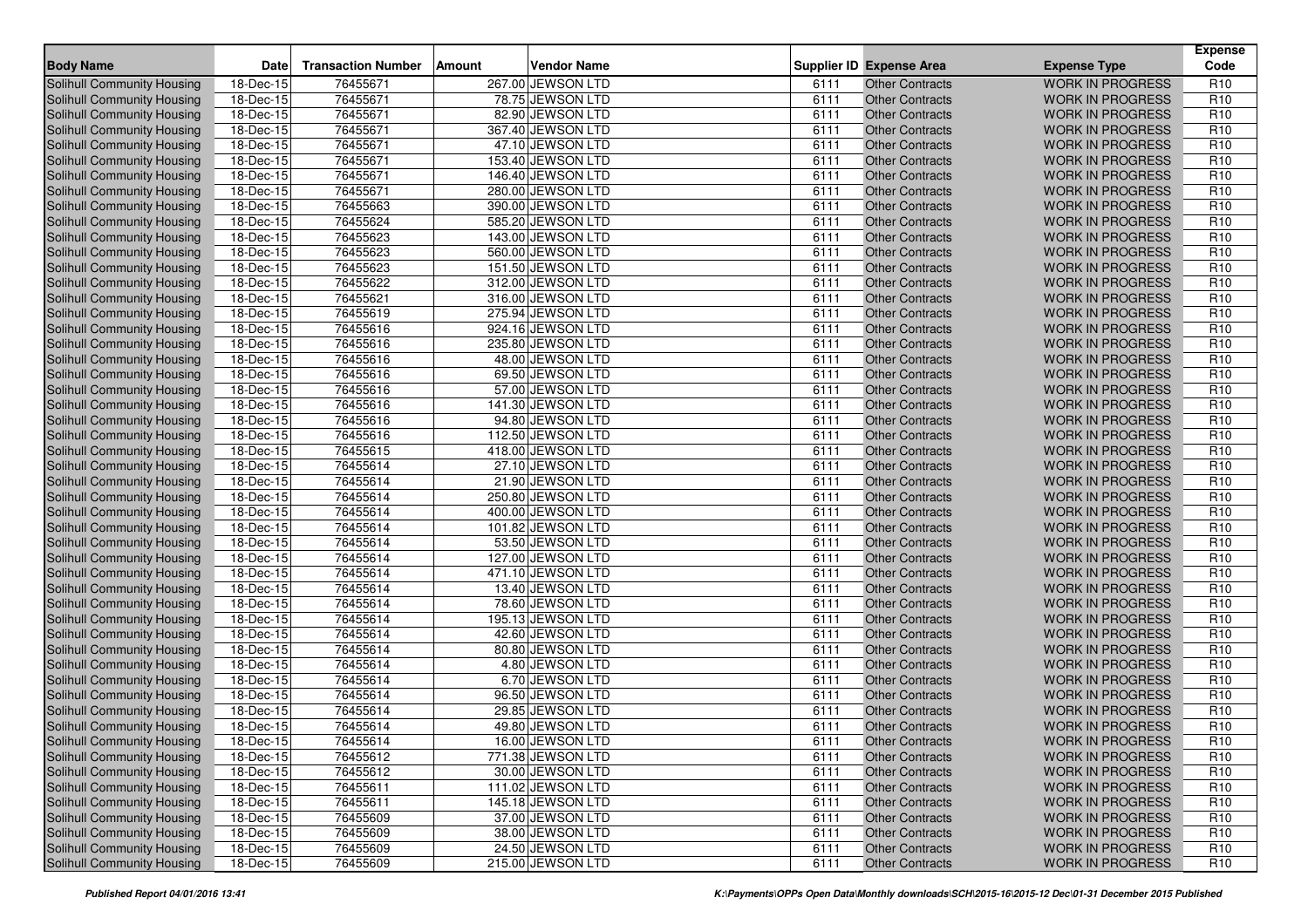| <b>Body Name</b>                  | <b>Date</b>             | <b>Transaction Number</b> | Amount | <b>Vendor Name</b> |      | <b>Supplier ID Expense Area</b> | <b>Expense Type</b>     | <b>Expense</b><br>Code |
|-----------------------------------|-------------------------|---------------------------|--------|--------------------|------|---------------------------------|-------------------------|------------------------|
| Solihull Community Housing        | 18-Dec-15               | 76455609                  |        | 51.00 JEWSON LTD   | 6111 | Other Contracts                 | <b>WORK IN PROGRESS</b> | R <sub>10</sub>        |
| <b>Solihull Community Housing</b> | 18-Dec-15               | 76455609                  |        | 185.60 JEWSON LTD  | 6111 | <b>Other Contracts</b>          | <b>WORK IN PROGRESS</b> | R <sub>10</sub>        |
| <b>Solihull Community Housing</b> | $18 - Dec - 15$         | 76455609                  |        | 108.90 JEWSON LTD  | 6111 | <b>Other Contracts</b>          | <b>WORK IN PROGRESS</b> | R <sub>10</sub>        |
| Solihull Community Housing        | 18-Dec-15               | 76455609                  |        | 15.40 JEWSON LTD   | 6111 | <b>Other Contracts</b>          | <b>WORK IN PROGRESS</b> | R <sub>10</sub>        |
| Solihull Community Housing        | 18-Dec-15               | 76455609                  |        | 29.35 JEWSON LTD   | 6111 | <b>Other Contracts</b>          | <b>WORK IN PROGRESS</b> | R <sub>10</sub>        |
| Solihull Community Housing        | 18-Dec-15               | 76455695                  |        | 89.55 JEWSON LTD   | 6111 | <b>Other Contracts</b>          | <b>WORK IN PROGRESS</b> | R <sub>10</sub>        |
| Solihull Community Housing        | 18-Dec-15               | 76455695                  |        | 90.80 JEWSON LTD   | 6111 | <b>Other Contracts</b>          | <b>WORK IN PROGRESS</b> | R <sub>10</sub>        |
| <b>Solihull Community Housing</b> | $18 - Dec - 15$         | 76455695                  |        | 249.35 JEWSON LTD  | 6111 | <b>Other Contracts</b>          | <b>WORK IN PROGRESS</b> | R <sub>10</sub>        |
| Solihull Community Housing        | 18-Dec-15               | 76455695                  |        | 51.70 JEWSON LTD   | 6111 | <b>Other Contracts</b>          | <b>WORK IN PROGRESS</b> | R <sub>10</sub>        |
| <b>Solihull Community Housing</b> | 18-Dec-15               | 76455695                  |        | 36.00 JEWSON LTD   | 6111 | <b>Other Contracts</b>          | <b>WORK IN PROGRESS</b> | R <sub>10</sub>        |
| Solihull Community Housing        | 18-Dec-15               | 76455695                  |        | 7.80 JEWSON LTD    | 6111 | <b>Other Contracts</b>          | <b>WORK IN PROGRESS</b> | R <sub>10</sub>        |
| Solihull Community Housing        | 18-Dec-15               | 76455695                  |        | 16.80 JEWSON LTD   | 6111 | <b>Other Contracts</b>          | <b>WORK IN PROGRESS</b> | R <sub>10</sub>        |
| <b>Solihull Community Housing</b> | 18-Dec-15               | 76455695                  |        | 29.10 JEWSON LTD   | 6111 | <b>Other Contracts</b>          | <b>WORK IN PROGRESS</b> | R <sub>10</sub>        |
| <b>Solihull Community Housing</b> | 18-Dec-15               | 76455695                  |        | 146.00 JEWSON LTD  | 6111 | <b>Other Contracts</b>          | <b>WORK IN PROGRESS</b> | R <sub>10</sub>        |
| Solihull Community Housing        | 18-Dec-15               | 76455694                  |        | 414.48 JEWSON LTD  | 6111 | <b>Other Contracts</b>          | <b>WORK IN PROGRESS</b> | R <sub>10</sub>        |
| Solihull Community Housing        | 18-Dec-15               | 76455694                  |        | 382.80 JEWSON LTD  | 6111 | <b>Other Contracts</b>          | <b>WORK IN PROGRESS</b> | R <sub>10</sub>        |
| Solihull Community Housing        | 18-Dec-15               | 76455693                  |        | 619.20 JEWSON LTD  | 6111 | <b>Other Contracts</b>          | <b>WORK IN PROGRESS</b> | R <sub>10</sub>        |
| Solihull Community Housing        | 18-Dec-15               | 76455608                  |        | 52.80 JEWSON LTD   | 6111 | <b>Other Contracts</b>          | <b>WORK IN PROGRESS</b> | R <sub>10</sub>        |
| Solihull Community Housing        | 18-Dec-15               | 76455608                  |        | 35.75 JEWSON LTD   | 6111 | <b>Other Contracts</b>          | <b>WORK IN PROGRESS</b> | R <sub>10</sub>        |
| Solihull Community Housing        | 18-Dec-15               | 76455608                  |        | 53.50 JEWSON LTD   | 6111 | <b>Other Contracts</b>          | <b>WORK IN PROGRESS</b> | R <sub>10</sub>        |
| Solihull Community Housing        | 18-Dec-15               | 76455608                  |        | 72.60 JEWSON LTD   | 6111 | <b>Other Contracts</b>          | <b>WORK IN PROGRESS</b> | R <sub>10</sub>        |
| Solihull Community Housing        | 18-Dec-15               | 76455608                  |        | 318.10 JEWSON LTD  | 6111 | <b>Other Contracts</b>          | <b>WORK IN PROGRESS</b> | R <sub>10</sub>        |
| Solihull Community Housing        | 18-Dec-15               | 76455608                  |        | 37.13 JEWSON LTD   | 6111 | <b>Other Contracts</b>          | <b>WORK IN PROGRESS</b> | R <sub>10</sub>        |
| <b>Solihull Community Housing</b> | 18-Dec-15               | 76455608                  |        | 9.00 JEWSON LTD    | 6111 | <b>Other Contracts</b>          | <b>WORK IN PROGRESS</b> | R <sub>10</sub>        |
| Solihull Community Housing        | 18-Dec-15               | 76455608                  |        | 19.50 JEWSON LTD   | 6111 | <b>Other Contracts</b>          | <b>WORK IN PROGRESS</b> | R <sub>10</sub>        |
| Solihull Community Housing        | 18-Dec-15               | 76455608                  |        | 94.50 JEWSON LTD   | 6111 | <b>Other Contracts</b>          | <b>WORK IN PROGRESS</b> | R <sub>10</sub>        |
| <b>Solihull Community Housing</b> | 18-Dec-15               | 76455608                  |        | 95.00 JEWSON LTD   | 6111 | <b>Other Contracts</b>          | <b>WORK IN PROGRESS</b> | R <sub>10</sub>        |
| Solihull Community Housing        | 18-Dec-15               | 76455608                  |        | 43.40 JEWSON LTD   | 6111 | <b>Other Contracts</b>          | <b>WORK IN PROGRESS</b> | R <sub>10</sub>        |
| Solihull Community Housing        | 18-Dec-15               | 76455608                  |        | 7.64 JEWSON LTD    | 6111 | <b>Other Contracts</b>          | <b>WORK IN PROGRESS</b> | R <sub>10</sub>        |
| Solihull Community Housing        | 18-Dec-15               | 76455608                  |        | 3.80 JEWSON LTD    | 6111 | <b>Other Contracts</b>          | <b>WORK IN PROGRESS</b> | R <sub>10</sub>        |
| Solihull Community Housing        | 18-Dec-15               | 76455608                  |        | 3.00 JEWSON LTD    | 6111 | <b>Other Contracts</b>          | <b>WORK IN PROGRESS</b> | R <sub>10</sub>        |
| Solihull Community Housing        | 18-Dec-15               | 76455606                  |        | 16.00 JEWSON LTD   | 6111 | <b>Other Contracts</b>          | <b>WORK IN PROGRESS</b> | R <sub>10</sub>        |
| Solihull Community Housing        | 18-Dec-15               | 76455606                  |        | 0.45 JEWSON LTD    | 6111 | <b>Other Contracts</b>          | <b>WORK IN PROGRESS</b> | R <sub>10</sub>        |
| Solihull Community Housing        | 18-Dec-15               | 76455606                  |        | 9.00 JEWSON LTD    | 6111 | <b>Other Contracts</b>          | <b>WORK IN PROGRESS</b> | R <sub>10</sub>        |
| <b>Solihull Community Housing</b> | 18-Dec-15               | 76455606                  |        | 235.80 JEWSON LTD  | 6111 | <b>Other Contracts</b>          | <b>WORK IN PROGRESS</b> | R <sub>10</sub>        |
| <b>Solihull Community Housing</b> | 18-Dec-15               | 76455606                  |        | 18.80 JEWSON LTD   | 6111 | <b>Other Contracts</b>          | <b>WORK IN PROGRESS</b> | R <sub>10</sub>        |
| Solihull Community Housing        | 18-Dec-15               | 76455606                  |        | 41.40 JEWSON LTD   | 6111 | <b>Other Contracts</b>          | <b>WORK IN PROGRESS</b> | R <sub>10</sub>        |
| <b>Solihull Community Housing</b> | 18-Dec-15               | 76455606                  |        | 96.00 JEWSON LTD   | 6111 | <b>Other Contracts</b>          | <b>WORK IN PROGRESS</b> | R <sub>10</sub>        |
| <b>Solihull Community Housing</b> | 18-Dec-15               | 76455606                  |        | 63.00 JEWSON LTD   | 6111 | <b>Other Contracts</b>          | <b>WORK IN PROGRESS</b> | R <sub>10</sub>        |
| Solihull Community Housing        | 18-Dec-15               | 76455606                  |        | 18.50 JEWSON LTD   | 6111 | <b>Other Contracts</b>          | <b>WORK IN PROGRESS</b> | R <sub>10</sub>        |
| Solihull Community Housing        | 18-Dec-15               | 76455606                  |        | 111.20 JEWSON LTD  | 6111 | <b>Other Contracts</b>          | <b>WORK IN PROGRESS</b> | R <sub>10</sub>        |
| Solihull Community Housing        | 18-Dec-15               | 76455606                  |        | 6.25 JEWSON LTD    | 6111 | <b>Other Contracts</b>          | <b>WORK IN PROGRESS</b> | R <sub>10</sub>        |
| Solihull Community Housing        | 18-Dec-15               | 76455606                  |        | 48.50 JEWSON LTD   | 6111 | <b>Other Contracts</b>          | <b>WORK IN PROGRESS</b> | R <sub>10</sub>        |
| Solihull Community Housing        | 18-Dec-15               | 76455606                  |        | 22.10 JEWSON LTD   | 6111 | Other Contracts                 | WORK IN PROGRESS        | R <sub>10</sub>        |
| Solihull Community Housing        | 18-Dec-15               | 76455606                  |        | 41.73 JEWSON LTD   | 6111 | <b>Other Contracts</b>          | <b>WORK IN PROGRESS</b> | R <sub>10</sub>        |
| Solihull Community Housing        | 18-Dec-15               | 76455606                  |        | 46.00 JEWSON LTD   | 6111 | <b>Other Contracts</b>          | <b>WORK IN PROGRESS</b> | R <sub>10</sub>        |
| Solihull Community Housing        | 18-Dec-15               | 76455606                  |        | 1066.70 JEWSON LTD | 6111 | <b>Other Contracts</b>          | <b>WORK IN PROGRESS</b> | R <sub>10</sub>        |
| Solihull Community Housing        | 18-Dec-15               | 76455606                  |        | 12.50 JEWSON LTD   | 6111 | <b>Other Contracts</b>          | <b>WORK IN PROGRESS</b> | R <sub>10</sub>        |
| Solihull Community Housing        | 18-Dec-15               | 76455603                  |        | 507.71 JEWSON LTD  | 6111 | <b>Other Contracts</b>          | <b>WORK IN PROGRESS</b> | R <sub>10</sub>        |
| Solihull Community Housing        | 18-Dec-15               | 76455603                  |        | 30.00 JEWSON LTD   | 6111 | <b>Other Contracts</b>          | <b>WORK IN PROGRESS</b> | R <sub>10</sub>        |
| Solihull Community Housing        | $\overline{18}$ -Dec-15 | 76455600                  |        | 86.40 JEWSON LTD   | 6111 | <b>Other Contracts</b>          | <b>WORK IN PROGRESS</b> | R <sub>10</sub>        |
| Solihull Community Housing        | 18-Dec-15               | 76455600                  |        | 54.00 JEWSON LTD   | 6111 | <b>Other Contracts</b>          | WORK IN PROGRESS        | R <sub>10</sub>        |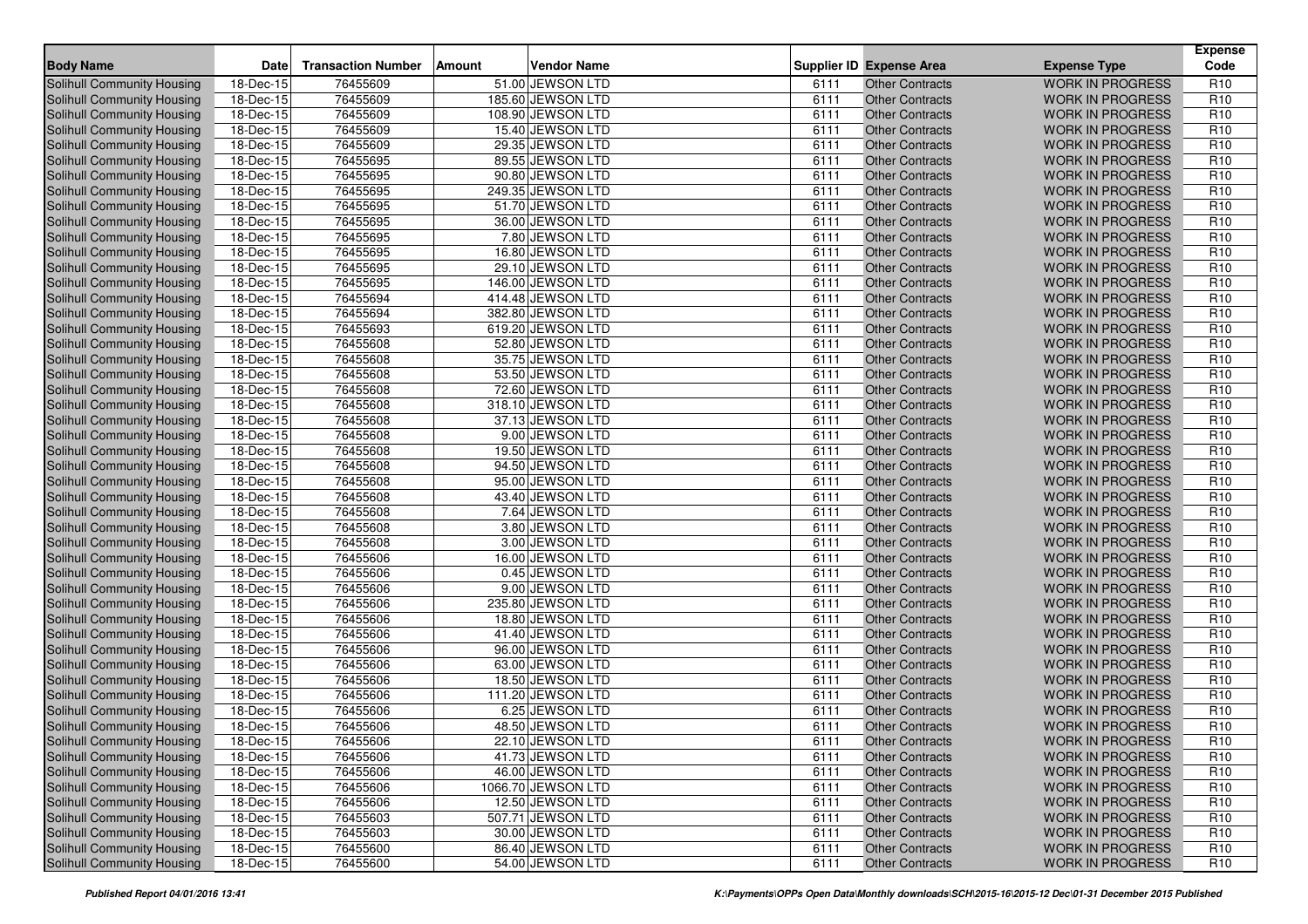| <b>Body Name</b>                  | <b>Date</b>             | <b>Transaction Number</b> | Amount | <b>Vendor Name</b> |      | <b>Supplier ID Expense Area</b> | <b>Expense Type</b>     | <b>Expense</b><br>Code |
|-----------------------------------|-------------------------|---------------------------|--------|--------------------|------|---------------------------------|-------------------------|------------------------|
| Solihull Community Housing        | 18-Dec-15               | 76455600                  |        | 64.08 JEWSON LTD   | 6111 | Other Contracts                 | <b>WORK IN PROGRESS</b> | R <sub>10</sub>        |
| <b>Solihull Community Housing</b> | 18-Dec-15               | 76455600                  |        | 59.85 JEWSON LTD   | 6111 | <b>Other Contracts</b>          | <b>WORK IN PROGRESS</b> | R <sub>10</sub>        |
| <b>Solihull Community Housing</b> | $18 - Dec - 15$         | 76455686                  |        | 632.82 JEWSON LTD  | 6111 | <b>Other Contracts</b>          | <b>WORK IN PROGRESS</b> | R <sub>10</sub>        |
| Solihull Community Housing        | 18-Dec-15               | 76455686                  |        | 14.50 JEWSON LTD   | 6111 | <b>Other Contracts</b>          | <b>WORK IN PROGRESS</b> | R <sub>10</sub>        |
| Solihull Community Housing        | 18-Dec-15               | 76455686                  |        | 22.20 JEWSON LTD   | 6111 | <b>Other Contracts</b>          | <b>WORK IN PROGRESS</b> | R <sub>10</sub>        |
| Solihull Community Housing        | 18-Dec-15               | 76455686                  |        | 120.00 JEWSON LTD  | 6111 | <b>Other Contracts</b>          | <b>WORK IN PROGRESS</b> | R <sub>10</sub>        |
| Solihull Community Housing        | 18-Dec-15               | 76455686                  |        | 49.20 JEWSON LTD   | 6111 | <b>Other Contracts</b>          | <b>WORK IN PROGRESS</b> | R <sub>10</sub>        |
| <b>Solihull Community Housing</b> | $18 - Dec - 15$         | 76455686                  |        | 8.00 JEWSON LTD    | 6111 | <b>Other Contracts</b>          | <b>WORK IN PROGRESS</b> | R <sub>10</sub>        |
| Solihull Community Housing        | 18-Dec-15               | 76455685                  |        | 123.44 JEWSON LTD  | 6111 | <b>Other Contracts</b>          | <b>WORK IN PROGRESS</b> | R <sub>10</sub>        |
| <b>Solihull Community Housing</b> | 04-Dec-15               | 74960548                  |        | 620.24 JEWSON LTD  | 6111 | <b>Other Contracts</b>          | <b>WORK IN PROGRESS</b> | R <sub>10</sub>        |
| <b>Solihull Community Housing</b> | 08-Dec-15               | 75317607                  |        | 160.80 JEWSON LTD  | 6111 | <b>Other Contracts</b>          | <b>WORK IN PROGRESS</b> | R <sub>10</sub>        |
| Solihull Community Housing        | 18-Dec-15               | 76455649                  |        | 55.20 JEWSON LTD   | 6111 | <b>Other Contracts</b>          | <b>WORK IN PROGRESS</b> | R <sub>10</sub>        |
| <b>Solihull Community Housing</b> | 18-Dec-15               | 76455638                  |        | 120.00 JEWSON LTD  | 6111 | <b>Other Contracts</b>          | <b>WORK IN PROGRESS</b> | R <sub>10</sub>        |
| <b>Solihull Community Housing</b> | 18-Dec-15               | 76455638                  |        | 45.40 JEWSON LTD   | 6111 | <b>Other Contracts</b>          | <b>WORK IN PROGRESS</b> | R <sub>10</sub>        |
| Solihull Community Housing        | 18-Dec-15               | 76455638                  |        | 6.30 JEWSON LTD    | 6111 | <b>Other Contracts</b>          | <b>WORK IN PROGRESS</b> | R <sub>10</sub>        |
| Solihull Community Housing        | 18-Dec-15               | 76455638                  |        | 1055.20 JEWSON LTD | 6111 | <b>Other Contracts</b>          | <b>WORK IN PROGRESS</b> | R <sub>10</sub>        |
| Solihull Community Housing        | 18-Dec-15               | 76455638                  |        | 201.90 JEWSON LTD  | 6111 | <b>Other Contracts</b>          | <b>WORK IN PROGRESS</b> | R <sub>10</sub>        |
| Solihull Community Housing        | 18-Dec-15               | 76455638                  |        | 336.40 JEWSON LTD  | 6111 | <b>Other Contracts</b>          | <b>WORK IN PROGRESS</b> | R <sub>10</sub>        |
| <b>Solihull Community Housing</b> | 18-Dec-15               | 76455638                  |        | 40.00 JEWSON LTD   | 6111 | <b>Other Contracts</b>          | <b>WORK IN PROGRESS</b> | R <sub>10</sub>        |
| Solihull Community Housing        | 18-Dec-15               | 76455638                  |        | 179.20 JEWSON LTD  | 6111 | <b>Other Contracts</b>          | <b>WORK IN PROGRESS</b> | R <sub>10</sub>        |
| Solihull Community Housing        | 18-Dec-15               | 76455638                  |        | 72.80 JEWSON LTD   | 6111 | <b>Other Contracts</b>          | <b>WORK IN PROGRESS</b> | R <sub>10</sub>        |
| Solihull Community Housing        | 18-Dec-15               | 76455638                  |        | 30.40 JEWSON LTD   | 6111 | <b>Other Contracts</b>          | <b>WORK IN PROGRESS</b> | R <sub>10</sub>        |
| Solihull Community Housing        | 18-Dec-15               | 76455638                  |        | 34.50 JEWSON LTD   | 6111 | <b>Other Contracts</b>          | <b>WORK IN PROGRESS</b> | R <sub>10</sub>        |
| <b>Solihull Community Housing</b> | 18-Dec-15               | 76455638                  |        | 2209.00 JEWSON LTD | 6111 | <b>Other Contracts</b>          | <b>WORK IN PROGRESS</b> | R <sub>10</sub>        |
| Solihull Community Housing        | 18-Dec-15               | 76455638                  |        | 34.00 JEWSON LTD   | 6111 | <b>Other Contracts</b>          | <b>WORK IN PROGRESS</b> | R <sub>10</sub>        |
| Solihull Community Housing        | 18-Dec-15               | 76455638                  |        | 198.97 JEWSON LTD  | 6111 | <b>Other Contracts</b>          | <b>WORK IN PROGRESS</b> | R <sub>10</sub>        |
| <b>Solihull Community Housing</b> | 18-Dec-15               | 76455638                  |        | 61.20 JEWSON LTD   | 6111 | <b>Other Contracts</b>          | <b>WORK IN PROGRESS</b> | R <sub>10</sub>        |
| Solihull Community Housing        | 18-Dec-15               | 76455638                  |        | 93.40 JEWSON LTD   | 6111 | <b>Other Contracts</b>          | <b>WORK IN PROGRESS</b> | R <sub>10</sub>        |
| Solihull Community Housing        | 18-Dec-15               | 76455638                  |        | 24.30 JEWSON LTD   | 6111 | <b>Other Contracts</b>          | <b>WORK IN PROGRESS</b> | R <sub>10</sub>        |
| Solihull Community Housing        | 18-Dec-15               | 76455638                  |        | 366.00 JEWSON LTD  | 6111 | <b>Other Contracts</b>          | <b>WORK IN PROGRESS</b> | R <sub>10</sub>        |
| Solihull Community Housing        | 18-Dec-15               | 76455638                  |        | 81.60 JEWSON LTD   | 6111 | <b>Other Contracts</b>          | <b>WORK IN PROGRESS</b> | R <sub>10</sub>        |
| Solihull Community Housing        | 18-Dec-15               | 76455638                  |        | 37.50 JEWSON LTD   | 6111 | <b>Other Contracts</b>          | <b>WORK IN PROGRESS</b> | R <sub>10</sub>        |
| Solihull Community Housing        | 18-Dec-15               | 76455638                  |        | 56.50 JEWSON LTD   | 6111 | <b>Other Contracts</b>          | <b>WORK IN PROGRESS</b> | R <sub>10</sub>        |
| Solihull Community Housing        | 18-Dec-15               | 76455638                  |        | 95.00 JEWSON LTD   | 6111 | <b>Other Contracts</b>          | <b>WORK IN PROGRESS</b> | R <sub>10</sub>        |
| <b>Solihull Community Housing</b> | 18-Dec-15               | 76455638                  |        | 27.00 JEWSON LTD   | 6111 | <b>Other Contracts</b>          | <b>WORK IN PROGRESS</b> | R <sub>10</sub>        |
| <b>Solihull Community Housing</b> | 18-Dec-15               | 76455638                  |        | 9.50 JEWSON LTD    | 6111 | <b>Other Contracts</b>          | <b>WORK IN PROGRESS</b> | R <sub>10</sub>        |
| Solihull Community Housing        | 18-Dec-15               | 76455638                  |        | 130.00 JEWSON LTD  | 6111 | <b>Other Contracts</b>          | <b>WORK IN PROGRESS</b> | R <sub>10</sub>        |
| <b>Solihull Community Housing</b> | 18-Dec-15               | 76455638                  |        | 10.00 JEWSON LTD   | 6111 | <b>Other Contracts</b>          | <b>WORK IN PROGRESS</b> | R <sub>10</sub>        |
| <b>Solihull Community Housing</b> | 18-Dec-15               | 76455638                  |        | 50.00 JEWSON LTD   | 6111 | <b>Other Contracts</b>          | <b>WORK IN PROGRESS</b> | R <sub>10</sub>        |
| Solihull Community Housing        | 18-Dec-15               | 76455638                  |        | 30.30 JEWSON LTD   | 6111 | <b>Other Contracts</b>          | <b>WORK IN PROGRESS</b> | R <sub>10</sub>        |
| Solihull Community Housing        | 18-Dec-15               | 76455638                  |        | 52.80 JEWSON LTD   | 6111 | <b>Other Contracts</b>          | <b>WORK IN PROGRESS</b> | R <sub>10</sub>        |
| Solihull Community Housing        | 18-Dec-15               | 76455634                  |        | 257.40 JEWSON LTD  | 6111 | <b>Other Contracts</b>          | <b>WORK IN PROGRESS</b> | R <sub>10</sub>        |
| Solihull Community Housing        | 18-Dec-15               | 76455628                  |        | 163.00 JEWSON LTD  | 6111 | <b>Other Contracts</b>          | <b>WORK IN PROGRESS</b> | R <sub>10</sub>        |
| Solihull Community Housing        | 18-Dec-15               | 76455628                  |        | 108.80 JEWSON LTD  | 6111 | Other Contracts                 | WORK IN PROGRESS        | R <sub>10</sub>        |
| Solihull Community Housing        | 18-Dec-15               | 76455628                  |        | 179.10 JEWSON LTD  | 6111 | <b>Other Contracts</b>          | <b>WORK IN PROGRESS</b> | R <sub>10</sub>        |
| Solihull Community Housing        | 18-Dec-15               | 76455628                  |        | 125.30 JEWSON LTD  | 6111 | <b>Other Contracts</b>          | <b>WORK IN PROGRESS</b> | R <sub>10</sub>        |
| Solihull Community Housing        | 18-Dec-15               | 76455628                  |        | 150.96 JEWSON LTD  | 6111 | <b>Other Contracts</b>          | <b>WORK IN PROGRESS</b> | R <sub>10</sub>        |
| Solihull Community Housing        | 18-Dec-15               | 76455628                  |        | 54.36 JEWSON LTD   | 6111 | <b>Other Contracts</b>          | <b>WORK IN PROGRESS</b> | R <sub>10</sub>        |
| Solihull Community Housing        | 18-Dec-15               | 76455628                  |        | 4.60 JEWSON LTD    | 6111 | <b>Other Contracts</b>          | <b>WORK IN PROGRESS</b> | R <sub>10</sub>        |
| Solihull Community Housing        | 18-Dec-15               | 76455628                  |        | 318.10 JEWSON LTD  | 6111 | <b>Other Contracts</b>          | <b>WORK IN PROGRESS</b> | R <sub>10</sub>        |
| Solihull Community Housing        | $\overline{18}$ -Dec-15 | 76455628                  |        | 26.22 JEWSON LTD   | 6111 | <b>Other Contracts</b>          | <b>WORK IN PROGRESS</b> | R <sub>10</sub>        |
| Solihull Community Housing        | 18-Dec-15               | 76455628                  |        | 19.00 JEWSON LTD   | 6111 | <b>Other Contracts</b>          | WORK IN PROGRESS        | R <sub>10</sub>        |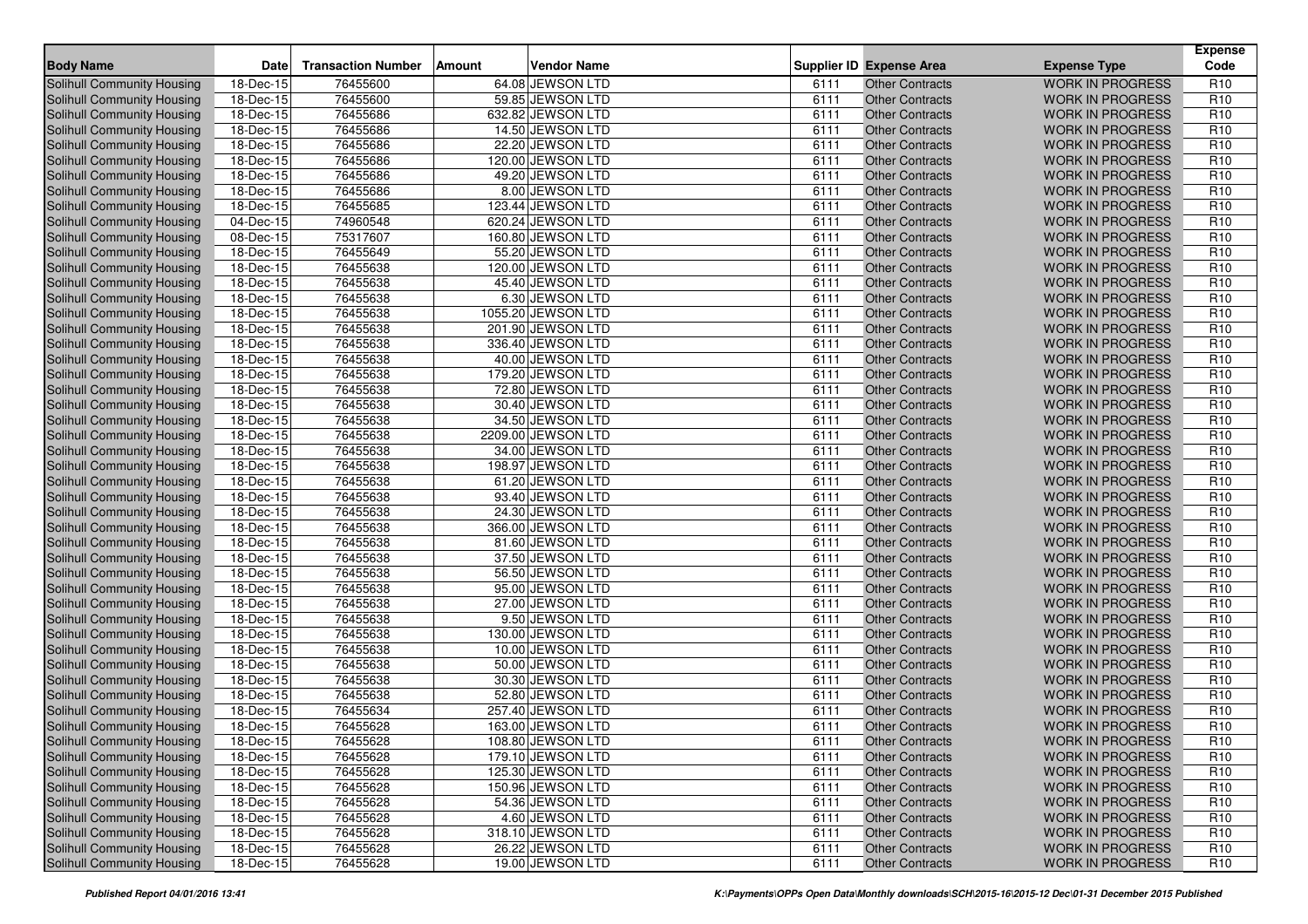| <b>Body Name</b>                  | Date                    | <b>Transaction Number</b> | Amount | <b>Vendor Name</b>             |         | <b>Supplier ID Expense Area</b>                            | <b>Expense Type</b>     | <b>Expense</b><br>Code |
|-----------------------------------|-------------------------|---------------------------|--------|--------------------------------|---------|------------------------------------------------------------|-------------------------|------------------------|
| Solihull Community Housing        | 18-Dec-15               | 76455628                  |        | 78.75 JEWSON LTD               | 6111    | <b>Other Contracts</b>                                     | <b>WORK IN PROGRESS</b> | R <sub>10</sub>        |
| Solihull Community Housing        | 18-Dec-15               | 76455628                  |        | 6.90 JEWSON LTD                | 6111    | <b>Other Contracts</b>                                     | <b>WORK IN PROGRESS</b> | R <sub>10</sub>        |
| Solihull Community Housing        | $18 - Dec-15$           | 76455628                  |        | 91.20 JEWSON LTD               | 6111    | <b>Other Contracts</b>                                     | <b>WORK IN PROGRESS</b> | R <sub>10</sub>        |
| <b>Solihull Community Housing</b> | 18-Dec-15               | 76455628                  |        | 6.40 JEWSON LTD                | 6111    | <b>Other Contracts</b>                                     | <b>WORK IN PROGRESS</b> | R <sub>10</sub>        |
| Solihull Community Housing        | 08-Dec-15               | 75317673                  |        | 390.00 JEWSON LTD              | 6111    | <b>Other Contracts</b>                                     | <b>WORK IN PROGRESS</b> | R <sub>10</sub>        |
| Solihull Community Housing        | 08-Dec-15               | 75317672                  |        | 686.40 JEWSON LTD              | 6111    | <b>Other Contracts</b>                                     | <b>WORK IN PROGRESS</b> | R <sub>10</sub>        |
| Solihull Community Housing        | $\overline{08}$ -Dec-15 | 75317666                  |        | 524.42 JEWSON LTD              | 6111    | <b>Other Contracts</b>                                     | <b>WORK IN PROGRESS</b> | R <sub>10</sub>        |
| Solihull Community Housing        | 08-Dec-15               | 75317667                  |        | 454.06 JEWSON LTD              | 6111    | <b>Other Contracts</b>                                     | <b>WORK IN PROGRESS</b> | R <sub>10</sub>        |
| Solihull Community Housing        | 08-Dec-15               | 75317659                  |        | 390.00 JEWSON LTD              | 6111    | <b>Other Contracts</b>                                     | <b>WORK IN PROGRESS</b> | R <sub>10</sub>        |
| <b>Solihull Community Housing</b> | 08-Dec-15               | 75317658                  |        | 192.00 JEWSON LTD              | 6111    | <b>Other Contracts</b>                                     | <b>WORK IN PROGRESS</b> | R <sub>10</sub>        |
| Solihull Community Housing        | 08-Dec-15               | 75317658                  |        | 101.25 JEWSON LTD              | 6111    | <b>Other Contracts</b>                                     | <b>WORK IN PROGRESS</b> | R <sub>10</sub>        |
| Solihull Community Housing        | 08-Dec-15               | 75317658                  |        | 100.75 JEWSON LTD              | 6111    | <b>Other Contracts</b>                                     | <b>WORK IN PROGRESS</b> | R <sub>10</sub>        |
| Solihull Community Housing        | 08-Dec-15               | 75317647                  |        | 16.00 JEWSON LTD               | 6111    | <b>Other Contracts</b>                                     | <b>WORK IN PROGRESS</b> | R <sub>10</sub>        |
| <b>Solihull Community Housing</b> | 08-Dec-15               | 75317647                  |        | 7.00 JEWSON LTD                | 6111    | <b>Other Contracts</b>                                     | <b>WORK IN PROGRESS</b> | R <sub>10</sub>        |
| <b>Solihull Community Housing</b> | 08-Dec-15               | 75317647                  |        | 12.65 JEWSON LTD               | 6111    | <b>Other Contracts</b>                                     | <b>WORK IN PROGRESS</b> | R <sub>10</sub>        |
| Solihull Community Housing        | 08-Dec-15               | 75317647                  |        | 111.20 JEWSON LTD              | 6111    | <b>Other Contracts</b>                                     | <b>WORK IN PROGRESS</b> | R <sub>10</sub>        |
| Solihull Community Housing        | 08-Dec-15               | 75317647                  |        | 149.10 JEWSON LTD              | 6111    | <b>Other Contracts</b>                                     | <b>WORK IN PROGRESS</b> | R <sub>10</sub>        |
| <b>Solihull Community Housing</b> | 08-Dec-15               | 75317647                  |        | 32.00 JEWSON LTD               | 6111    | <b>Other Contracts</b>                                     | <b>WORK IN PROGRESS</b> | R <sub>10</sub>        |
| Solihull Community Housing        | 08-Dec-15               | 75317647                  |        | 5.60 JEWSON LTD                | 6111    | <b>Other Contracts</b>                                     | <b>WORK IN PROGRESS</b> | R <sub>10</sub>        |
| Solihull Community Housing        | 08-Dec-15               | 75317647                  |        | 11.48 JEWSON LTD               | 6111    | <b>Other Contracts</b>                                     | <b>WORK IN PROGRESS</b> | R <sub>10</sub>        |
| Solihull Community Housing        | 08-Dec-15               | 75317647                  |        | 49.74 JEWSON LTD               | 6111    | <b>Other Contracts</b>                                     | <b>WORK IN PROGRESS</b> | R <sub>10</sub>        |
| Solihull Community Housing        | 08-Dec-15               | 75317647                  |        | 47.55 JEWSON LTD               | 6111    | <b>Other Contracts</b>                                     | <b>WORK IN PROGRESS</b> | R <sub>10</sub>        |
| Solihull Community Housing        | 08-Dec-15               | 75317647                  |        | 246.60 JEWSON LTD              | 6111    | <b>Other Contracts</b>                                     | <b>WORK IN PROGRESS</b> | R <sub>10</sub>        |
| Solihull Community Housing        | 08-Dec-15               | 75317646                  |        | 96.80 JEWSON LTD               | 6111    | <b>Other Contracts</b>                                     | <b>WORK IN PROGRESS</b> | R <sub>10</sub>        |
| Solihull Community Housing        | 08-Dec-15               | 75317646                  |        | 6.30 JEWSON LTD                | 6111    | <b>Other Contracts</b>                                     | <b>WORK IN PROGRESS</b> | R <sub>10</sub>        |
| Solihull Community Housing        | 08-Dec-15               | 75317646                  |        | 1055.20 JEWSON LTD             | 6111    | <b>Other Contracts</b>                                     | <b>WORK IN PROGRESS</b> | R <sub>10</sub>        |
| Solihull Community Housing        | 08-Dec-15               | 75317646                  |        | 15.80 JEWSON LTD               | 6111    | <b>Other Contracts</b>                                     | <b>WORK IN PROGRESS</b> | R <sub>10</sub>        |
| Solihull Community Housing        | 08-Dec-15               | 75317646                  |        | 63.85 JEWSON LTD               | 6111    | <b>Other Contracts</b>                                     | <b>WORK IN PROGRESS</b> | R <sub>10</sub>        |
| Solihull Community Housing        | $\overline{08}$ -Dec-15 | 75317646                  |        | 44.80 JEWSON LTD               | 6111    | <b>Other Contracts</b>                                     | <b>WORK IN PROGRESS</b> | R <sub>10</sub>        |
| Solihull Community Housing        | 08-Dec-15               | 75317646                  |        | 88.45 JEWSON LTD               | 6111    | <b>Other Contracts</b>                                     | <b>WORK IN PROGRESS</b> | R <sub>10</sub>        |
| Solihull Community Housing        | 08-Dec-15               | 75317646                  |        | 173.20 JEWSON LTD              | 6111    | <b>Other Contracts</b>                                     | <b>WORK IN PROGRESS</b> | R <sub>10</sub>        |
| Solihull Community Housing        | 08-Dec-15               | 75317646                  |        | 274.00 JEWSON LTD              | 6111    | <b>Other Contracts</b>                                     | <b>WORK IN PROGRESS</b> | R <sub>10</sub>        |
| Solihull Community Housing        | 08-Dec-15               | 75317646                  |        | 231.00 JEWSON LTD              | 6111    | <b>Other Contracts</b>                                     | <b>WORK IN PROGRESS</b> | R <sub>10</sub>        |
| Solihull Community Housing        | 08-Dec-15               | 75317646                  |        | 88.68 JEWSON LTD               | 6111    | <b>Other Contracts</b>                                     | <b>WORK IN PROGRESS</b> | R <sub>10</sub>        |
| <b>Solihull Community Housing</b> | 08-Dec-15               | 75317646                  |        | 170.50 JEWSON LTD              | 6111    | <b>Other Contracts</b>                                     | <b>WORK IN PROGRESS</b> | R <sub>10</sub>        |
| Solihull Community Housing        | 08-Dec-15               | 75317646                  |        | 485.00 JEWSON LTD              | 6111    | <b>Other Contracts</b>                                     | <b>WORK IN PROGRESS</b> | R <sub>10</sub>        |
| Solihull Community Housing        | 08-Dec-15               | 75317646                  |        | 16.80 JEWSON LTD               | 6111    | <b>Other Contracts</b>                                     | <b>WORK IN PROGRESS</b> | R <sub>10</sub>        |
| Solihull Community Housing        | 02-Dec-15               | 74550547                  |        | 262.50 JEWSON LTD              | 6111    | CHH - Sanctuary Scheme                                     | Tools                   | D <sub>16</sub>        |
| <b>Solihull Community Housing</b> | 04-Dec-15               | 74961547                  |        | $-620.24$ JEWSON LTD           | 6111    | <b>Other Contracts</b>                                     | <b>WORK IN PROGRESS</b> | R <sub>10</sub>        |
| <b>Solihull Community Housing</b> | 02-Dec-15               | 74553547                  |        | 589.93 LEX AUTOLEASE LIMITED   | 5540686 | CCC - Sustainability Challenge (CONTRACT HIRE              |                         | C30                    |
| Solihull Community Housing        | $02$ -Dec-15            | 74555547                  |        | 19872.76 LEX AUTOLEASE LIMITED | 5540686 | CCC - Sustainability Challenge (CONTRACT HIRE              |                         | C <sub>30</sub>        |
| Solihull Community Housing        | 03-Dec-15               | 74811547                  |        | 435.08 LEX AUTOLEASE LIMITED   | 5540686 | CCC - Sustainability Challenge (CONTRACT HIRE              |                         | C30                    |
| <b>Solihull Community Housing</b> | 18-Dec-15               | 76473547                  |        | 3214.28 LEX AUTOLEASE LIMITED  | 5540686 | CCC - Sustainability Challenge (CONTRACT HIRE              |                         | C30                    |
| Solihull Community Housing        | 08-Dec-15               | 75396547                  |        | 631.12 LEX AUTOLEASE LIMITED   |         | 5540686 CCC - Sustainability Challenge (CONTRACT HIRE      |                         | C30                    |
| <b>Solihull Community Housing</b> | 08-Dec-15               | 75397548                  |        | 764.97 LEX AUTOLEASE LIMITED   |         | 5540686 CCC - Sustainability Challenge (CONTRACT HIRE      |                         | C <sub>30</sub>        |
| Solihull Community Housing        | $18 - Dec - 15$         | 76474551                  |        | 1888.12 LEX AUTOLEASE LIMITED  | 5540686 | CCC - Sustainability Challenge (CONTRACT HIRE              |                         | C <sub>30</sub>        |
| <b>Solihull Community Housing</b> | 18-Dec-15               | 76474553                  |        | 1530.53 LEX AUTOLEASE LIMITED  |         | 5540686 CCC - Sustainability Challenge (CONTRACT HIRE      |                         | C <sub>30</sub>        |
| Solihull Community Housing        | 03-Dec-15               | 74806568                  |        | 306.50 LEX AUTOLEASE LIMITED   | 5540686 | CCC - Sustainability Challenge (Vehicle service and repail |                         | C60                    |
| <b>Solihull Community Housing</b> | 18-Dec-15               | 76473547                  |        | 245.99 LEX AUTOLEASE LIMITED   | 5540686 | CCC - Sustainability Challenge (Vehicle service and repail |                         | C60                    |
| Solihull Community Housing        | 18-Dec-15               | 76473547                  |        | 37.50 LEX AUTOLEASE LIMITED    | 5540686 | CCC - Sustainability Challenge (Vehicle service and repail |                         | C60                    |
| Solihull Community Housing        | 18-Dec-15               | 76474552                  |        | -452.77 LEX AUTOLEASE LIMITED  | 5540686 | CCC - Sustainability Challenge (CONTRACT HIRE              |                         | C <sub>30</sub>        |
| Solihull Community Housing        | $01$ -Dec-15            | 74523557                  |        | 8500.00 LIBERATA UK LIMITED    | 260485  | <b>Settlement Agreement</b>                                | <b>Court Fees</b>       | D <sub>54</sub>        |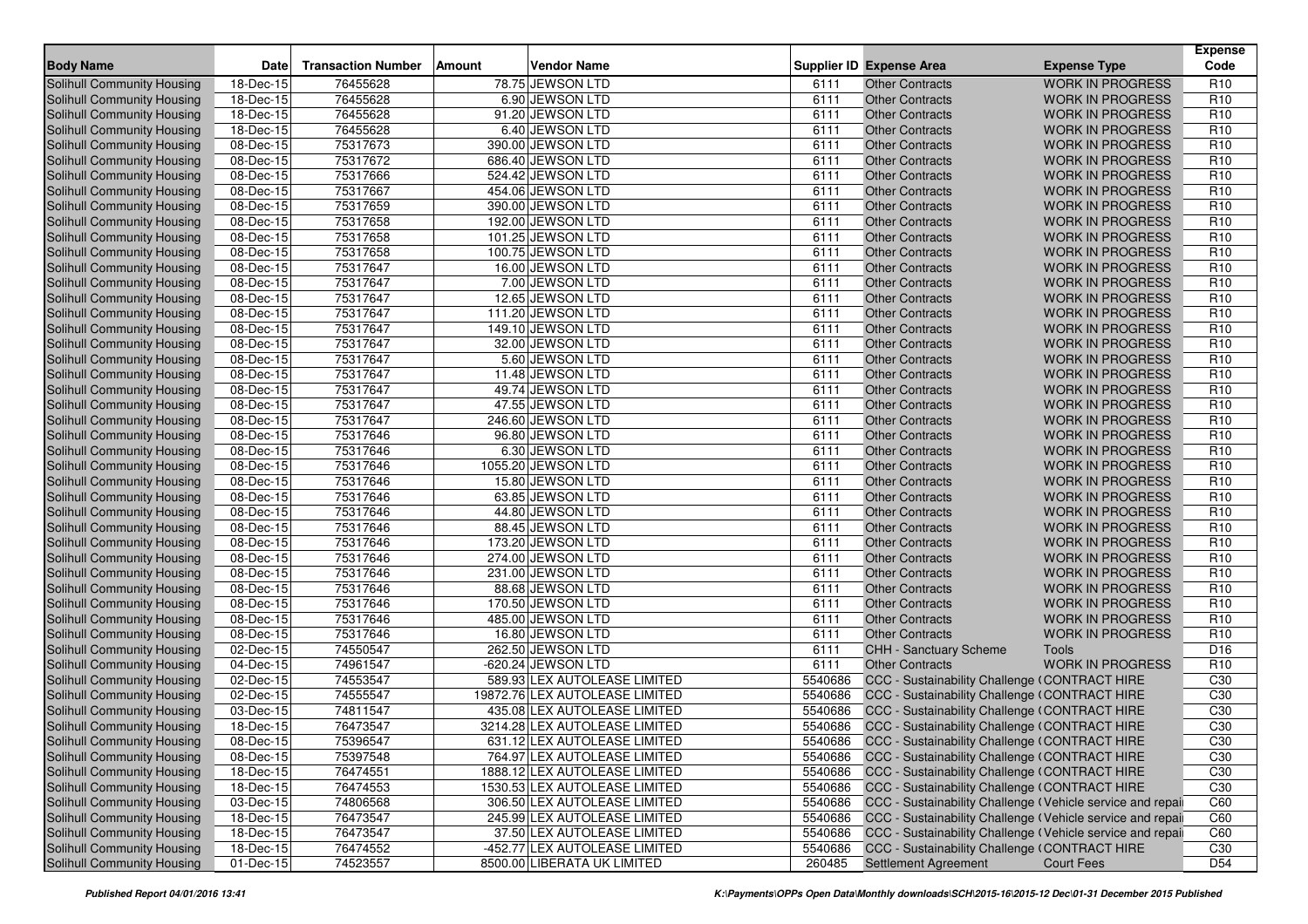| <b>Body Name</b>                                         | <b>Date</b>             | <b>Transaction Number</b> | <b>Vendor Name</b><br><b>Amount</b>                                  |                    | <b>Supplier ID Expense Area</b>                                               | <b>Expense Type</b>                                      | <b>Expense</b><br>Code             |
|----------------------------------------------------------|-------------------------|---------------------------|----------------------------------------------------------------------|--------------------|-------------------------------------------------------------------------------|----------------------------------------------------------|------------------------------------|
| <b>Solihull Community Housing</b>                        | 22-Dec-15               | 76648547                  | 21711.46 LIFT & ENGINEERING SERVICES                                 | 1656614            | <b>CL</b> - Stowe Pool                                                        | <b>Contractor Payments</b>                               | <b>B70</b>                         |
| Solihull Community Housing                               | 22-Dec-15               | 76648548                  | 21711.45 LIFT & ENGINEERING SERVICES                                 |                    | 1656614 CL - Stowe Pool                                                       | <b>Contractor Payments</b>                               | <b>B70</b>                         |
| Solihull Community Housing                               | 04-Dec-15               | 75005547                  | 3932.88 LIFT & ENGINEERING SERVICES                                  | 1656614            | Catering                                                                      | <b>Utility Related Works</b>                             | <b>B34</b>                         |
| Solihull Community Housing                               | 09-Dec-15               | 75572667                  | 346.65 LIFT & ENGINEERING SERVICES                                   | 1656614            | Catering                                                                      | <b>Utility Related Works</b>                             | <b>B34</b>                         |
| Solihull Community Housing                               | 09-Dec-15               | 75572660                  | 228.54 LIFT & ENGINEERING SERVICES                                   | 1656614            | Catering                                                                      | <b>Utility Related Works</b>                             | <b>B34</b>                         |
| Solihull Community Housing                               | 14-Dec-15               | 76133596                  | 1560.48 LIFT & ENGINEERING SERVICES                                  | 1656614            | Catering                                                                      | <b>Utility Related Works</b>                             | <b>B34</b>                         |
| Solihull Community Housing                               | 08-Dec-15               | 75317678                  | 403.84 LORIENT POLYPRODUCTS LTD                                      | 1769617            | <b>Other Contracts</b>                                                        | <b>WORK IN PROGRESS</b>                                  | R <sub>10</sub>                    |
| Solihull Community Housing                               | 11-Dec-15               | 75955547                  | 15895.00 LOVELL PARTNERSHIP LTD                                      | 286554             | <b>Commercial Activity</b>                                                    | <b>FOSTER PARENTS</b>                                    | D <sub>50</sub>                    |
| Solihull Community Housing                               | 09-Dec-15               | 75544547                  | 237.74 LYRECO UK LTD                                                 | 74691              | <b>Overtime - Salaries</b>                                                    | Stationery                                               | D <sub>25</sub>                    |
| Solihull Community Housing                               | $\overline{21}$ -Dec-15 | 76608611                  | 17240.43 MAN COMMERCIAL PROTECTION LTD                               | 946596             | <b>Wages - Attendants</b>                                                     | OTHER OPERATIONAL                                        | <b>B43</b>                         |
| Solihull Community Housing                               | 16-Dec-15               | 76296547                  | 7054.96 MITIE PROPERTY SERVICES MIDS LTD                             | 6724               | High Rise - Communal Decoratii Contractor Payments                            |                                                          | <b>B70</b>                         |
| Solihull Community Housing                               | 14-Dec-15               | 76072549                  | 1414.81 MITIE PROPERTY SERVICES MIDS LTD                             | 6724               | High Rise - Communal Decoratiı Contractor Payments                            |                                                          | <b>B70</b>                         |
| Solihull Community Housing                               | 14-Dec-15               | 76072551                  | 1339.25 MITIE PROPERTY SERVICES MIDS LTD                             | 6724               | High Rise - Communal Decoratii Contractor Payments                            |                                                          | <b>B70</b>                         |
| Solihull Community Housing                               | 22-Dec-15               | 76654562                  | 385.35 MTD SCAFFOLDING LTD                                           | 233945             | <b>CHH - Sanctuary Scheme</b>                                                 | <b>External Structures</b>                               | <b>B33</b>                         |
| Solihull Community Housing                               | 09-Dec-15               | 75572592                  | 577.47 MTD SCAFFOLDING LTD                                           | 233945             | <b>CHH - Sanctuary Scheme</b>                                                 | <b>External Structures</b>                               | <b>B33</b>                         |
| Solihull Community Housing                               | 09-Dec-15               | 75572591                  | 431.76 MTD SCAFFOLDING LTD                                           | 233945             | CHH - Sanctuary Scheme                                                        | <b>External Structures</b>                               | <b>B33</b>                         |
| Solihull Community Housing                               | 09-Dec-15               | 75572590                  | 385.35 MTD SCAFFOLDING LTD                                           | 233945             | <b>CHH - Sanctuary Scheme</b>                                                 | <b>External Structures</b>                               | <b>B33</b>                         |
| Solihull Community Housing                               | 09-Dec-15               | 75572589                  | 385.35 MTD SCAFFOLDING LTD                                           | 233945             | CHH - Sanctuary Scheme                                                        | <b>External Structures</b>                               | <b>B33</b>                         |
| Solihull Community Housing                               | 09-Dec-15               | 75572588                  | 385.35 MTD SCAFFOLDING LTD                                           | 233945             | CHH - Sanctuary Scheme                                                        | <b>External Structures</b>                               | <b>B33</b>                         |
| Solihull Community Housing                               | 09-Dec-15               | 75572587                  | 385.35 MTD SCAFFOLDING LTD                                           | 233945             | <b>CHH - Sanctuary Scheme</b>                                                 | <b>External Structures</b>                               | <b>B33</b>                         |
| Solihull Community Housing                               | $\overline{0}9$ -Dec-15 | 75572586                  | 816.64 MTD SCAFFOLDING LTD                                           | 233945             | CHH - Sanctuary Scheme                                                        | <b>External Structures</b>                               | <b>B33</b>                         |
| Solihull Community Housing                               | 22-Dec-15               | 76654565                  | 769.61 MTD SCAFFOLDING LTD                                           | 233945             | CHH - Sanctuary Scheme                                                        | <b>External Structures</b>                               | <b>B33</b>                         |
| Solihull Community Housing                               | 22-Dec-15               | 76654564                  | 397.69 MTD SCAFFOLDING LTD                                           | 233945             | <b>CHH - Sanctuary Scheme</b>                                                 | <b>External Structures</b>                               | <b>B33</b>                         |
| Solihull Community Housing                               |                         |                           |                                                                      |                    | <b>CHH - Sanctuary Scheme</b>                                                 |                                                          | <b>B33</b>                         |
|                                                          | 22-Dec-15               | 76654561                  | 385.35 MTD SCAFFOLDING LTD                                           | 233945             |                                                                               | <b>External Structures</b><br><b>External Structures</b> | <b>B33</b>                         |
| Solihull Community Housing<br>Solihull Community Housing | 22-Dec-15               | 76654560                  | 385.35 MTD SCAFFOLDING LTD<br>256.90 MTD SCAFFOLDING LTD             | 233945<br>233945   | CHH - Sanctuary Scheme                                                        |                                                          | <b>B33</b>                         |
|                                                          | 22-Dec-15               | 76654559                  |                                                                      |                    | CHH - Sanctuary Scheme                                                        | <b>External Structures</b>                               |                                    |
| Solihull Community Housing                               | 14-Dec-15               | 76072552<br>76645547      | 9825.00 NATIONAL FEDERATION OF ALMOS<br>332.40 NATIONAL GRID GAS PLC | 245529<br>153829   | <b>Strategy and Performance</b>                                               | <b>GRANTS &amp; SUBSCRIPTI</b>                           | D92<br><b>B70</b>                  |
| Solihull Community Housing                               | 22-Dec-15               |                           |                                                                      |                    | Gas Warm Air/B'boiler/Storage I Contractor Payments<br><b>Other Contracts</b> |                                                          | R <sub>10</sub>                    |
| Solihull Community Housing                               | 18-Dec-15               | 76455709                  | 200.00 NATIONAL SAFETY SUPPLIES                                      | 8072696<br>8072696 |                                                                               | <b>WORK IN PROGRESS</b>                                  | R <sub>10</sub>                    |
| Solihull Community Housing                               | 18-Dec-15               | 76455709                  | 38.40 NATIONAL SAFETY SUPPLIES                                       |                    | <b>Other Contracts</b>                                                        | <b>WORK IN PROGRESS</b>                                  |                                    |
| Solihull Community Housing                               | 18-Dec-15               | 76455705                  | 89.90 NATIONAL SAFETY SUPPLIES                                       | 8072696            | <b>Other Contracts</b>                                                        | <b>WORK IN PROGRESS</b>                                  | R <sub>10</sub>                    |
| Solihull Community Housing                               | 18-Dec-15               | 76455705                  | 223.50 NATIONAL SAFETY SUPPLIES                                      | 8072696<br>8072696 | <b>Other Contracts</b>                                                        | <b>WORK IN PROGRESS</b>                                  | R <sub>10</sub><br>R <sub>10</sub> |
| Solihull Community Housing                               | 18-Dec-15               | 76455705                  | 18.50 NATIONAL SAFETY SUPPLIES                                       | 8072696            | <b>Other Contracts</b>                                                        | <b>WORK IN PROGRESS</b>                                  |                                    |
| Solihull Community Housing                               | 18-Dec-15               | 76455705                  | 48.04 NATIONAL SAFETY SUPPLIES                                       |                    | <b>Other Contracts</b>                                                        | <b>WORK IN PROGRESS</b>                                  | R <sub>10</sub>                    |
| Solihull Community Housing                               | 18-Dec-15               | 76455705                  | 41.16 NATIONAL SAFETY SUPPLIES                                       | 8072696            | <b>Other Contracts</b>                                                        | <b>WORK IN PROGRESS</b>                                  | R <sub>10</sub>                    |
| Solihull Community Housing                               | 30-Dec-15               | 76767578                  | 300.00 NEOPOST LTD CREDIFON RCB ACCOUNT                              | 90254              | Overtime - Salaries                                                           | <b>CATERING EQUIPMENT</b>                                | D <sub>21</sub>                    |
| Solihull Community Housing                               | 08-Dec-15               | 75317549                  | 46.20 NICHOLLS & CLARKE BUILDING PRODUCTS                            | 176278             | <b>Other Contracts</b>                                                        | <b>WORK IN PROGRESS</b>                                  | R <sub>10</sub>                    |
| Solihull Community Housing                               | 18-Dec-15               | 76455548                  | 298.04 NICHOLLS & CLARKE BUILDING PRODUCTS                           | 176278             | <b>Other Contracts</b>                                                        | <b>WORK IN PROGRESS</b>                                  | R <sub>10</sub>                    |
| Solihull Community Housing                               | 18-Dec-15               | 76455547                  | 420.00 NICHOLLS & CLARKE BUILDING PRODUCTS                           | 176278             | <b>Other Contracts</b>                                                        | <b>WORK IN PROGRESS</b>                                  | R <sub>10</sub>                    |
| Solihull Community Housing                               | 18-Dec-15               | 76455547                  | 230.00 NICHOLLS & CLARKE BUILDING PRODUCTS                           | 176278             | <b>Other Contracts</b>                                                        | <b>WORK IN PROGRESS</b>                                  | R <sub>10</sub>                    |
| Solihull Community Housing                               | 08-Dec-15               | 75317549                  | 2500.00 NICHOLLS & CLARKE BUILDING PRODUCTS                          | 176278             | <b>Other Contracts</b>                                                        | <b>WORK IN PROGRESS</b>                                  | R <sub>10</sub>                    |
| <b>Solihull Community Housing</b>                        | 08-Dec-15               | 75317549                  | 26.79 NICHOLLS & CLARKE BUILDING PRODUCTS                            | 176278             | <b>Other Contracts</b>                                                        | <b>WORK IN PROGRESS</b>                                  | R <sub>10</sub>                    |
| Solihull Community Housing                               | 03-Dec-15               | 74811551                  | 518.74 NIYAA PEOPLE                                                  | 1651616            | <b>Capital Programmes</b>                                                     | <b>Agency Staff</b>                                      | A60                                |
| Solihull Community Housing                               | 29-Dec-15               | 76732547                  | 303.40 NIYAA PEOPLE                                                  |                    | 1651616 Capital Programmes                                                    | <b>Agency Staff</b>                                      | A60                                |
| Solihull Community Housing                               | 29-Dec-15               | 76732547                  | 215.34 NIYAA PEOPLE                                                  |                    | 1651616 Capital Programmes                                                    | <b>Agency Staff</b>                                      | A60                                |
| Solihull Community Housing                               | 04-Dec-15               | 75018547                  | 725.00 NIYAA PEOPLE                                                  |                    | 1651616 Capital Programmes                                                    | <b>Agency Staff</b>                                      | A60                                |
| Solihull Community Housing                               | $\overline{21}$ -Dec-15 | 76579735                  | 552.78 NIYAA PEOPLE                                                  |                    | 1651616 Spatial Policy and Delivery Servi Agency Staff                        |                                                          | A60                                |
| Solihull Community Housing                               | 21-Dec-15               | 76579736                  | 552.78 NIYAA PEOPLE                                                  |                    | 1651616 Spatial Policy and Delivery Servi Agency Staff                        |                                                          | A60                                |
| Solihull Community Housing                               | 08-Dec-15               | 75401547                  | 448.20 NIYAA PEOPLE                                                  |                    | 1651616 Spatial Policy and Delivery Servi Agency Staff                        |                                                          | A60                                |
| Solihull Community Housing                               | 08-Dec-15               | 75402547                  | 552.78 NIYAA PEOPLE                                                  |                    | 1651616 Spatial Policy and Delivery Servi Agency Staff                        |                                                          | A60                                |
| Solihull Community Housing                               | 08-Dec-15               | 75403547                  | 552.78 NIYAA PEOPLE                                                  |                    | 1651616 Spatial Policy and Delivery Servi Agency Staff                        |                                                          | A60                                |
| Solihull Community Housing                               | 30-Dec-15               | 76772557                  | 552.78 NIYAA PEOPLE                                                  |                    | 1651616 Spatial Policy and Delivery Servi Agency Staff                        |                                                          | A60                                |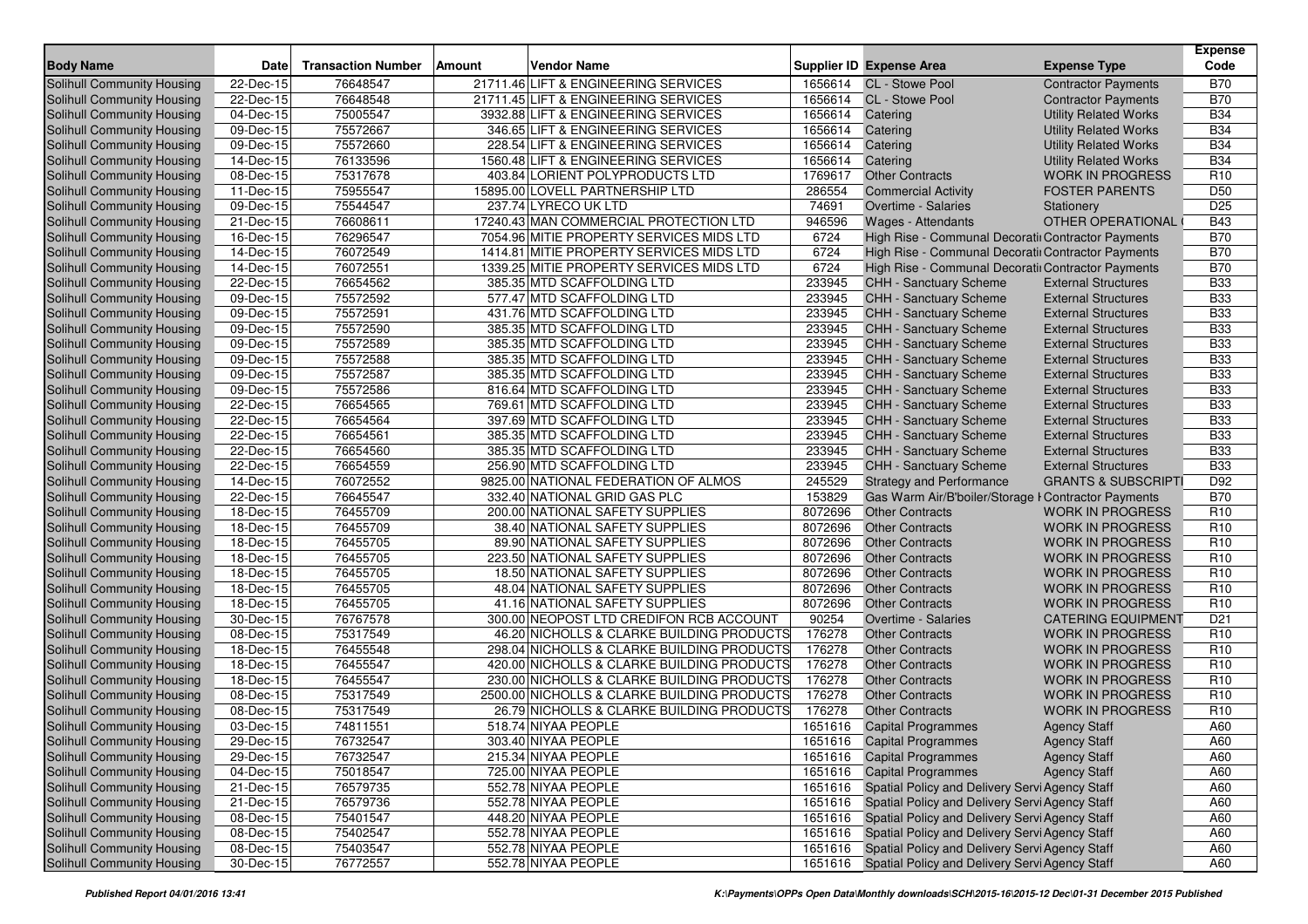| <b>Body Name</b>                                         | <b>Date</b>             | <b>Transaction Number</b> | Amount | <b>Vendor Name</b>                         |                    | <b>Supplier ID Expense Area</b>                       | <b>Expense Type</b>                        | <b>Expense</b><br>Code |
|----------------------------------------------------------|-------------------------|---------------------------|--------|--------------------------------------------|--------------------|-------------------------------------------------------|--------------------------------------------|------------------------|
| Solihull Community Housing                               | 30-Dec-15               | 76772558                  |        | 552.78 NIYAA PEOPLE                        | 1651616            | Spatial Policy and Delivery Servi Agency Staff        |                                            | A60                    |
| Solihull Community Housing                               | 30-Dec-15               | 76772559                  |        | 448.20 NIYAA PEOPLE                        | 1651616            | Spatial Policy and Delivery Servi Agency Staff        |                                            | A60                    |
| Solihull Community Housing                               | 23-Dec-15               | 76711565                  |        | 224.10 NIYAA PEOPLE                        | 1651616            | Spatial Policy and Delivery Servi Agency Staff        |                                            | A60                    |
| Solihull Community Housing                               | 01-Dec-15               | 74469547                  |        | 552.78 NIYAA PEOPLE                        | 1651616            | Spatial Policy and Delivery Servi Agency Staff        |                                            | A60                    |
| Solihull Community Housing                               | 08-Dec-15               | 75403549                  |        | 552.78 NIYAA PEOPLE                        | 1651616            | Spatial Policy and Delivery Servi Agency Staff        |                                            | A60                    |
| Solihull Community Housing                               | 08-Dec-15               | 75403550                  |        | 552.78 NIYAA PEOPLE                        | 1651616            | Spatial Policy and Delivery Servi Agency Staff        |                                            | A60                    |
| Solihull Community Housing                               | 08-Dec-15               | 75403552                  |        | 444.00 NIYAA PEOPLE                        | 1651616            | Spatial Policy and Delivery Servi Agency Staff        |                                            | A60                    |
| Solihull Community Housing                               | 08-Dec-15               | 75411547                  |        | 552.78 NIYAA PEOPLE                        | 1651616            | Spatial Policy and Delivery Servi Agency Staff        |                                            | A60                    |
| Solihull Community Housing                               | 08-Dec-15               | 75411548                  |        | 448.20 NIYAA PEOPLE                        | 1651616            | Spatial Policy and Delivery Servi Agency Staff        |                                            | A60                    |
| Solihull Community Housing                               | 08-Dec-15               | 75411549                  |        | 552.78 NIYAA PEOPLE                        | 1651616            | Spatial Policy and Delivery Servi Agency Staff        |                                            | A60                    |
| Solihull Community Housing                               | 08-Dec-15               | 75403548                  |        | 440.73 NIYAA PEOPLE                        | 1651616            | Spatial Policy and Delivery Servi Agency Staff        |                                            | A60                    |
| Solihull Community Housing                               | 08-Dec-15               | 75428548                  |        | 528.88 NIYAA PEOPLE                        | 1651616            | Spatial Policy and Delivery Servi Agency Staff        |                                            | A60                    |
| Solihull Community Housing                               | 08-Dec-15               | 75428548                  |        | -528.88 NIYAA PEOPLE                       | 1651616            | Spatial Policy and Delivery Servi Agency Staff        |                                            | A60                    |
| Solihull Community Housing                               | 08-Dec-15               | 75428548                  |        | 440.73 NIYAA PEOPLE                        | 1651616            | Spatial Policy and Delivery Servi Agency Staff        |                                            | A60                    |
| Solihull Community Housing                               | 21-Dec-15               | 76579724                  |        | 444.00 NIYAA PEOPLE                        | 1651616            | Spatial Policy and Delivery Servi Agency Staff        |                                            | A60                    |
| Solihull Community Housing                               | 21-Dec-15               | 76579725                  |        | 444.00 NIYAA PEOPLE                        | 1651616            | Spatial Policy and Delivery Servi Agency Staff        |                                            | A60                    |
| Solihull Community Housing                               | 21-Dec-15               | 76579727                  |        | 552.78 NIYAA PEOPLE                        | 1651616            | Spatial Policy and Delivery Servi Agency Staff        |                                            | A60                    |
| Solihull Community Housing                               | 21-Dec-15               | 76579728                  |        | 552.78 NIYAA PEOPLE                        | 1651616            | Spatial Policy and Delivery Servi Agency Staff        |                                            | A60                    |
| Solihull Community Housing                               | 21-Dec-15               | 76579730                  |        | 552.78 NIYAA PEOPLE                        | 1651616            | Spatial Policy and Delivery Servi Agency Staff        |                                            | A60                    |
| Solihull Community Housing                               | 21-Dec-15               | 76579731                  |        | 552.78 NIYAA PEOPLE                        | 1651616            | Spatial Policy and Delivery Servi Agency Staff        |                                            | A60                    |
| Solihull Community Housing                               | 21-Dec-15               | 76579733                  |        | 552.78 NIYAA PEOPLE                        | 1651616            | Spatial Policy and Delivery Servi Agency Staff        |                                            | A60                    |
| Solihull Community Housing                               | 21-Dec-15               | 76579734                  |        | 552.78 NIYAA PEOPLE                        | 1651616            | Spatial Policy and Delivery Servi Agency Staff        |                                            | A60                    |
| Solihull Community Housing                               | 22-Dec-15               | 76658559                  |        | 567.72 NIYAA PEOPLE                        | 1651616            | <b>CHH - Sanctuary Scheme</b>                         | <b>Agency Staff</b>                        | A60                    |
| Solihull Community Housing                               | 16-Dec-15               | 76292565                  |        | 556.52 NIYAA PEOPLE                        | 1651616            | <b>CHH - Sanctuary Scheme</b>                         | <b>Agency Staff</b>                        | A60                    |
| Solihull Community Housing                               | 30-Dec-15               | 76772562                  |        | 560.25 NIYAA PEOPLE                        | 1651616            | <b>CHH - Sanctuary Scheme</b>                         | <b>Agency Staff</b>                        | A60                    |
| Solihull Community Housing                               | 11-Dec-15               | 76029547                  |        | 556.52 NIYAA PEOPLE                        | 1651616            | <b>CHH - Sanctuary Scheme</b>                         | <b>Agency Staff</b>                        | A60                    |
| Solihull Community Housing                               | 04-Dec-15               | 75010547                  |        | 552.78 NIYAA PEOPLE                        | 1651616            | <b>CHH - Sanctuary Scheme</b>                         | <b>Agency Staff</b>                        | A60                    |
| Solihull Community Housing                               | 09-Dec-15               | 75647548                  |        | 552.78 NIYAA PEOPLE                        | 1651616            | Decent Homes Prog - Internal                          | <b>Agency Staff</b>                        | A60                    |
| Solihull Community Housing                               | 30-Dec-15               | 76772561                  |        | 552.78 NIYAA PEOPLE                        | 1651616            | Decent Homes Prog - Internal                          | <b>Agency Staff</b>                        | A60                    |
| Solihull Community Housing                               | 03-Dec-15               | 74760547                  |        | 552.78 NIYAA PEOPLE                        | 1651616            | Decent Homes Prog - Internal                          | <b>Agency Staff</b>                        | A60                    |
| Solihull Community Housing                               | 11-Dec-15               | 76027547                  |        | 552.78 NIYAA PEOPLE                        | 1651616            | Decent Homes Prog - Internal                          | <b>Agency Staff</b>                        | A60                    |
| Solihull Community Housing                               | 04-Dec-15               | 75023547                  |        | 444.00 NIYAA PEOPLE                        | 1651616            | Decent Homes Prog - Internal                          | <b>Agency Staff</b>                        | A60                    |
| Solihull Community Housing                               | 04-Dec-15               | 75026547                  |        | 224.10 NIYAA PEOPLE                        | 1651616            | Decent Homes Prog - Internal                          | <b>Agency Staff</b>                        | A60                    |
| Solihull Community Housing                               | 21-Dec-15               | 76579722                  |        | 552.78 NIYAA PEOPLE                        | 1651616            | Decent Homes Prog - Internal                          | <b>Agency Staff</b>                        | A60                    |
| Solihull Community Housing                               | 21-Dec-15               | 76579738                  |        | 522.90 NIYAA PEOPLE                        | 1651616            | <b>Adaptations Major</b>                              | <b>Agency Staff</b>                        | A60                    |
| Solihull Community Housing                               | 09-Dec-15               | 75648549                  |        | 552.78 NIYAA PEOPLE                        | 1651616            | <b>Adaptations Major</b>                              | <b>Agency Staff</b>                        | A60                    |
| Solihull Community Housing                               | 30-Dec-15               | 76772560<br>76028547      |        | 552.78 NIYAA PEOPLE<br>552.78 NIYAA PEOPLE | 1651616<br>1651616 | <b>Adaptations Major</b>                              | <b>Agency Staff</b>                        | A60<br>A60             |
| Solihull Community Housing<br>Solihull Community Housing | 11-Dec-15<br>04-Dec-15  | 75022547                  |        | 552.78 NIYAA PEOPLE                        | 1651616            | <b>Adaptations Major</b>                              | <b>Agency Staff</b>                        | A60                    |
| Solihull Community Housing                               | $\overline{08}$ -Dec-15 | 75399548                  |        | 892.95 NIYAA PEOPLE                        | 1651616            | <b>Adaptations Major</b><br>Catering                  | <b>Agency Staff</b><br><b>Agency Staff</b> | A60                    |
| Solihull Community Housing                               | 30-Dec-15               | 76772556                  |        | 935.70 NIYAA PEOPLE                        | 1651616            | Catering                                              | <b>Agency Staff</b>                        | A60                    |
| Solihull Community Housing                               | 03-Dec-15               | 74811550                  |        | 803.70 NIYAA PEOPLE                        | 1651616            | Catering                                              | <b>Agency Staff</b>                        | A60                    |
| Solihull Community Housing                               | 03-Dec-15               | 74759547                  |        | 745.75 NIYAA PEOPLE                        | 1651616 Catering   |                                                       | <b>Agency Staff</b>                        | A60                    |
| Solihull Community Housing                               | 03-Dec-15               | 74759547                  |        | 271.75 NIYAA PEOPLE                        | 1651616 Catering   |                                                       | <b>Agency Staff</b>                        | A60                    |
| Solihull Community Housing                               | 03-Dec-15               | 74761547                  |        | 618.75 NIYAA PEOPLE                        | 1651616 Catering   |                                                       | <b>Agency Staff</b>                        | A60                    |
| Solihull Community Housing                               | 11-Dec-15               | 76029548                  |        | 624.00 NIYAA PEOPLE                        | 1651616 Catering   |                                                       | <b>Agency Staff</b>                        | A60                    |
| Solihull Community Housing                               | 11-Dec-15               | 76050549                  |        | 518.74 NIYAA PEOPLE                        | 1651616 Catering   |                                                       | <b>Agency Staff</b>                        | A60                    |
| Solihull Community Housing                               | 29-Dec-15               | 76732548                  |        | 906.90 NIYAA PEOPLE                        | 1651616 Catering   |                                                       | <b>Agency Staff</b>                        | A60                    |
| Solihull Community Housing                               | 04-Dec-15               | 75014547                  |        | 1017.50 NIYAA PEOPLE                       | 1651616 Catering   |                                                       | <b>Agency Staff</b>                        | A60                    |
| Solihull Community Housing                               | 21-Dec-15               | 76579739                  |        | 251.13 NIYAA PEOPLE                        |                    | 1651616 Leisure, Parks & Play Administra Agency Staff |                                            | A60                    |
| Solihull Community Housing                               | $01$ -Dec-15            | 74472547                  |        | 275.63 NIYAA PEOPLE                        | 1651616            | Leisure, Parks & Play Administra Agency Staff         |                                            | A60                    |
| Solihull Community Housing                               | $01$ -Dec-15            | 74472548                  |        | 367.50 NIYAA PEOPLE                        | 1651616            | Leisure, Parks & Play Administra Agency Staff         |                                            | A60                    |
|                                                          |                         |                           |        |                                            |                    |                                                       |                                            |                        |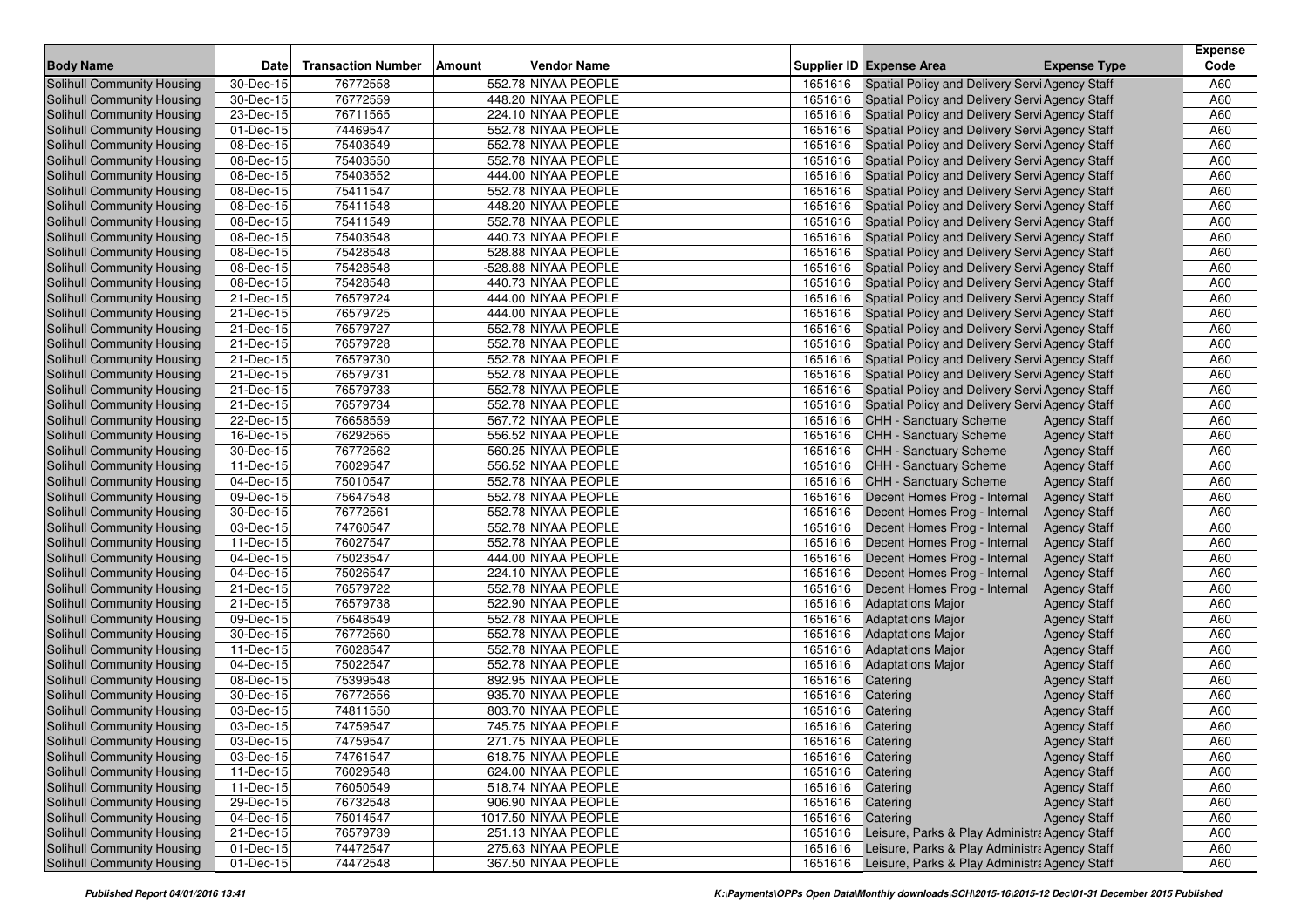| <b>Body Name</b>                  | <b>Date</b>             | <b>Transaction Number</b> | Amount      | <b>Vendor Name</b>                          |         | <b>Supplier ID Expense Area</b>                        | <b>Expense Type</b>        | <b>Expense</b><br>Code |
|-----------------------------------|-------------------------|---------------------------|-------------|---------------------------------------------|---------|--------------------------------------------------------|----------------------------|------------------------|
| Solihull Community Housing        | 01-Dec-15               | 74475547                  |             | 459.38 NIYAA PEOPLE                         | 1651616 | Leisure, Parks & Play Administra Agency Staff          |                            | A60                    |
| <b>Solihull Community Housing</b> | 01-Dec-15               | 74475548                  |             | 459.38 NIYAA PEOPLE                         | 1651616 | Leisure, Parks & Play Administra Agency Staff          |                            | A60                    |
| Solihull Community Housing        | 08-Dec-15               | 75398548                  |             | 367.50 NIYAA PEOPLE                         | 1651616 | Leisure, Parks & Play Administra Agency Staff          |                            | A60                    |
| Solihull Community Housing        | 21-Dec-15               | 76579719                  |             | 453.25 NIYAA PEOPLE                         | 1651616 | Leisure, Parks & Play Administra Agency Staff          |                            | A60                    |
| Solihull Community Housing        | 21-Dec-15               | 76579720                  |             | 275.63 NIYAA PEOPLE                         | 1651616 | Leisure, Parks & Play Administra Agency Staff          |                            | A60                    |
| Solihull Community Housing        | 21-Dec-15               | 76579721                  |             | 459.38 NIYAA PEOPLE                         | 1651616 | Leisure, Parks & Play Administra Agency Staff          |                            | A60                    |
| Solihull Community Housing        | $02$ -Dec-15            | 74570547                  |             | 79050.24 NOVUS PROPERTY SOLUTIONS           | 3522686 | <b>Cyclical Maintenance</b>                            | <b>Contractor Payments</b> | <b>B70</b>             |
| Solihull Community Housing        | 14-Dec-15               | 76133598                  |             | 324.52 NOVUS PROPERTY SOLUTIONS             | 3522686 | Decent Homes Prog - Internal                           | <b>Contractor Payments</b> | <b>B70</b>             |
| Solihull Community Housing        | 14-Dec-15               | 76133597                  |             | 379.62 NOVUS PROPERTY SOLUTIONS             | 3522686 | Decent Homes Prog - Internal                           | <b>Contractor Payments</b> | <b>B70</b>             |
| Solihull Community Housing        | 09-Dec-15               | 75572672                  |             | 324.52 NOVUS PROPERTY SOLUTIONS             | 3522686 | CHH - Sanctuary Scheme                                 | <b>BUILDINGS</b>           | <b>B31</b>             |
| Solihull Community Housing        | 29-Dec-15               | 76746551                  |             | 317.06 NPOWER                               | 40119   | <b>Private Sector Leasing</b>                          | Bangor/Keele/Wham/Ww       | <b>B11</b>             |
| Solihull Community Housing        | 08-Dec-15               | 75416547                  |             | 400.00 OMFAX SYSTEMS LTD                    | 97459   | Family Housing Association ConGENERATED INCOME         |                            | 120                    |
| Solihull Community Housing        | 02-Dec-15               | 74571547                  |             | 63000.67 OPENVIEW SECURITY SOLUTIONS LTD    | 2385686 | <b>SRB</b>                                             | <b>Contractor Payments</b> | <b>B70</b>             |
| Solihull Community Housing        | 09-Dec-15               | 75572752                  |             | 575.25 OPUS STRUCTURAL SURVEYS              | 7489686 | <b>Food Festival</b>                                   | <b>Contractor Payments</b> | <b>B70</b>             |
| Solihull Community Housing        | 14-Dec-15               | 76133609                  |             | 345.00 ORBIS PROTECT LIMITED                | 6049687 | <b>Food Festival</b>                                   | <b>Contractor Payments</b> | <b>B70</b>             |
| Solihull Community Housing        | 09-Dec-15               | 75700547                  |             | 2350.00 ORBIS PROTECT LIMITED               | 6049687 | Leisure, Parks & Play Administra Other Fees & Charges  |                            | D <sub>59</sub>        |
| Solihull Community Housing        | 09-Dec-15               | 75572720                  |             | 489.90 ORBIS PROTECT LIMITED                | 6049687 | Spatial Policy and Delivery Servi Voids                |                            | <b>B38</b>             |
| Solihull Community Housing        | 09-Dec-15               | 75572709                  |             | 235.00 ORBIS PROTECT LIMITED                | 6049687 | Spatial Policy and Delivery Servi Voids                |                            | <b>B</b> 38            |
| Solihull Community Housing        | 09-Dec-15               | 75572679                  |             | 342.53 ORBIS PROTECT LIMITED                | 6049687 | Spatial Policy and Delivery Servi Voids                |                            | <b>B38</b>             |
| Solihull Community Housing        | 09-Dec-15               | 75572731                  |             | 282.00 ORBIS PROTECT LIMITED                | 6049687 | Spatial Policy and Delivery Servi Voids                |                            | <b>B38</b>             |
| Solihull Community Housing        | 09-Dec-15               | 75572693                  |             | 217.50 ORBIS PROTECT LIMITED                | 6049687 | Spatial Policy and Delivery Servi Voids                |                            | <b>B38</b>             |
| Solihull Community Housing        | 09-Dec-15               | 75572690                  |             | 295.03 ORBIS PROTECT LIMITED                | 6049687 | Spatial Policy and Delivery Servi Voids                |                            | <b>B38</b>             |
| Solihull Community Housing        | 17-Dec-15               | 76354611                  |             | 388.56 ORBIS PROTECT LIMITED                | 6049687 | Spatial Policy and Delivery Servi Voids                |                            | <b>B38</b>             |
| Solihull Community Housing        | 14-Dec-15               | 76133632                  |             | 412.81 ORBIS PROTECT LIMITED                | 6049687 | Spatial Policy and Delivery Servi Voids                |                            | <b>B38</b>             |
| Solihull Community Housing        | 14-Dec-15               | 76133603                  |             | 316.73 ORBIS PROTECT LIMITED                | 6049687 | Spatial Policy and Delivery Servi Voids                |                            | <b>B38</b>             |
| Solihull Community Housing        | $\overline{14}$ -Dec-15 | 76133601                  |             | 239.46 ORBIS PROTECT LIMITED                | 6049687 | Spatial Policy and Delivery Servi Voids                |                            | <b>B38</b>             |
| Solihull Community Housing        | 14-Dec-15               | 76133600                  |             | 286.55 ORBIS PROTECT LIMITED                | 6049687 | Spatial Policy and Delivery Servi Voids                |                            | <b>B38</b>             |
| Solihull Community Housing        | 14-Dec-15               | 76133668                  |             | 220.50 ORBIS PROTECT LIMITED                | 6049687 | Spatial Policy and Delivery Servi Voids                |                            | <b>B38</b>             |
| Solihull Community Housing        | 18-Dec-15               | 76455720                  |             | 6017.20 PACE PETROLEUM LTD                  | 112230  | <b>Other Contracts</b>                                 | <b>WORK IN PROGRESS</b>    | R <sub>10</sub>        |
| Solihull Community Housing        | 09-Dec-15               | 75545548                  |             | 342.34 PAKAWASTE LTD                        | 7167    | <b>Other Contracts</b>                                 | <b>ASC</b>                 | E20                    |
| Solihull Community Housing        | 18-Dec-15               | 76474554                  |             | 684.20 PENNINGTON CHOICE LTD                | 227134  | Energy Performance Certificates Other Fees & Charges   |                            | D <sub>59</sub>        |
| Solihull Community Housing        | 18-Dec-15               | 76474554                  |             | 798.56 PENNINGTON CHOICE LTD                | 227134  | Energy Performance Certificates Other Fees & Charges   |                            | D <sub>59</sub>        |
| Solihull Community Housing        | 29-Dec-15               | 76732549                  |             | 232.48 PERTEMPS RECRUITMENT PARTNERSHIP     | 105176  | <b>Capital Programmes</b>                              | <b>Agency Staff</b>        | A60                    |
| Solihull Community Housing        | 30-Dec-15               | 76772565                  |             | 250.00 PLAIN ENGLISH CAMPAIGN LTD           | 25046   | Customer, Communication & Inf FOSTER PARENTS           |                            | D <sub>50</sub>        |
| Solihull Community Housing        | 04-Dec-15               | 74976547                  |             | 3168.00 PRIMEXECUTIVE & CONSULTANCY SERVIC  | 8888687 | <b>Capital Programmes</b>                              | <b>Agency Staff</b>        | A60                    |
| Solihull Community Housing        | 29-Dec-15               | 76746558                  |             | 2376.00 PRIMEXECUTIVE & CONSULTANCY SERVIC  | 8888687 | <b>Capital Programmes</b>                              | <b>Agency Staff</b>        | A60                    |
| Solihull Community Housing        | 11-Dec-15               | 75958547                  |             | 22932.85 R S MILLER ROOFING (WOLVERHAMPTON) | 75827   | <b>Pitched Re-roofing</b>                              | <b>Contractor Payments</b> | <b>B70</b>             |
| Solihull Community Housing        | 23-Dec-15               | 76711560                  |             | 23961.85 R S MILLER ROOFING(WOLVERHAMPTON)  | 75827   | Pitched Re-roofing                                     | <b>Contractor Payments</b> | <b>B70</b>             |
| Solihull Community Housing        | 09-Dec-15               | 75660547                  |             | 429.94 RANDSTAD EMPLOYMENT BUREAU LTD       | 54515   | Housing Management Admin                               | <b>Agency Staff</b>        | A60                    |
| Solihull Community Housing        | 30-Dec-15               | 76772566                  |             | 429.94 RANDSTAD EMPLOYMENT BUREAU LTD       | 54515   | Housing Aid & Homelessness                             | <b>Agency Staff</b>        | A60                    |
| Solihull Community Housing        | 21-Dec-15               | 76579741                  |             | 429.94 RANDSTAD EMPLOYMENT BUREAU LTD       | 54515   | Housing Management Admin                               | <b>Agency Staff</b>        | A60                    |
| Solihull Community Housing        | 09-Dec-15               | 75655547                  |             | 348.60 RANDSTAD EMPLOYMENT BUREAU LTD       | 54515   | Housing Management Admin                               | <b>Agency Staff</b>        | A60                    |
| Solihull Community Housing        | 02-Dec-15               | 74527547                  |             | 14780.00 REDACTED PERSONAL DATA             | 9061687 | Private Sector - Disabled Faciliti Contractor Payments |                            | <b>B70</b>             |
| Solihull Community Housing        | 14-Dec-15               | 76071547                  |             | 7500.00 REDACTED PERSONAL DATA              | 5664686 | Private Sector - Disabled Faciliti Contractor Payments |                            | <b>B70</b>             |
| Solihull Community Housing        | 21-Dec-15               | 76550733                  |             | 15000.00 REDACTED PERSONAL DATA             | 71968   | Private Sector - Disabled Faciliti Contractor Payments |                            | <b>B70</b>             |
| Solihull Community Housing        | 07-Dec-15               | 75235548                  |             | 15000.00 REDACTED PERSONAL DATA             | 9058687 | Private Sector - Disabled Faciliti Contractor Payments |                            | <b>B70</b>             |
| Solihull Community Housing        | 07-Dec-15               | 75131550                  |             | 6347.00 REDACTED PERSONAL DATA              | 8452687 | Private Sector - Disabled Faciliti Contractor Payments |                            | <b>B70</b>             |
| Solihull Community Housing        | 21-Dec-15               | 76536547                  |             | 4000.00 REDACTED PERSONAL DATA              | 7339686 | Private Sector - Disabled Faciliti Contractor Payments |                            | <b>B70</b>             |
| Solihull Community Housing        | 08-Dec-15               | 75416549                  | 381.60 REED |                                             | 260459  | Leisure, Parks & Play Administra Agency Staff          |                            | A60                    |
| Solihull Community Housing        | 21-Dec-15               | 76579743                  | 381.60 REED |                                             | 260459  | Leisure, Parks & Play Administra Agency Staff          |                            | A60                    |
| Solihull Community Housing        | 11-Dec-15               | 76032547                  | 495.00 REED |                                             | 260459  | Leisure, Parks & Play Administra Agency Staff          |                            | A60                    |
| Solihull Community Housing        | $11$ -Dec-15            | 76033547                  | 477.00 REED |                                             | 260459  | Leisure, Parks & Play Administra Agency Staff          |                            | A60                    |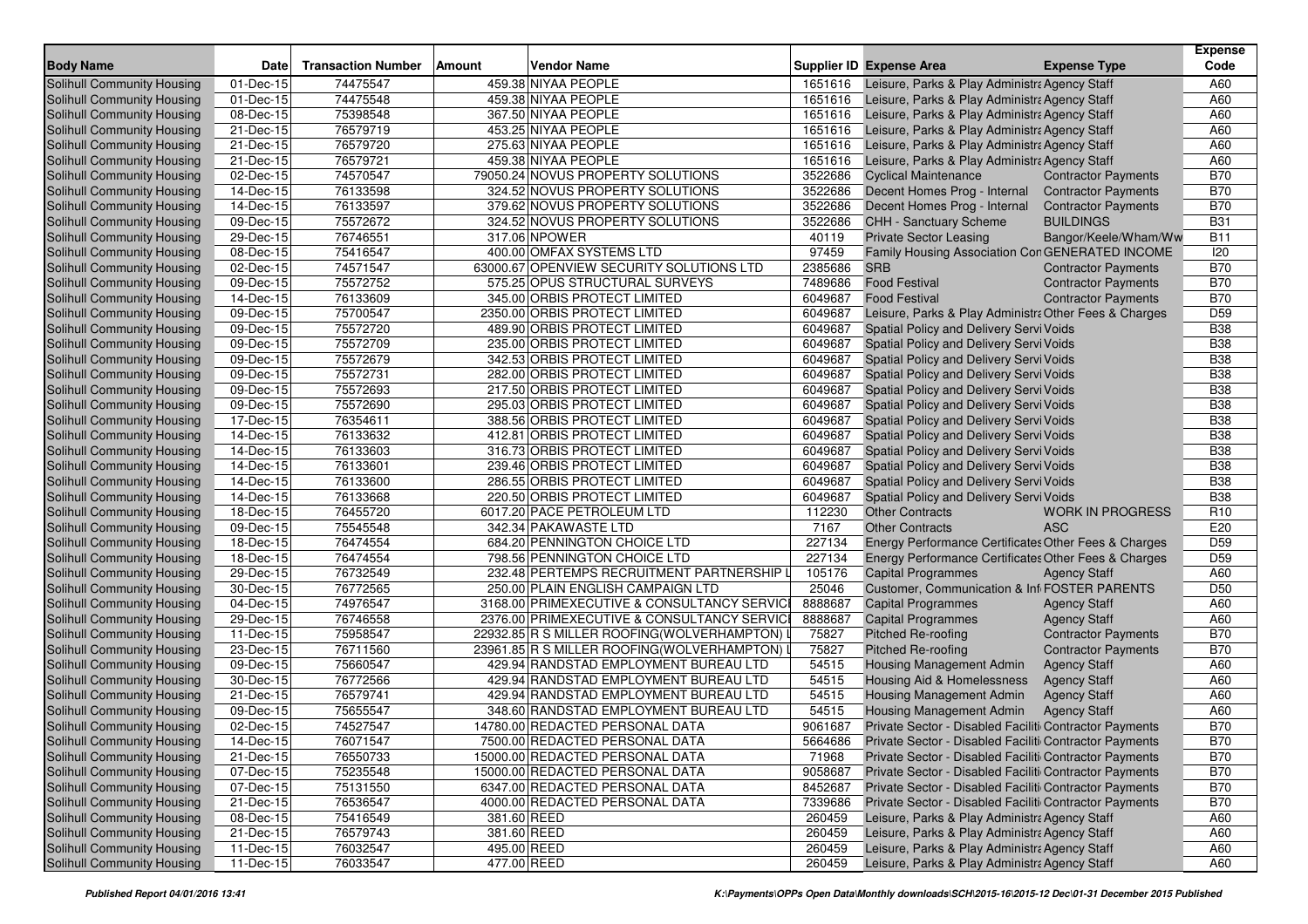| <b>Body Name</b>                  | <b>Date</b>     | <b>Transaction Number</b> | <b>Amount</b> | <b>Vendor Name</b>                         |         | <b>Supplier ID Expense Area</b>                        | <b>Expense Type</b>            | <b>Expense</b><br>Code |
|-----------------------------------|-----------------|---------------------------|---------------|--------------------------------------------|---------|--------------------------------------------------------|--------------------------------|------------------------|
| <b>Solihull Community Housing</b> | 22-Dec-15       | 76653549                  |               | 250.00 RESOURCE PRINT SOLUTIONS            | 1030596 | Customer, Communication & Inf Printing                 |                                | D80                    |
| Solihull Community Housing        | 22-Dec-15       | 76652548                  |               | 6007.00 RESOURCE PRINT SOLUTIONS           | 1030596 | Customer, Communication & Infi Printing                |                                | D80                    |
| Solihull Community Housing        | 01-Dec-15       | 74476548                  |               | 600.00 RESOURCING GROUP                    | 131156  | <b>Capital Programmes</b>                              | <b>Agency Staff</b>            | A60                    |
| Solihull Community Housing        | 09-Dec-15       | 75665547                  |               | 607.50 RESOURCING GROUP                    | 131156  | <b>Capital Programmes</b>                              | <b>Agency Staff</b>            | A60                    |
| Solihull Community Housing        | 09-Dec-15       | 75674547                  |               | 870.00 RESOURCING GROUP                    | 131156  | <b>Capital Programmes</b>                              | <b>Agency Staff</b>            | A60                    |
| Solihull Community Housing        | $29-Dec-15$     | 76732554                  |               | 622.50 RESOURCING GROUP                    | 131156  | <b>Capital Programmes</b>                              | <b>Agency Staff</b>            | A60                    |
| Solihull Community Housing        | 29-Dec-15       | 76732555                  |               | 566.25 RESOURCING GROUP                    | 131156  | <b>Capital Programmes</b>                              | <b>Agency Staff</b>            | A60                    |
| Solihull Community Housing        | 01-Dec-15       | 74477548                  |               | 870.00 RESOURCING GROUP                    | 131156  | <b>Capital Programmes</b>                              | <b>Agency Staff</b>            | A60                    |
| Solihull Community Housing        | 30-Dec-15       | 76772569                  |               | 870.00 RESOURCING GROUP                    | 131156  | <b>Capital Programmes</b>                              | <b>Agency Staff</b>            | A60                    |
| Solihull Community Housing        | 03-Dec-15       | 74814548                  |               | 1110.00 RESOURCING GROUP                   | 131156  | Catering                                               | <b>Agency Staff</b>            | A60                    |
| Solihull Community Housing        | 11-Dec-15       | 75957547                  |               | 1036.00 RESOURCING GROUP                   | 131156  | Catering                                               | <b>Agency Staff</b>            | A60                    |
| Solihull Community Housing        | 29-Dec-15       | 76732552                  |               | 1036.00 RESOURCING GROUP                   | 131156  | Catering                                               | <b>Agency Staff</b>            | A60                    |
| Solihull Community Housing        | 16-Dec-15       | 76292571                  |               | 1036.00 RESOURCING GROUP                   | 131156  | Catering                                               | <b>Agency Staff</b>            | A60                    |
| Solihull Community Housing        | 30-Dec-15       | 76773547                  |               | 1036.00 RESOURCING GROUP                   | 131156  | Catering                                               | <b>Agency Staff</b>            | A60                    |
| Solihull Community Housing        | 11-Dec-15       | 75956548                  |               | -1110.00 RESOURCING GROUP                  | 131156  | Catering                                               | <b>Agency Staff</b>            | A60                    |
| Solihull Community Housing        | 23-Dec-15       | 76711561                  |               | 6000.00 S P FAIZEY CHARTERED ARCHITECTS    | 7022686 | New Build - Ipswich Walk                               | <b>Contractor Payments</b>     | <b>B70</b>             |
| Solihull Community Housing        | 30-Dec-15       | 76774547                  |               | 468.00 SAPPHIRE MANAGEMENT SERVICES UK LTI | 209446  | Housing Aid & Homelessness                             | <b>Agency Staff</b>            | A60                    |
| Solihull Community Housing        | 11-Dec-15       | 75959547                  |               | 1536.68 SCCI ALPHATRACK LTD                | 2490687 | Catering                                               | <b>Utility Related Works</b>   | <b>B34</b>             |
| Solihull Community Housing        | 23-Dec-15       | 76711550                  |               | 309.20 SEVERN TRENT WATER LTD              | 7745    | Solihull Area Office                                   | Cheshunt/Dillington/Wbro       | <b>B12</b>             |
| Solihull Community Housing        | 11-Dec-15       | 75952549                  |               | 727.19 SEVERN TRENT WATER LTD              | 7745    | Business Support - MST Back O Cheshunt/Dillington/Wbro |                                | <b>B12</b>             |
| Solihull Community Housing        | 07-Dec-15       | 75235553                  |               | 1000.00 SOLIHULL COMMUNITY HOUSING         | 102685  | <b>Settlement Agreement</b>                            | <b>EXPENSES: OFFICERS</b>      | D61                    |
| Solihull Community Housing        | 29-Dec-15       | 76718548                  |               | 1481.75 SOLIHULL MBC                       | 80026   | Capital Expenditure (Non Currer HRA                    |                                | U32                    |
| Solihull Community Housing        | 11-Dec-15       | 75951548                  |               | 2610.00 SOLIHULL MBC                       | 80026   | Payroll - Payable to SMBC                              | <b>LONG TERM CREDITOR</b>      | S09                    |
| Solihull Community Housing        | 11-Dec-15       | 75951548                  |               | 498.06 SOLIHULL MBC                        | 80026   | Payroll - Payable to SMBC                              | <b>LONG TERM CREDITOR</b>      | S09                    |
| Solihull Community Housing        | 11-Dec-15       | 75951548                  |               | 523.45 SOLIHULL MBC                        | 80026   | Payroll - Payable to SMBC                              | <b>LONG TERM CREDITOR</b>      | S09                    |
| Solihull Community Housing        | 11-Dec-15       | 75951548                  |               | 2.00 SOLIHULL MBC                          | 80026   | Payroll - Payable to SMBC                              | <b>LONG TERM CREDITOR</b>      | S <sub>09</sub>        |
| Solihull Community Housing        | 14-Dec-15       | 76070548                  |               | 10000.00 SOLIHULL MBC                      | 80026   | <b>Head of Housing Policy</b>                          | <b>GRANTS &amp; SUBSCRIPTI</b> | D92                    |
| Solihull Community Housing        | 18-Dec-15       | 76464547                  |               | 104.55 SOLIHULL METROPOLITAN BOROUGH COU   | 9466    | Strategic Director - Developmen FEES: OTHER            |                                | D <sub>52</sub>        |
| Solihull Community Housing        | 18-Dec-15       | 76464547                  |               | 3811.33 SOLIHULL METROPOLITAN BOROUGH COU  | 9466    | Settlement Agreement                                   | <b>FEES: OTHER</b>             | D <sub>52</sub>        |
| Solihull Community Housing        | 18-Dec-15       | 76464547                  |               | 1439.58 SOLIHULL METROPOLITAN BOROUGH COU  | 9466    | <b>Estate Mgmt Team</b>                                | <b>FEES: OTHER</b>             | D52                    |
| Solihull Community Housing        | 18-Dec-15       | 76464547                  |               | 7113.10 SOLIHULL METROPOLITAN BOROUGH COU  | 9466    | Housing Aid & Homelessness                             | <b>FEES: OTHER</b>             | D <sub>52</sub>        |
| Solihull Community Housing        | 18-Dec-15       | 76464547                  |               | 4742.13 SOLIHULL METROPOLITAN BOROUGH COU  | 9466    | Anti-Social Behaviour Team                             | <b>FEES: OTHER</b>             | D <sub>52</sub>        |
| Solihull Community Housing        | 18-Dec-15       | 76464547                  |               | 572.60 SOLIHULL METROPOLITAN BOROUGH COU   | 9466    | <b>Crabtree Hall</b>                                   | Cheshunt/Dillington/Wbro       | <b>B12</b>             |
| Solihull Community Housing        | 18-Dec-15       | 76464547                  |               | 1443.65 SOLIHULL METROPOLITAN BOROUGH COU  | 9466    | Spatial Policy and Delivery ServiOther Building Costs  |                                | <b>B39</b>             |
| Solihull Community Housing        | 18-Dec-15       | 76464547                  |               | 1301.08 SOLIHULL METROPOLITAN BOROUGH COU  | 9466    | Customer, Communication & Inf EXPENSES: OFFICERS       |                                | D61                    |
| Solihull Community Housing        | 18-Dec-15       | 76464547                  |               | 61000.00 SOLIHULL METROPOLITAN BOROUGH COU | 9466    | <b>Property Acquisitions</b>                           | <b>Contractor Payments</b>     | <b>B70</b>             |
| Solihull Community Housing        | 18-Dec-15       | 76464547                  |               | 9898.00 SOLIHULL METROPOLITAN BOROUGH COU  | 9466    | <b>Cesspool Emptying</b>                               | <b>Tenant Charges</b>          | D <sub>58</sub>        |
| Solihull Community Housing        | 18-Dec-15       | 76464547                  |               | 876.99 SOLIHULL METROPOLITAN BOROUGH COU   | 9466    | Handy Person / Garden Service DEPRECIATION             |                                | D <sub>13</sub>        |
| Solihull Community Housing        | $18 - Dec - 15$ | 76464547                  |               | 32897.80 SOLIHULL METROPOLITAN BOROUGH COU | 9466    | <b>Settlement Agreement</b>                            | <b>TEACHERS PAY</b>            | A10                    |
| Solihull Community Housing        | 18-Dec-15       | 76464547                  |               | 2269.86 SOLIHULL METROPOLITAN BOROUGH COU  | 9466    | Settlement Agreement                                   | <b>TEACHERS PAY</b>            | A10                    |
| Solihull Community Housing        | 18-Dec-15       | 76464547                  |               | 6816.39 SOLIHULL METROPOLITAN BOROUGH COU  | 9466    | Settlement Agreement                                   | <b>TEACHERS PAY</b>            | A10                    |
| <b>Solihull Community Housing</b> | 18-Dec-15       | 76464547                  |               | 465.23 SOLIHULL METROPOLITAN BOROUGH COU   | 9466    | Settlement Agreement                                   | Printing                       | D80                    |
| Solihull Community Housing        | 18-Dec-15       | 76464547                  |               | 255.00 SOLIHULL METROPOLITAN BOROUGH COU   | 9466    | Business Support - MST Back O Printing                 |                                | D80                    |
| <b>Solihull Community Housing</b> | 18-Dec-15       | 76464547                  |               | 2744.78 SOLIHULL METROPOLITAN BOROUGH COU  | 9466    | Director - Leisure & Parks                             | <b>EXPENSES: MEMBERS</b>       | D60                    |
| Solihull Community Housing        | 18-Dec-15       | 76464547                  |               | 60.00 SOLIHULL METROPOLITAN BOROUGH COU    | 9466    | Anti-Social Behaviour Team                             | <b>EXPENSES: MEMBERS</b>       | D60                    |
| Solihull Community Housing        | 18-Dec-15       | 76464547                  |               | 560.65 SOLIHULL METROPOLITAN BOROUGH COU   | 9466    | <b>Garden Competition</b>                              | Other Fees & Charges           | D <sub>59</sub>        |
| Solihull Community Housing        | 18-Dec-15       | 76464547                  |               | 1536.00 SOLIHULL METROPOLITAN BOROUGH COUI | 9466    | Development                                            | Other Fees & Charges           | D <sub>59</sub>        |
| Solihull Community Housing        | 18-Dec-15       | 76464547                  |               | 277.42 SOLIHULL METROPOLITAN BOROUGH COU   | 9466    | Business Support - MST Back O Other Fees & Charges     |                                | D <sub>59</sub>        |
| Solihull Community Housing        | 18-Dec-15       | 76464547                  |               | 231.65 SOLIHULL METROPOLITAN BOROUGH COU   | 9466    | Director - Leisure & Parks                             | <b>Other Employee Costs</b>    | A90                    |
| Solihull Community Housing        | 18-Dec-15       | 76464547                  |               | 2081.50 SOLIHULL METROPOLITAN BOROUGH COUI | 9466    | <b>Community Rooms</b>                                 | <b>RENTS</b>                   | <b>B22</b>             |
| Solihull Community Housing        | $18 - Dec-15$   | 76464547                  |               | 1349.00 SOLIHULL METROPOLITAN BOROUGH COUI | 9466    | Wages - Coaching                                       | <b>RENTS</b>                   | <b>B22</b>             |
| Solihull Community Housing        | 18-Dec-15       | 76464547                  |               | 658.00 SOLIHULL METROPOLITAN BOROUGH COU   | 9466    | Anti Graffiti Team                                     | <b>RENTS</b>                   | <b>B22</b>             |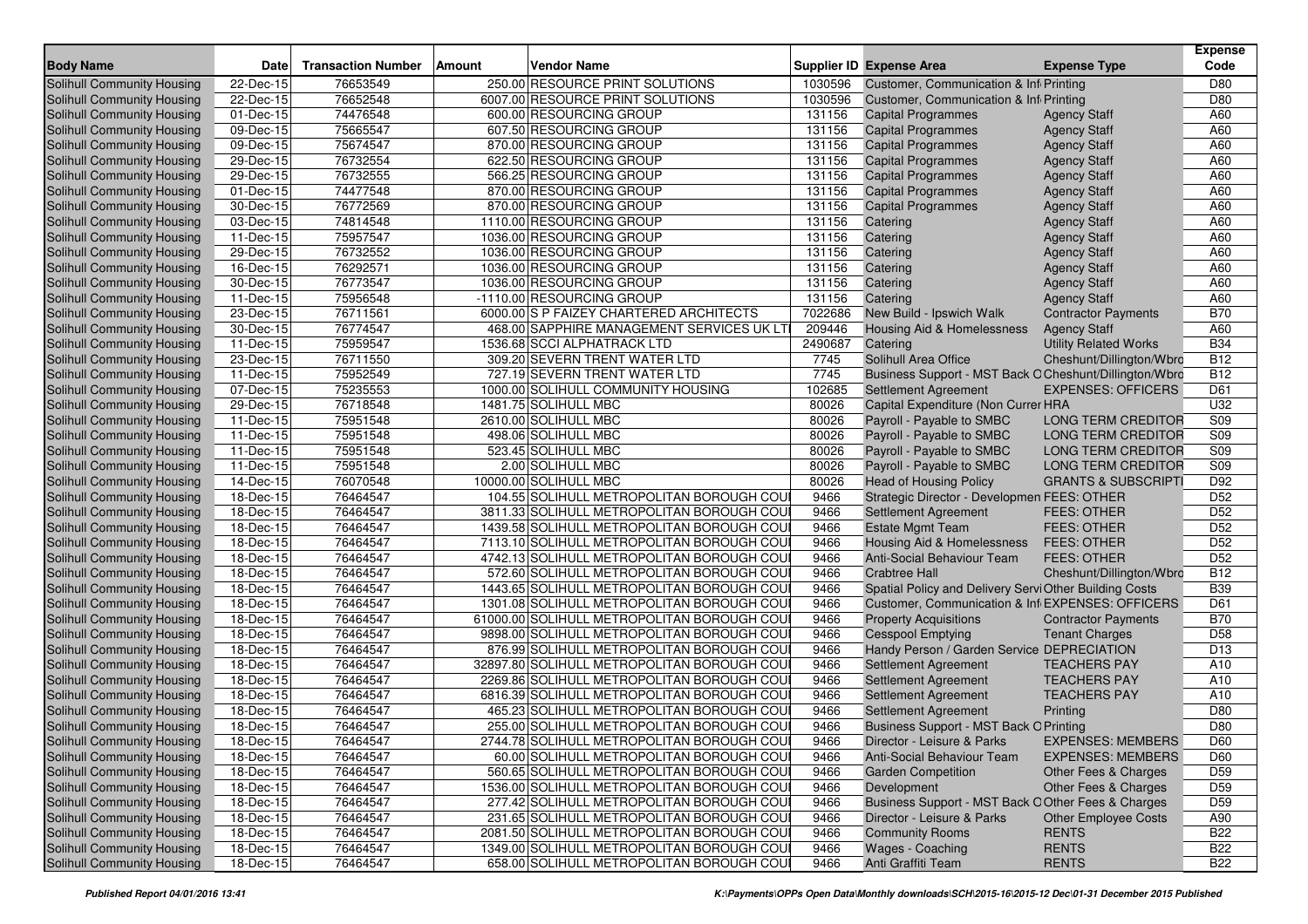| <b>Body Name</b>                                         | Date                         | <b>Transaction Number</b> | Vendor Name<br>Amount |                                                                                        |              |                                                                   |                                     | <b>Expense</b><br>Code |
|----------------------------------------------------------|------------------------------|---------------------------|-----------------------|----------------------------------------------------------------------------------------|--------------|-------------------------------------------------------------------|-------------------------------------|------------------------|
|                                                          |                              |                           |                       |                                                                                        |              | <b>Supplier ID Expense Area</b><br><b>Linacre House</b>           | <b>Expense Type</b><br><b>RENTS</b> | <b>B22</b>             |
| Solihull Community Housing<br>Solihull Community Housing | 18-Dec-15                    | 76464547<br>76464547      |                       | 2091.50 SOLIHULL METROPOLITAN BOROUGH COU<br>1151.00 SOLIHULL METROPOLITAN BOROUGH COU | 9466         |                                                                   |                                     | <b>B22</b>             |
|                                                          | 18-Dec-15                    |                           |                       |                                                                                        | 9466         | <b>Business Support - MST Back ORENTS</b>                         |                                     | <b>B31</b>             |
| Solihull Community Housing<br>Solihull Community Housing | 18-Dec-15<br>$18 - Dec - 15$ | 76464547<br>76464547      |                       | 1000.00 SOLIHULL METROPOLITAN BOROUGH COU<br>493.90 SOLIHULL METROPOLITAN BOROUGH COU  | 9466<br>9466 | Spatial Policy and Delivery Servi BUILDINGS<br><b>IT Strategy</b> | <b>TELEPHONES</b>                   | D <sub>30</sub>        |
|                                                          | 18-Dec-15                    | 76464547                  |                       | 70.79 SOLIHULL METROPOLITAN BOROUGH COU                                                | 9466         |                                                                   | <b>TELEPHONES</b>                   | D30                    |
| Solihull Community Housing<br>Solihull Community Housing | 18-Dec-15                    | 76464547                  |                       | 80.00 SOLIHULL METROPOLITAN BOROUGH COU                                                | 9466         | <b>IT Strategy</b><br><b>IT Strategy</b>                          | <b>TELEPHONES</b>                   | D30                    |
| Solihull Community Housing                               | 18-Dec-15                    | 76464547                  |                       | 165.83 SOLIHULL METROPOLITAN BOROUGH COU                                               | 9466         | <b>IT Strategy</b>                                                | <b>TELEPHONES</b>                   | D <sub>30</sub>        |
| Solihull Community Housing                               | 18-Dec-15                    | 76464547                  |                       | 368.99 SOLIHULL METROPOLITAN BOROUGH COU                                               | 9466         | <b>IT Strategy</b>                                                | <b>TELEPHONES</b>                   | D <sub>30</sub>        |
| Solihull Community Housing                               | 18-Dec-15                    | 76464547                  |                       | 4800.00 SOLIHULL METROPOLITAN BOROUGH COU                                              | 9466         | <b>IT Strategy</b>                                                | <b>TELEPHONES</b>                   | D30                    |
| Solihull Community Housing                               | 18-Dec-15                    | 76464547                  |                       | 4000.00 SOLIHULL METROPOLITAN BOROUGH COU                                              | 9466         | <b>IT Strategy</b>                                                | <b>TELEPHONES</b>                   | D30                    |
| Solihull Community Housing                               | 18-Dec-15                    | 76464547                  |                       | 83.32 SOLIHULL METROPOLITAN BOROUGH COU                                                | 9466         | <b>IT Strategy</b>                                                | <b>TELEPHONES</b>                   | D <sub>30</sub>        |
| Solihull Community Housing                               | 18-Dec-15                    | 76464547                  |                       | 187.18 SOLIHULL METROPOLITAN BOROUGH COU                                               | 9466         | Development                                                       | <b>PRINTING</b>                     | D40                    |
| Solihull Community Housing                               | 18-Dec-15                    | 76464547                  |                       | 50.00 SOLIHULL METROPOLITAN BOROUGH COU                                                | 9466         | Development                                                       | <b>PRINTING</b>                     | D40                    |
| Solihull Community Housing                               | 18-Dec-15                    | 76464547                  |                       | 87.35 SOLIHULL METROPOLITAN BOROUGH COU                                                | 9466         | <b>Commercial Activity</b>                                        | <b>PRINTING</b>                     | D40                    |
| Solihull Community Housing                               | 18-Dec-15                    | 76464547                  |                       | 455.84 SOLIHULL METROPOLITAN BOROUGH COU                                               | 9466         | <b>Welfare Reform Work</b>                                        | <b>PRINTING</b>                     | D40                    |
| Solihull Community Housing                               | 18-Dec-15                    | 76464547                  |                       | 108.38 SOLIHULL METROPOLITAN BOROUGH COU                                               | 9466         | Customer, Communication & Inf PRINTING                            |                                     | D40                    |
| Solihull Community Housing                               | 18-Dec-15                    | 76464547                  |                       | 1547.15 SOLIHULL METROPOLITAN BOROUGH COU                                              | 9466         | <b>Frontline Offices</b>                                          | <b>PRINTING</b>                     | D40                    |
| Solihull Community Housing                               | 18-Dec-15                    | 76464547                  |                       | 233.82 SOLIHULL METROPOLITAN BOROUGH COU                                               | 9466         | <b>Biomass System</b>                                             | <b>PRINTING</b>                     | D40                    |
| Solihull Community Housing                               | 18-Dec-15                    | 76464547                  |                       | 1500.29 SOLIHULL METROPOLITAN BOROUGH COU                                              | 9466         | Overtime - Salaries                                               | <b>PRINTING</b>                     | D40                    |
| Solihull Community Housing                               | 18-Dec-15                    | 76464547                  |                       | 689.57 SOLIHULL METROPOLITAN BOROUGH COU                                               | 9466         | Leisure, Parks & Play Administra PRINTING                         |                                     | D40                    |
| Solihull Community Housing                               | 18-Dec-15                    | 76464547                  |                       | 699.63 SOLIHULL METROPOLITAN BOROUGH COU                                               | 9466         | Director - Leisure & Parks                                        | <b>PRINTING</b>                     | D40                    |
| Solihull Community Housing                               | 18-Dec-15                    | 76464547                  |                       | 92.34 SOLIHULL METROPOLITAN BOROUGH COU                                                | 9466         | Housing - Efficiency Savings                                      | <b>PRINTING</b>                     | D40                    |
| Solihull Community Housing                               | 18-Dec-15                    | 76464547                  |                       | 228.25 SOLIHULL METROPOLITAN BOROUGH COU                                               | 9466         | Anti Graffiti Team                                                | <b>PRINTING</b>                     | D40                    |
| Solihull Community Housing                               | 18-Dec-15                    | 76464547                  |                       | 91.78 SOLIHULL METROPOLITAN BOROUGH COU                                                | 9466         | <b>Board Administration</b>                                       | <b>PRINTING</b>                     | D40                    |
| Solihull Community Housing                               | 18-Dec-15                    | 76464547                  |                       | 561.78 SOLIHULL METROPOLITAN BOROUGH COU                                               | 9466         | <b>Estate Mgmt Team</b>                                           | <b>PRINTING</b>                     | D40                    |
| Solihull Community Housing                               | 18-Dec-15                    | 76464547                  |                       | 1311.51 SOLIHULL METROPOLITAN BOROUGH COU                                              | 9466         | <b>Estate Mgmt Team</b>                                           | <b>PRINTING</b>                     | D40                    |
| Solihull Community Housing                               | 18-Dec-15                    | 76464547                  |                       | 284.47 SOLIHULL METROPOLITAN BOROUGH COU                                               | 9466         | <b>Anti-Social Behaviour Team</b>                                 | <b>PRINTING</b>                     | D40                    |
| Solihull Community Housing                               | 18-Dec-15                    | 76464547                  |                       | 50.05 SOLIHULL METROPOLITAN BOROUGH COU                                                | 9466         | Catering                                                          | <b>PRINTING</b>                     | D40                    |
| Solihull Community Housing                               | $18 - Dec - 15$              | 76464547                  |                       | 113.20 SOLIHULL METROPOLITAN BOROUGH COU                                               | 9466         | Gas                                                               | <b>PRINTING</b>                     | D40                    |
| Solihull Community Housing                               | 18-Dec-15                    | 76464547                  |                       | 248.42 SOLIHULL METROPOLITAN BOROUGH COU                                               | 9466         | <b>Settlement Agreement</b>                                       | <b>PRINTING</b>                     | D40                    |
| Solihull Community Housing                               | 18-Dec-15                    | 76464547                  |                       | 1539.65 SOLIHULL METROPOLITAN BOROUGH COU                                              | 9466         | <b>Wellbeing Service</b>                                          | <b>PRINTING</b>                     | D40                    |
| Solihull Community Housing                               | 18-Dec-15                    | 76464547                  |                       | 247.38 SOLIHULL METROPOLITAN BOROUGH COU                                               | 9466         | <b>Wages - Attendants</b>                                         | <b>PRINTING</b>                     | D40                    |
| Solihull Community Housing                               | 18-Dec-15                    | 76464547                  |                       | 118.08 SOLIHULL METROPOLITAN BOROUGH COU                                               | 9466         | Partnership Salary cost                                           | <b>PRINTING</b>                     | D40                    |
| Solihull Community Housing                               | 18-Dec-15                    | 76464547                  |                       | 464.87 SOLIHULL METROPOLITAN BOROUGH COU                                               | 9466         | Housing Aid & Homelessness                                        | <b>PRINTING</b>                     | D40                    |
| Solihull Community Housing                               | 18-Dec-15                    | 76464547                  |                       | 39.36 SOLIHULL METROPOLITAN BOROUGH COU                                                | 9466         | <b>Linacre House</b>                                              | <b>PRINTING</b>                     | D40                    |
| Solihull Community Housing                               | 18-Dec-15                    | 76464547                  |                       | 2983.53 SOLIHULL METROPOLITAN BOROUGH COU                                              | 9466         | Elections - Canvassors / Checki PRINTING                          |                                     | D40                    |
| Solihull Community Housing                               | 18-Dec-15                    | 76464547                  |                       | 504.11 SOLIHULL METROPOLITAN BOROUGH COU                                               | 9466         | Settlement Agreement                                              | <b>CAR ALLOWANCES</b>               | C <sub>10</sub>        |
| Solihull Community Housing                               | 18-Dec-15                    | 76464547                  |                       | 2063.00 SOLIHULL METROPOLITAN BOROUGH COU                                              | 9466         | <b>SMBC Support Services</b>                                      | <b>HEAD OFFICE CHARGE</b>           | H <sub>10</sub>        |
| Solihull Community Housing                               | 18-Dec-15                    | 76464547                  |                       | 4223.59 SOLIHULL METROPOLITAN BOROUGH COU                                              | 9466         | Performance Related Pay                                           | <b>HEAD OFFICE CHARGE</b>           | H <sub>10</sub>        |
| Solihull Community Housing                               | 18-Dec-15                    | 76464547                  |                       | 134958.00 SOLIHULL METROPOLITAN BOROUGH COU                                            | 9466         | 4 - TJ Hughes Service Area                                        | <b>CLEANING</b>                     | <b>B40</b>             |
| Solihull Community Housing                               | 18-Dec-15                    | 76464547                  |                       | 31063.40 SOLIHULL METROPOLITAN BOROUGH COU                                             | 9466         | 4 - TJ Hughes Service Area                                        | <b>CLEANING</b>                     | <b>B40</b>             |
| Solihull Community Housing                               | 18-Dec-15                    | 76464547                  |                       | 0.04 SOLIHULL METROPOLITAN BOROUGH COU                                                 | 9466         | 4 - TJ Hughes Service Area                                        | <b>CLEANING</b>                     | <b>B40</b>             |
| Solihull Community Housing                               | 18-Dec-15                    | 76464547                  |                       | 591.24 SOLIHULL METROPOLITAN BOROUGH COU                                               | 9466         | <b>Capital Programmes</b>                                         | <b>STATIONERY</b>                   | D41                    |
| Solihull Community Housing                               | 18-Dec-15                    | 76464547                  |                       | 664.90 SOLIHULL METROPOLITAN BOROUGH COU                                               | 9466         | Spatial Policy and Delivery Servi STATIONERY                      |                                     | D41                    |
| Solihull Community Housing                               | 18-Dec-15                    | 76464547                  |                       | 1886.25 SOLIHULL METROPOLITAN BOROUGH COU                                              | 9466         | <b>CHH - Sanctuary Scheme</b>                                     | <b>STATIONERY</b>                   | D41                    |
| Solihull Community Housing                               | $\overline{18}$ -Dec-15      | 76464547                  |                       | 112.82 SOLIHULL METROPOLITAN BOROUGH COU                                               | 9466         | Decent Homes Prog - Internal                                      | <b>STATIONERY</b>                   | D41                    |
| Solihull Community Housing                               | 18-Dec-15                    | 76464547                  |                       | 85.00 SOLIHULL METROPOLITAN BOROUGH COUI                                               | 9466         | <b>Other Contracts</b>                                            | <b>STATIONERY</b>                   | D41                    |
| Solihull Community Housing                               | 18-Dec-15                    | 76464547                  |                       | 2630.39 SOLIHULL METROPOLITAN BOROUGH COUI                                             | 9466         | <b>Business Support - MST Back OSTATIONERY</b>                    |                                     | D41                    |
| Solihull Community Housing                               | 18-Dec-15                    | 76464547                  |                       | 1900.00 SOLIHULL METROPOLITAN BOROUGH COU                                              | 9466         | Performance Related Pay                                           | <b>Valuation Fees</b>               | D <sub>53</sub>        |
| Solihull Community Housing                               | 18-Dec-15                    | 76464547                  |                       | 1163.62 SOLIHULL METROPOLITAN BOROUGH COU                                              | 9466         | Overtime - Salaries                                               | <b>DEPRECIATION</b>                 | D33                    |
| Solihull Community Housing                               | 18-Dec-15                    | 76464547                  |                       | 2601.60 SOLIHULL METROPOLITAN BOROUGH COUI                                             | 9466         | Overtime - Salaries                                               | <b>CATERING PROVISIONS</b>          | D <sub>20</sub>        |
| Solihull Community Housing                               | 02-Dec-15                    | 74638547                  |                       | 4617.76 SOUTHERN ELECTRIC PLC                                                          | 76903        | <b>Frontline Offices</b>                                          | Bangor/Keele/Wham/Ww                | <b>B11</b>             |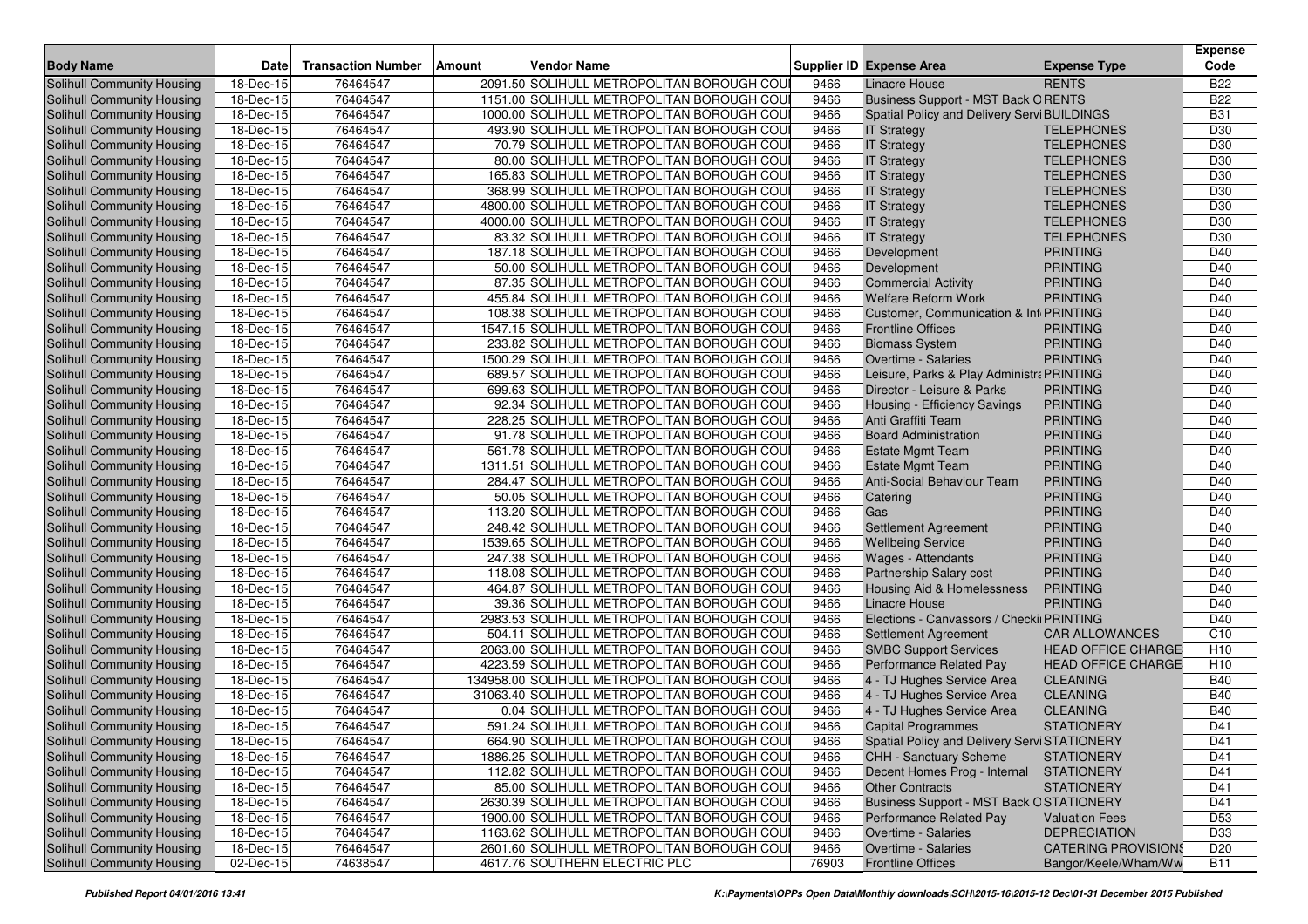| <b>Body Name</b>                                         | <b>Date</b>             | <b>Transaction Number</b> | <b>Vendor Name</b><br><b>Amount</b>                              |                | <b>Supplier ID Expense Area</b>                           | <b>Expense Type</b>                          | <b>Expense</b><br>Code   |
|----------------------------------------------------------|-------------------------|---------------------------|------------------------------------------------------------------|----------------|-----------------------------------------------------------|----------------------------------------------|--------------------------|
| <b>Solihull Community Housing</b>                        |                         |                           | 495.15 SOUTHERN ELECTRIC PLC                                     |                |                                                           |                                              |                          |
|                                                          | 02-Dec-15               | 74638547                  |                                                                  | 76903          | <b>Family Intervention Programme</b>                      | Bangor/Keele/Wham/Ww                         | <b>B11</b>               |
| Solihull Community Housing                               | 02-Dec-15               | 74635547                  | 300.12 SOUTHERN ELECTRIC PLC                                     | 76903          | <b>Auckland Hall</b>                                      | Bangor/Keele/Wham/Ww                         | <b>B11</b>               |
| Solihull Community Housing                               | 02-Dec-15               | 74635547                  | 428.51 SOUTHERN ELECTRIC PLC                                     | 76903          | Solihull Area Office                                      | Bangor/Keele/Wham/Ww                         | <b>B11</b>               |
| Solihull Community Housing                               | 02-Dec-15               | 74638547                  | 550.11 SOUTHERN ELECTRIC PLC                                     | 76903          | <b>Greenfield Centre</b>                                  | Bangor/Keele/Wham/Ww                         | <b>B11</b><br><b>B11</b> |
| Solihull Community Housing                               | 02-Dec-15               | 74638547                  | 360.19 SOUTHERN ELECTRIC PLC                                     | 76903          | <b>Biomass System</b>                                     | Bangor/Keele/Wham/Ww                         |                          |
| Solihull Community Housing<br>Solihull Community Housing | 02-Dec-15               | 74635547                  | 90.69 SOUTHERN ELECTRIC PLC                                      | 76903          | <b>Crabtree Hall</b>                                      | Bangor/Keele/Wham/Ww                         | <b>B11</b><br><b>B11</b> |
| Solihull Community Housing                               | 02-Dec-15<br>02-Dec-15  | 74635547<br>74638547      | 13716.81 SOUTHERN ELECTRIC PLC<br>21372.28 SOUTHERN ELECTRIC PLC | 76903<br>76903 | Partnership Salary cost<br><b>Partnership Salary cost</b> | Bangor/Keele/Wham/Ww                         | <b>B11</b>               |
| Solihull Community Housing                               | 02-Dec-15               | 74635547                  | 3886.20 SOUTHERN ELECTRIC PLC                                    | 76903          |                                                           | Bangor/Keele/Wham/Ww                         | <b>B11</b>               |
| Solihull Community Housing                               | 02-Dec-15               | 74638547                  | 4866.15 SOUTHERN ELECTRIC PLC                                    | 76903          | Subscriptions-Employees<br>Overtime - Salaries            | Bangor/Keele/Wham/Ww<br>Bangor/Keele/Wham/Ww | <b>B11</b>               |
| Solihull Community Housing                               | 02-Dec-15               | 74635547                  | 76.92 SOUTHERN ELECTRIC PLC                                      | 76903          | Business Support - MST Back O Bangor/Keele/Wham/Ww        |                                              | <b>B11</b>               |
| Solihull Community Housing                               | 02-Dec-15               | 74638547                  | 1146.35 SOUTHERN ELECTRIC PLC                                    | 76903          | Business Support - MST Back O Bangor/Keele/Wham/Ww        |                                              | <b>B11</b>               |
| Solihull Community Housing                               | 09-Dec-15               | 75680547                  | 2313.42 SOUTHERN ELECTRIC PLC                                    | 76903          | <b>Settlement Agreement</b>                               | <b>FOSTER PARENTS</b>                        | D <sub>50</sub>          |
| Solihull Community Housing                               | 08-Dec-15               | 75317703                  | 2427.30 SUPRA UK LTD                                             | 73055          | <b>Other Contracts</b>                                    | <b>WORK IN PROGRESS</b>                      | R <sub>10</sub>          |
| Solihull Community Housing                               | 09-Dec-15               | 75656547                  | -359.00 SWIFT FIRE & SECURITY                                    | 116287         | Overtime - Salaries                                       | OTHER OPERATIONAL                            | <b>B43</b>               |
| Solihull Community Housing                               | 10-Dec-15               | 75835548                  | 4865.00 TES ENVIRONMENTAL SERVICES LTD                           | 9196687        | CL - Stowe Pool                                           | <b>Contractor Payments</b>                   | <b>B70</b>               |
| Solihull Community Housing                               | 14-Dec-15               | 76072555                  | 2140.80 THINKUBE                                                 | 2398688        | <b>Strategy and Performance</b>                           | <b>CONTRIBUTION TO PRO</b>                   | D90                      |
| Solihull Community Housing                               | 02-Dec-15               | 74573547                  | 1164.00 TIMEPLAN LTD                                             | 11385          | <b>Business Support - MST Back OTools</b>                 |                                              | D <sub>16</sub>          |
| Solihull Community Housing                               | 16-Dec-15               | 76287549                  | 53.37 TOTAL GAS & POWER LTD                                      | 687955         | Whar Hall Farm Community Hall Newham                      |                                              | <b>B10</b>               |
| Solihull Community Housing                               | 15-Dec-15               | 76251547                  | 93.01 TOTAL GAS & POWER LTD                                      | 687955         | Solihull Area Office                                      | Newham                                       | <b>B10</b>               |
| Solihull Community Housing                               | 16-Dec-15               | 76287549                  | 74.84 TOTAL GAS & POWER LTD                                      | 687955         | Solihull Area Office                                      | Newham                                       | <b>B10</b>               |
| Solihull Community Housing                               | 15-Dec-15               | 76251547                  | 29.07 TOTAL GAS & POWER LTD                                      | 687955         | <b>Greenfield Centre</b>                                  | Newham                                       | <b>B10</b>               |
| Solihull Community Housing                               | 16-Dec-15               | 76287549                  | 27.46 TOTAL GAS & POWER LTD                                      | 687955         | <b>Greenfield Centre</b>                                  | Newham                                       | <b>B10</b>               |
| Solihull Community Housing                               | 15-Dec-15               | 76251547                  | 20.70 TOTAL GAS & POWER LTD                                      | 687955         | <b>Birbeck House</b>                                      | Newham                                       | <b>B10</b>               |
| Solihull Community Housing                               | 16-Dec-15               | 76287549                  | 21.39 TOTAL GAS & POWER LTD                                      | 687955         | <b>Birbeck House</b>                                      | Newham                                       | <b>B10</b>               |
| Solihull Community Housing                               | 14-Dec-15               | 76057547                  | 52.55 TOTAL GAS & POWER LTD                                      | 687955         | Family Intervention Programme Newham                      |                                              | <b>B10</b>               |
| Solihull Community Housing                               | 14-Dec-15               | 76058547                  | 219.98 TOTAL GAS & POWER LTD                                     | 687955         | Family Intervention Programme Newham                      |                                              | <b>B10</b>               |
| Solihull Community Housing                               | 15-Dec-15               | 76251547                  | 39.13 TOTAL GAS & POWER LTD                                      | 687955         | <b>Crabtree Hall</b>                                      | Newham                                       | <b>B10</b>               |
| Solihull Community Housing                               | 16-Dec-15               | 76287549                  | 34.61 TOTAL GAS & POWER LTD                                      | 687955         | <b>Crabtree Hall</b>                                      | Newham                                       | <b>B10</b>               |
| Solihull Community Housing                               | 15-Dec-15               | 76251547                  | 63.94 TOTAL GAS & POWER LTD                                      | 687955         | Whar Hall Farm Community Hall Newham                      |                                              | <b>B10</b>               |
| Solihull Community Housing                               | $\overline{14}$ -Dec-15 | 76057547                  | 64.52 TOTAL GAS & POWER LTD                                      | 687955         | <b>Subscriptions-Employees</b>                            | Newham                                       | <b>B10</b>               |
| Solihull Community Housing                               | 15-Dec-15               | 76251547                  | 176.37 TOTAL GAS & POWER LTD                                     | 687955         | Subscriptions-Employees                                   | Newham                                       | <b>B10</b>               |
| Solihull Community Housing                               | 16-Dec-15               | 76287549                  | 154.79 TOTAL GAS & POWER LTD                                     | 687955         | Subscriptions-Employees                                   | Newham                                       | <b>B10</b>               |
| Solihull Community Housing                               | 15-Dec-15               | 76252547                  | 452.77 TOTAL GAS & POWER LTD                                     | 687955         | Overtime - Salaries                                       | Newham                                       | <b>B10</b>               |
| Solihull Community Housing                               | 16-Dec-15               | 76288548                  | 355.54 TOTAL GAS & POWER LTD                                     | 687955         | Overtime - Salaries                                       | Newham                                       | <b>B10</b>               |
| Solihull Community Housing                               | 15-Dec-15               | 76252547                  | 361.37 TOTAL GAS & POWER LTD                                     | 687955         | Business Support - MST Back ONewham                       |                                              | <b>B10</b>               |
| Solihull Community Housing                               | 16-Dec-15               | 76288548                  | 243.32 TOTAL GAS & POWER LTD                                     | 687955         | Business Support - MST Back ONewham                       |                                              | <b>B10</b>               |
| Solihull Community Housing                               | 14-Dec-15               | 76057547                  | 1383.52 TOTAL GAS & POWER LTD                                    | 687955         | Gas (Old Sheltered Housing Scl Newham                     |                                              | <b>B10</b>               |
| Solihull Community Housing                               | 14-Dec-15               | 76058547                  | 667.89 TOTAL GAS & POWER LTD                                     | 687955         | Gas (Old Sheltered Housing Sch Newham                     |                                              | <b>B10</b>               |
| Solihull Community Housing                               | 15-Dec-15               | 76251547                  | 996.38 TOTAL GAS & POWER LTD                                     | 687955         | Gas (Old Sheltered Housing Sch Newham                     |                                              | <b>B10</b>               |
| Solihull Community Housing                               | 15-Dec-15               | 76252547                  | 2186.68 TOTAL GAS & POWER LTD                                    | 687955         | Gas (Old Sheltered Housing Scl Newham                     |                                              | <b>B10</b>               |
| <b>Solihull Community Housing</b>                        | 16-Dec-15               | 76287549                  | 899.50 TOTAL GAS & POWER LTD                                     | 687955         | Gas (Old Sheltered Housing Sch Newham                     |                                              | <b>B10</b>               |
| Solihull Community Housing                               | 16-Dec-15               | 76288548                  | 1630.95 TOTAL GAS & POWER LTD                                    | 687955         | Gas (Old Sheltered Housing Sch Newham                     |                                              | <b>B10</b>               |
| <b>Solihull Community Housing</b>                        | 01-Dec-15               | 74523551                  | 457.57 TRAVELODGE                                                | 81317          | Housing Aid & Homelessness                                | <b>B&amp;B Accommodation</b>                 | <b>B23</b>               |
| Solihull Community Housing                               | 09-Dec-15               | 75572796                  | 5762.73 TYRER BUILDING CONTRACTORS                               | 104269         | <b>Food Festival</b>                                      | <b>Contractor Payments</b>                   | <b>B70</b>               |
| Solihull Community Housing                               | $17 - Dec-15$           | 76354621                  | 1459.19 TYRER BUILDING CONTRACTORS                               | 104269         | <b>Food Festival</b>                                      | <b>Contractor Payments</b>                   | <b>B70</b>               |
| Solihull Community Housing                               | 14-Dec-15               | 76133694                  | 6021.62 TYRER BUILDING CONTRACTORS                               | 104269         | <b>Food Festival</b>                                      | <b>Contractor Payments</b>                   | <b>B70</b>               |
| Solihull Community Housing                               | 14-Dec-15               | 76133693                  | 5735.99 TYRER BUILDING CONTRACTORS                               | 104269         | <b>Food Festival</b>                                      | <b>Contractor Payments</b>                   | <b>B70</b>               |
| Solihull Community Housing                               | 17-Dec-15               | 76354622                  | 4277.06 TYRER BUILDING CONTRACTORS                               | 104269         | <b>Food Festival</b>                                      | <b>Contractor Payments</b>                   | <b>B70</b>               |
| Solihull Community Housing                               | 09-Dec-15               | 75572795                  | 1057.95 TYRER BUILDING CONTRACTORS                               | 104269         | CHH - Sanctuary Scheme                                    | Other Works                                  | <b>B32</b>               |
| <b>Solihull Community Housing</b>                        | 09-Dec-15               | 75572797                  | 5479.26 TYRER BUILDING CONTRACTORS                               | 104269         | Strategic Director - Developmen Insurances                |                                              | <b>B27</b>               |
| Solihull Community Housing                               | 17-Dec-15               | 76363583                  | 420.32 VENN GROUP                                                | 115628         | <b>Local Land Charges-LDC</b>                             | <b>Agency Staff</b>                          | A60                      |